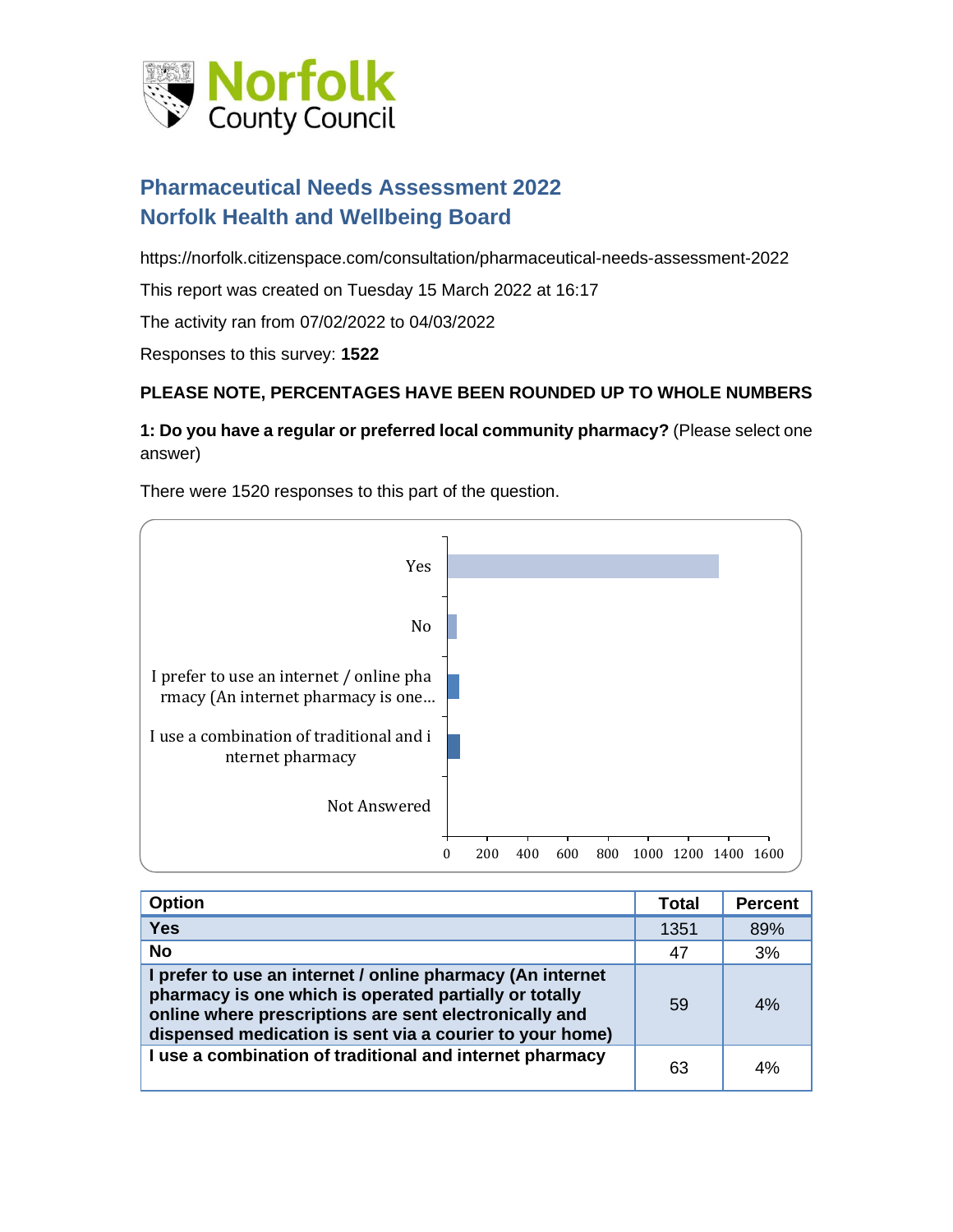

**2: On a scale of 1 to 10 how well does your local community pharmacy meet your needs?** (Please select one answer) (1 = Poorly and 10 = Extremely well)

There were 1515 responses to this part of the question.



| Option          | <b>Total</b> | <b>Percent</b> |
|-----------------|--------------|----------------|
| 1               | 111          | 7%             |
| $\overline{2}$  | 70           | 5%             |
| $\mathbf{3}$    | 123          | 8%             |
| 4               | 78           | 5%             |
| 5               | 132          | 9%             |
| $6\phantom{1}6$ | 75           | 5%             |
| $\overline{7}$  | 116          | 8%             |
| 8               | 195          | 13%            |
| 9               | 175          | 12%            |
| 10              | 440          | 29%            |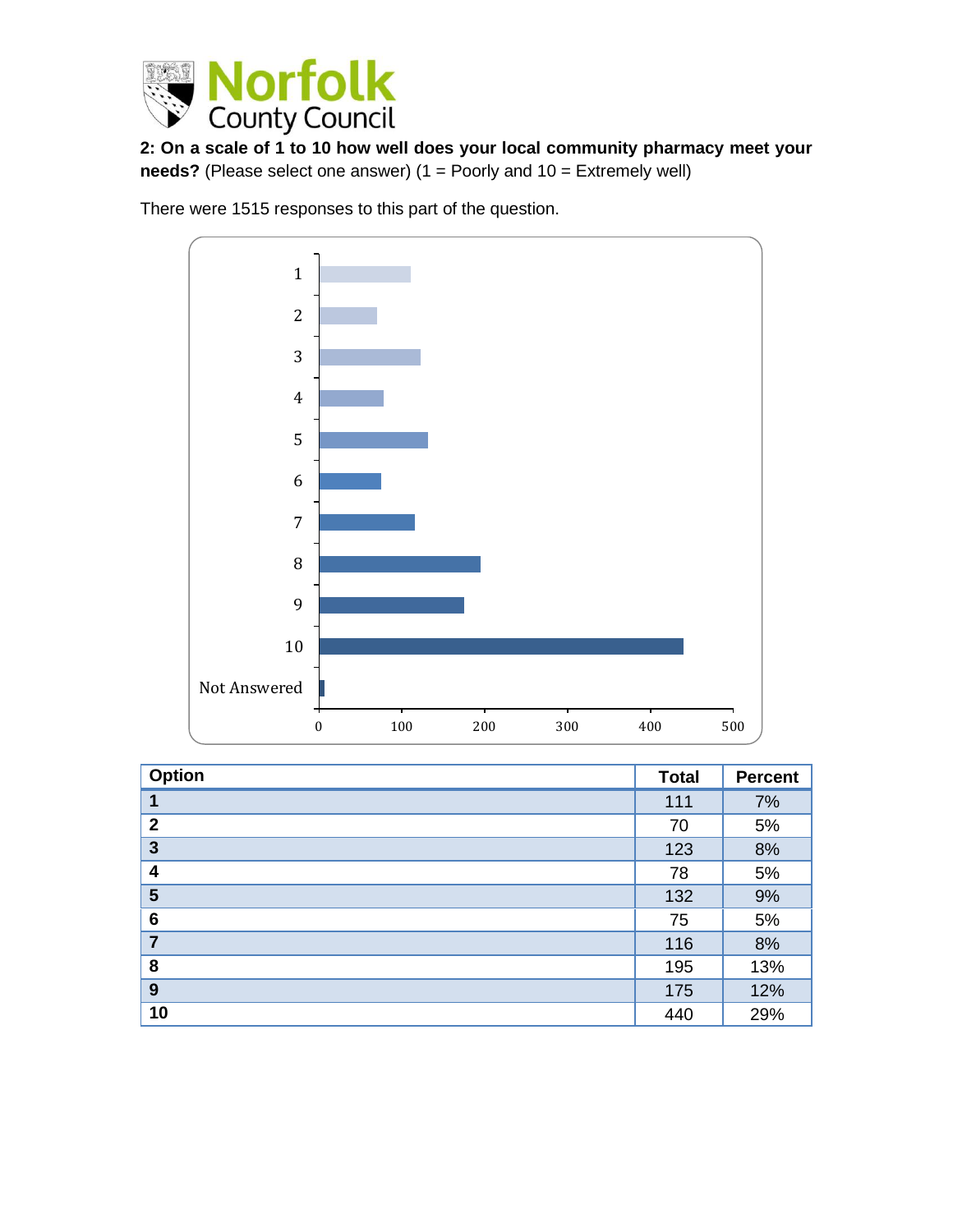

**3.1: How often have you visited / contacted (spoken to, emailed, or visited in person) a pharmacy in the last six months?** (Please select one answer for yourself and one for someone else)

**Yourself-** There were 1508 responses to this part of the question.



| <b>Option</b>                                                    | <b>Total</b> | <b>Percent</b> |
|------------------------------------------------------------------|--------------|----------------|
| Once a week or more                                              | 45           | 3%             |
| A few times a month                                              | 376          | 25%            |
| Once a month                                                     | 696          | 46%            |
| Once every few months                                            | 236          | 16%            |
| Once in six months                                               | 79           | 5%             |
| I haven't visited / contacted a pharmacy in the last 6<br>months | 76           | 5%             |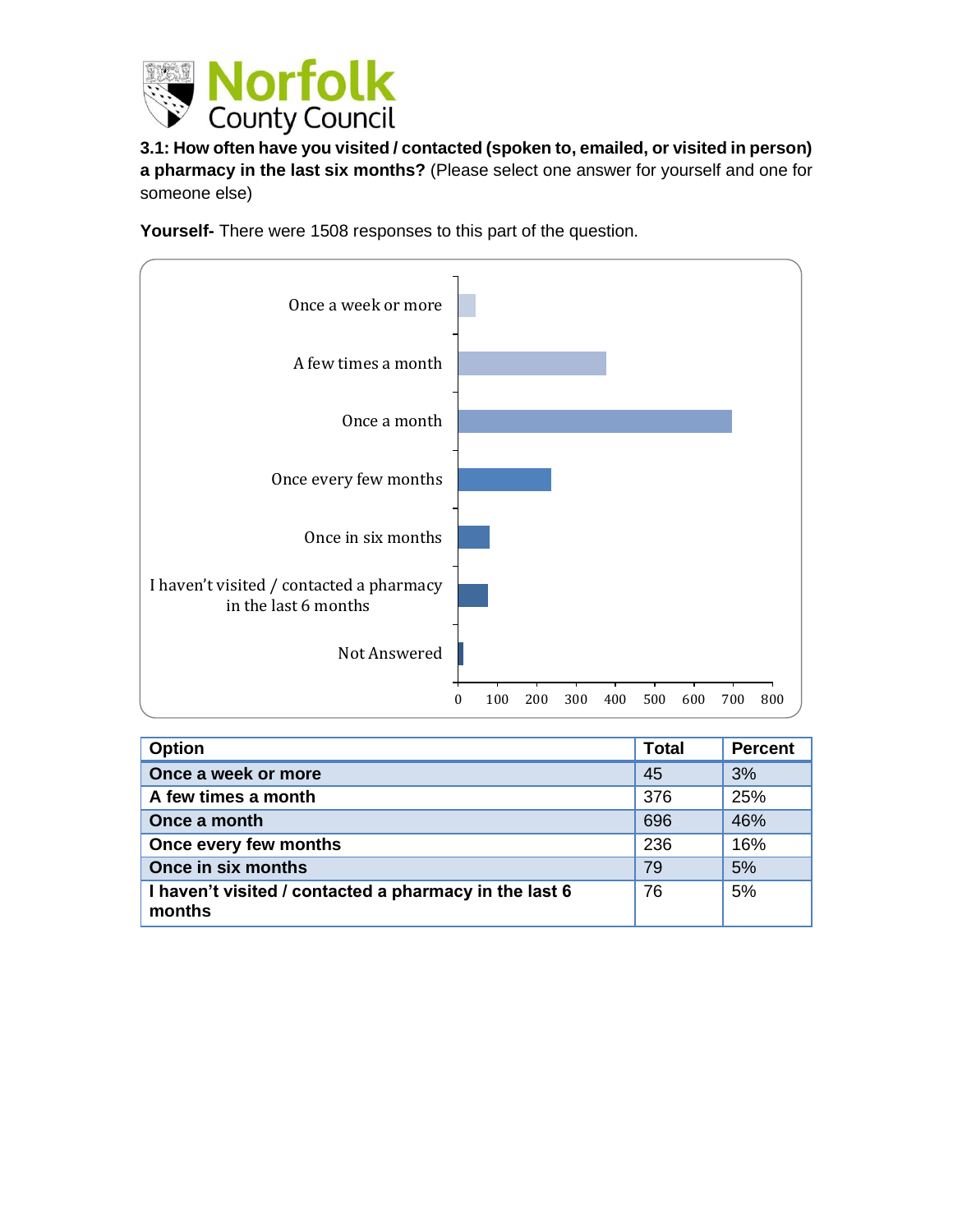

#### **3.2: How often have you visited / contacted (spoken to, emailed, or visited in person) a pharmacy in the last six months?**

**Someone else -** There were 1216 responses to this part of the question.



| <b>Option</b>                                                    | <b>Total</b> | <b>Percent</b> |
|------------------------------------------------------------------|--------------|----------------|
| Once a week or more                                              | 42           | 3%             |
| A few times a month                                              | 217          | 14%            |
| Once a month                                                     | 350          | 29%            |
| Once every few months                                            | 219          | 18%            |
| Once in six months                                               | 113          | 9%             |
| I haven't visited / contacted a pharmacy in the last 6<br>months | 275          | 23%            |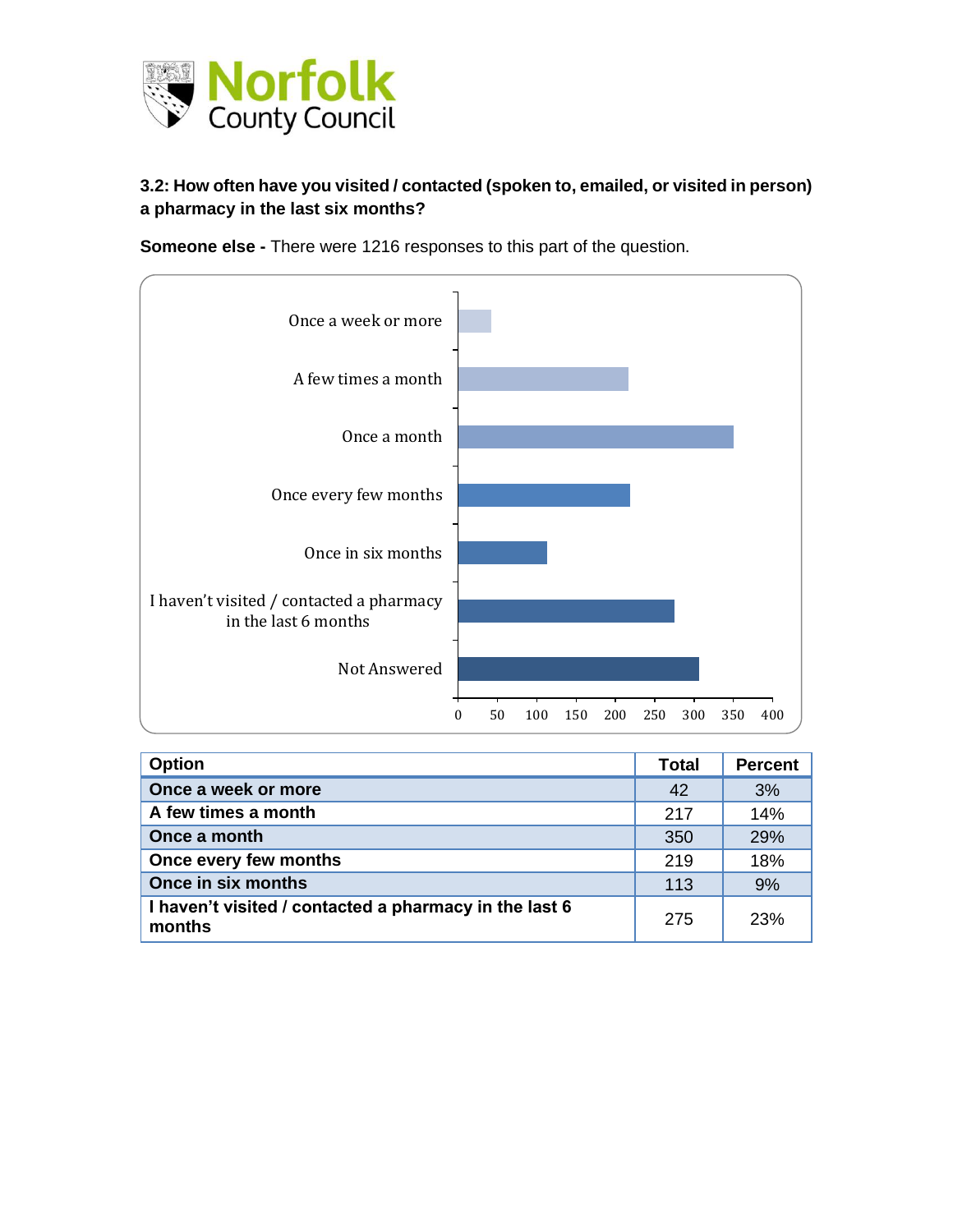

**4: If you have not visited / contacted a pharmacy in the last six months, is there a reason why?** (Please select one answer)

There were 190 responses to this part of the question.



| <b>Option</b>                                                     | <b>Total</b> | <b>Percent</b> |
|-------------------------------------------------------------------|--------------|----------------|
| I have used an internet / online pharmacy                         | 70           | 37%            |
| Someone has done it on my behalf                                  | 39           | 21%            |
| I have had no need for any pharmacy service during this<br>period | 81           | 43%            |

#### **Other (please specify)**

| Home delivery                                   | 9 | Poor service                | 9 |
|-------------------------------------------------|---|-----------------------------|---|
| Doctor's dispensary                             | 8 | Online pharmacy             | 7 |
| No pharmacy nearby, recently<br>closed          | 6 | Long wait at pharmacy       | 4 |
| Try to avoid going to pharmacy                  | 4 | Understaffed                | 3 |
| Opening hours not convenient                    | 3 | Repeat prescription         | 3 |
| Family member collects medication               | 2 | Contact pharmacy monthly    | 2 |
| Mistakes with prescriptions                     | 2 | Pharmacy often closed       | 2 |
| Visit my local pharmacy                         | 2 | No reason to visit pharmacy | 1 |
| Order via POD and then collect from<br>pharmacy | 1 | Parking issues              | 1 |
| Medication not in stock                         | 1 | Need more pharmacies        | 1 |
| Nearest pharmacy is far away                    | 1 | Pharmacy is too far away    | 1 |
| Shortage of pharmacists                         | 1 | Illness                     |   |
|                                                 |   |                             |   |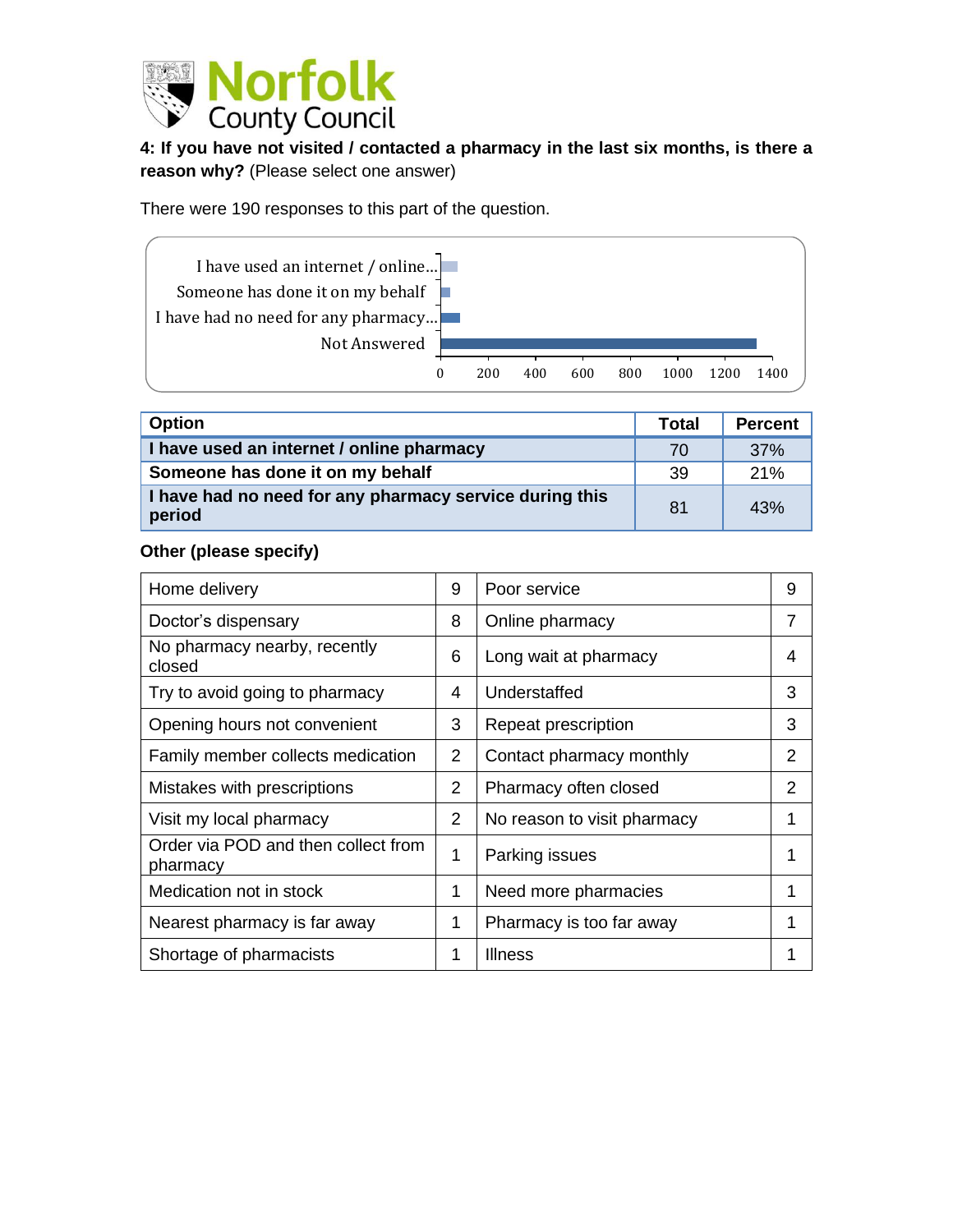

**5: How easy has it been to speak to someone at your local pharmacy over the last 18 months, during the pandemic?** (Please select one answer)



There were 1515 responses to this part of the question.

| <b>Option</b>              | <b>Total</b> | <b>Percent</b> |
|----------------------------|--------------|----------------|
| <b>Very easy</b>           | 450          | 30%            |
| <b>Fairly easy</b>         | 420          | 28%            |
| Neither easy nor difficult | 288          | 19%            |
| <b>Fairly difficult</b>    | 248          | 16%            |
| Very difficult             | 109          | 7%             |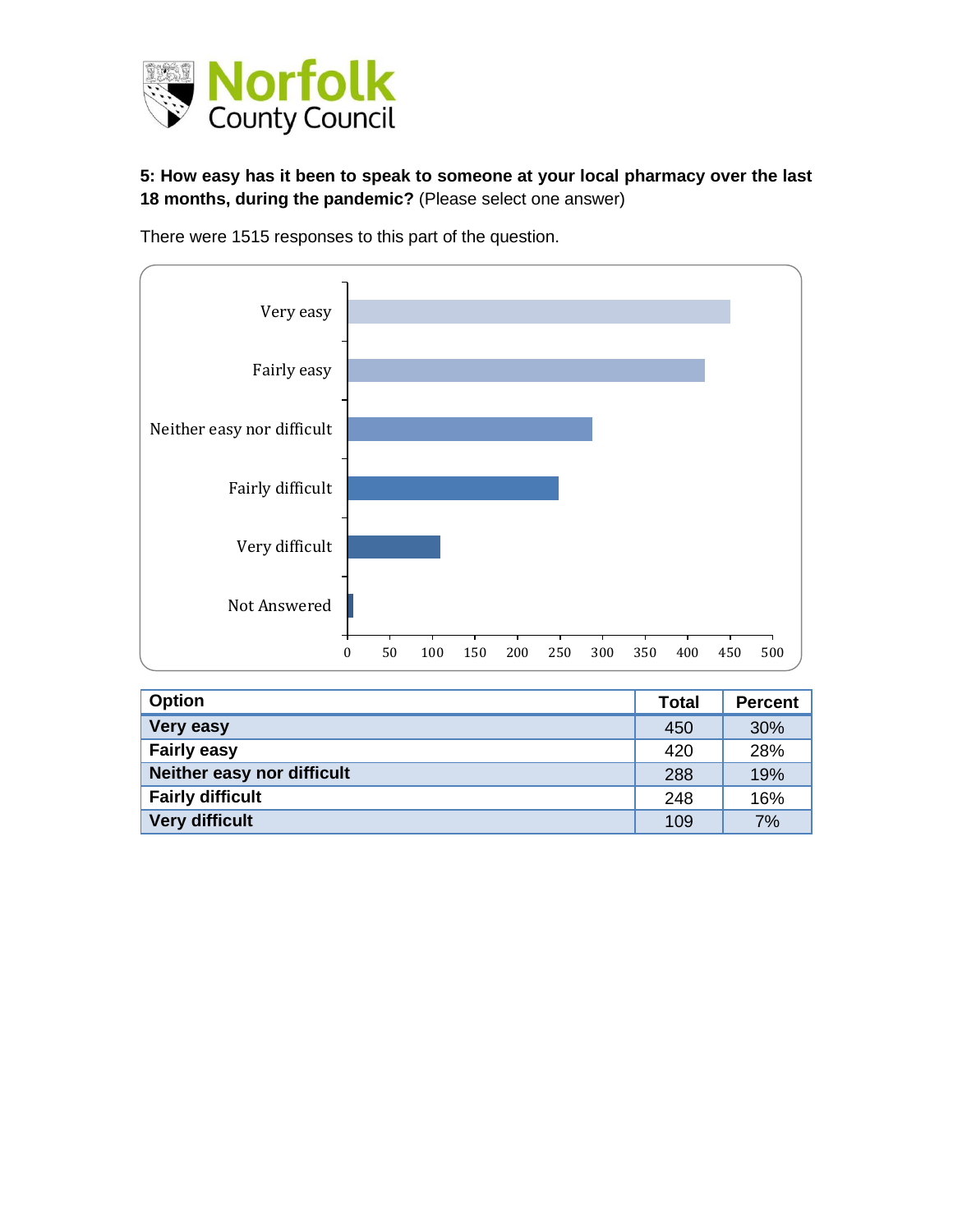

**6: Who do you normally visit / contact a pharmacy for?** (Please select all that apply)

There were 1511 responses to this part of the question.



| <b>Option</b>               | <b>Total</b> | <b>Percent</b> |
|-----------------------------|--------------|----------------|
| Yourself                    | 1358         | 89%            |
| A family member             | 682          | 45%            |
| A neighbor / friend         | 54           | 4%             |
| Someone you are a carer for | 74           | 5%             |
| All of the above            | 27           | 2%             |

#### **Other, please specify**

| Partner / Spouse | 6 | <b>Myself</b>            | $\sqrt{2}$ |
|------------------|---|--------------------------|------------|
| Children         |   | <b>Community Members</b> |            |
| Neighbour        |   |                          |            |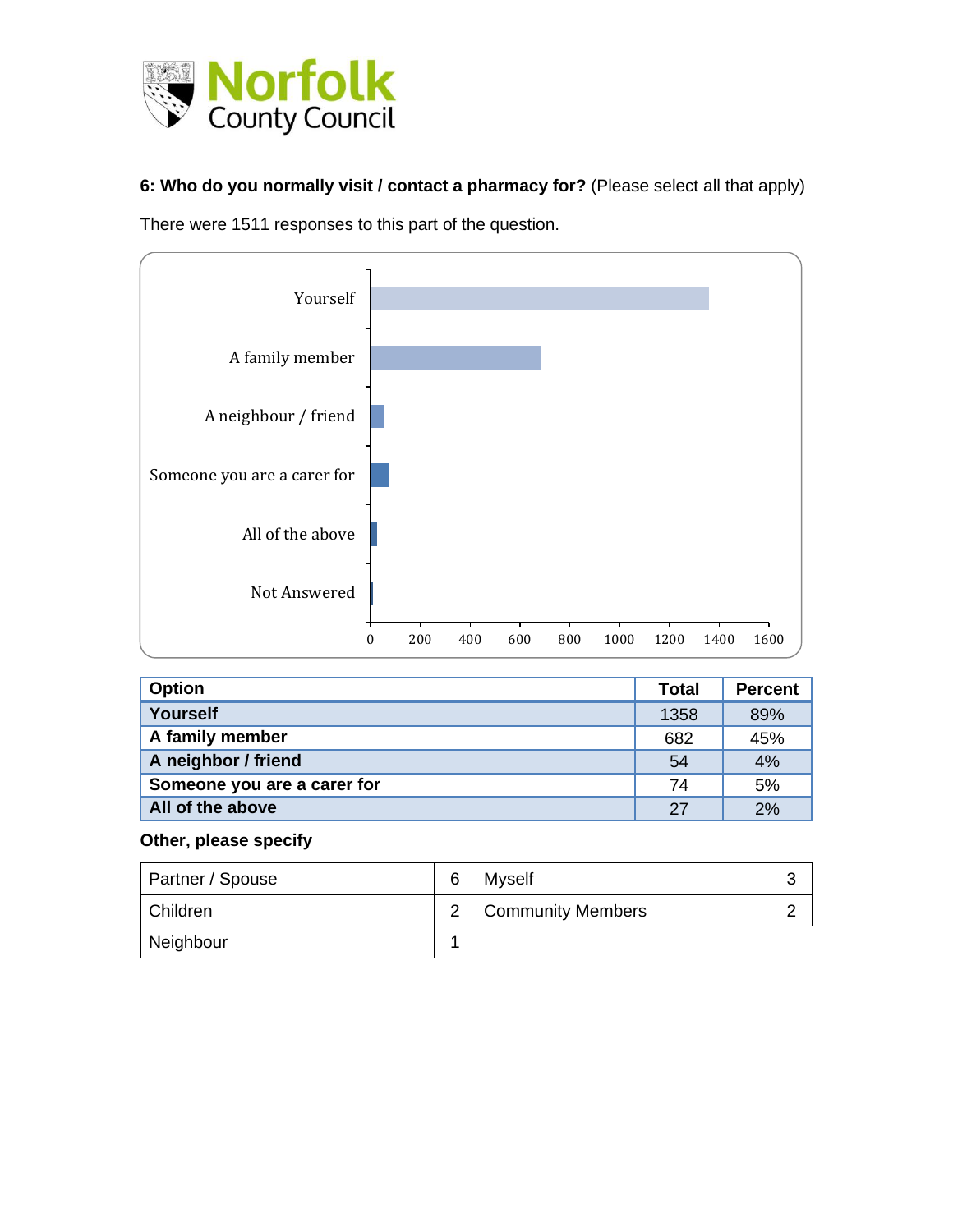

**7: If you normally visit / contact a pharmacy on behalf of someone else, please give a reason why?** (Please select all that apply)

There were 620 responses to this part of the question.



| <b>Option</b>                                                                          | Total | <b>Percent</b> |
|----------------------------------------------------------------------------------------|-------|----------------|
| For a child / dependant                                                                | 229   | 37%            |
| The person is too unwell                                                               | 143   | 23%            |
| Opening hours of the pharmacy are not suitable for the<br>person requiring the service | 134   | 22%            |
| The person can't access the pharmacy (e.g. due to<br>disability / lack of transport)   | 203   | 33%            |
| The person can't use the delivery service                                              | 28    | 5%             |
| The person can't access online services                                                | 86    | 14%            |
| All of the above                                                                       | 12    | 2%             |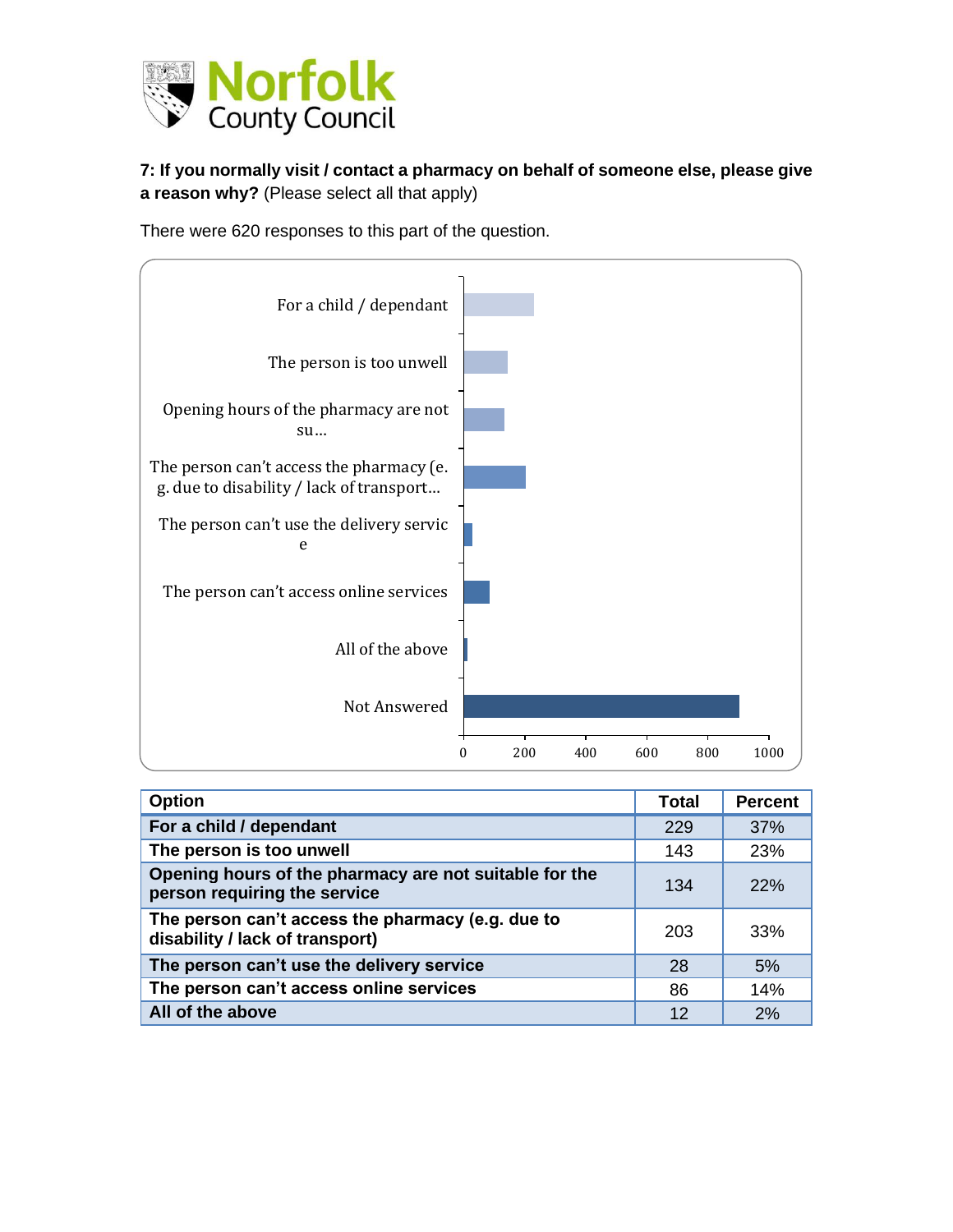

| Collect family member's prescription<br>together to save time | 52             | Convenient                                                          | 22 |
|---------------------------------------------------------------|----------------|---------------------------------------------------------------------|----|
| <b>COVID Precautions</b>                                      | 9              | At work                                                             | 7  |
| <b>Disability</b>                                             | 5              | Help out                                                            | 5  |
| <b>Elderly neighbours</b>                                     | 4              | Don't visit for anyone else                                         | 4  |
| Avoid home delivery charges                                   | 2              | Need to intervene with pharmacy due<br>to poor service and mistakes | 2  |
| Elderly family members due to frailty                         | 2              | Low immunity and vulnerable                                         | 2  |
| Pharmacy too busy during opening times                        | $\overline{2}$ | Share transport                                                     | 1  |
| Patient is isolating                                          | 1              | Accessibility                                                       | 1  |
| <b>Collect medications</b>                                    | 1              | Refuse home delivery due to COVID                                   | 1  |
| Not happy with home delivery service                          | 1              | Do not drive                                                        | 1  |
| No capacity to manage own medicines                           | 1              | Work in pharmacy/surgery                                            |    |
| Patient is exempt from wearing face mask                      | 1              | Controlled Drugs not able to deliver                                |    |
| For advice regarding medication instead of<br>calling 111     | 1              | Check if prescription is ready                                      |    |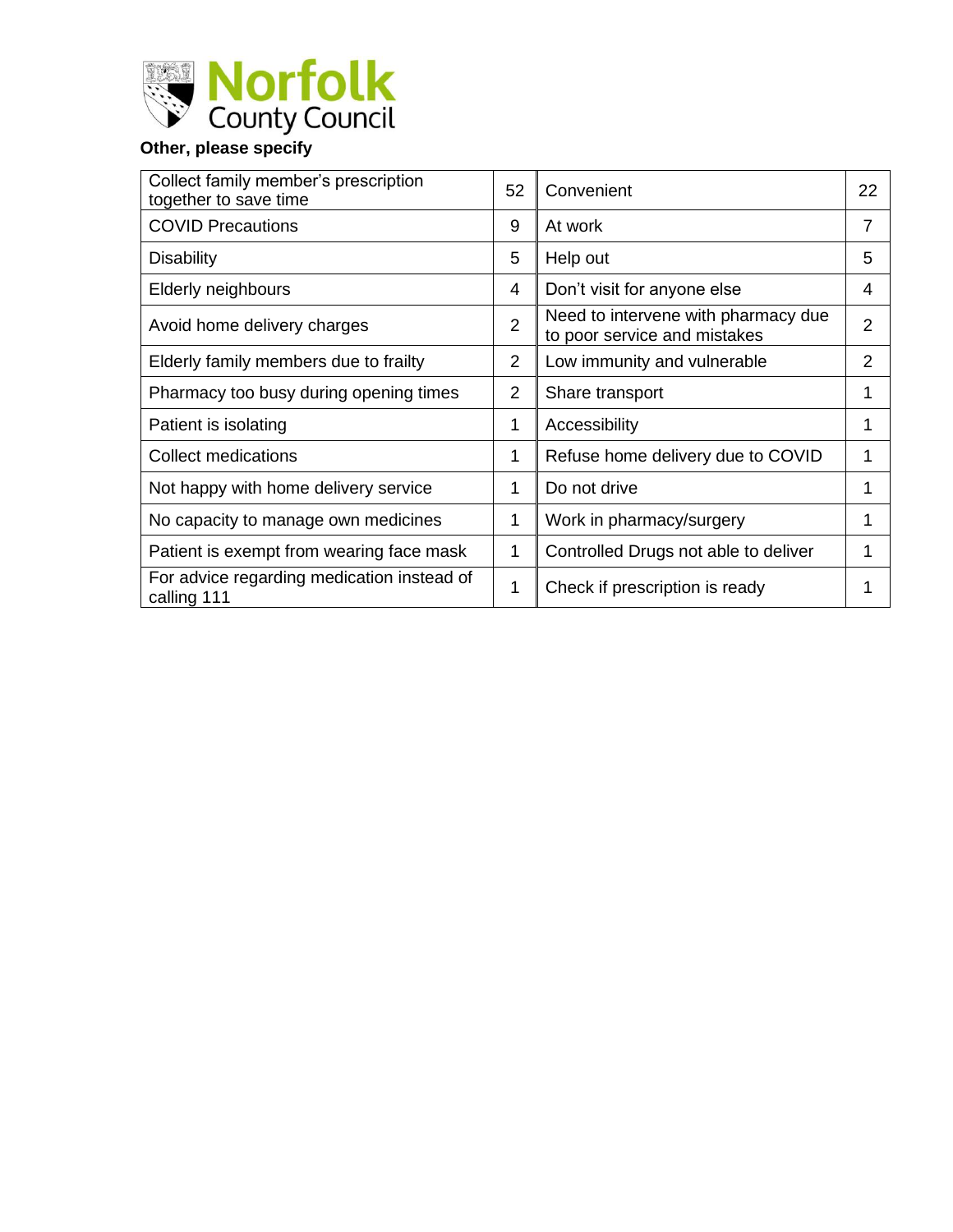

#### **8.1: How important are each of the following aspects to you when choosing a pharmacy? - Quality of service (friendly staff, expertise)**



There were 1505 responses to this part of the question.

| <b>Option</b>               | Total    | <b>Percent</b> |
|-----------------------------|----------|----------------|
| <b>Extremely important</b>  | 953      | 63%            |
| <b>Very Important</b>       | 460      | 31%            |
| <b>Moderately Important</b> | 74       | 5%             |
| <b>Fairly important</b>     | 15       | 1%             |
| Not at all important        | $\Omega$ | 0%             |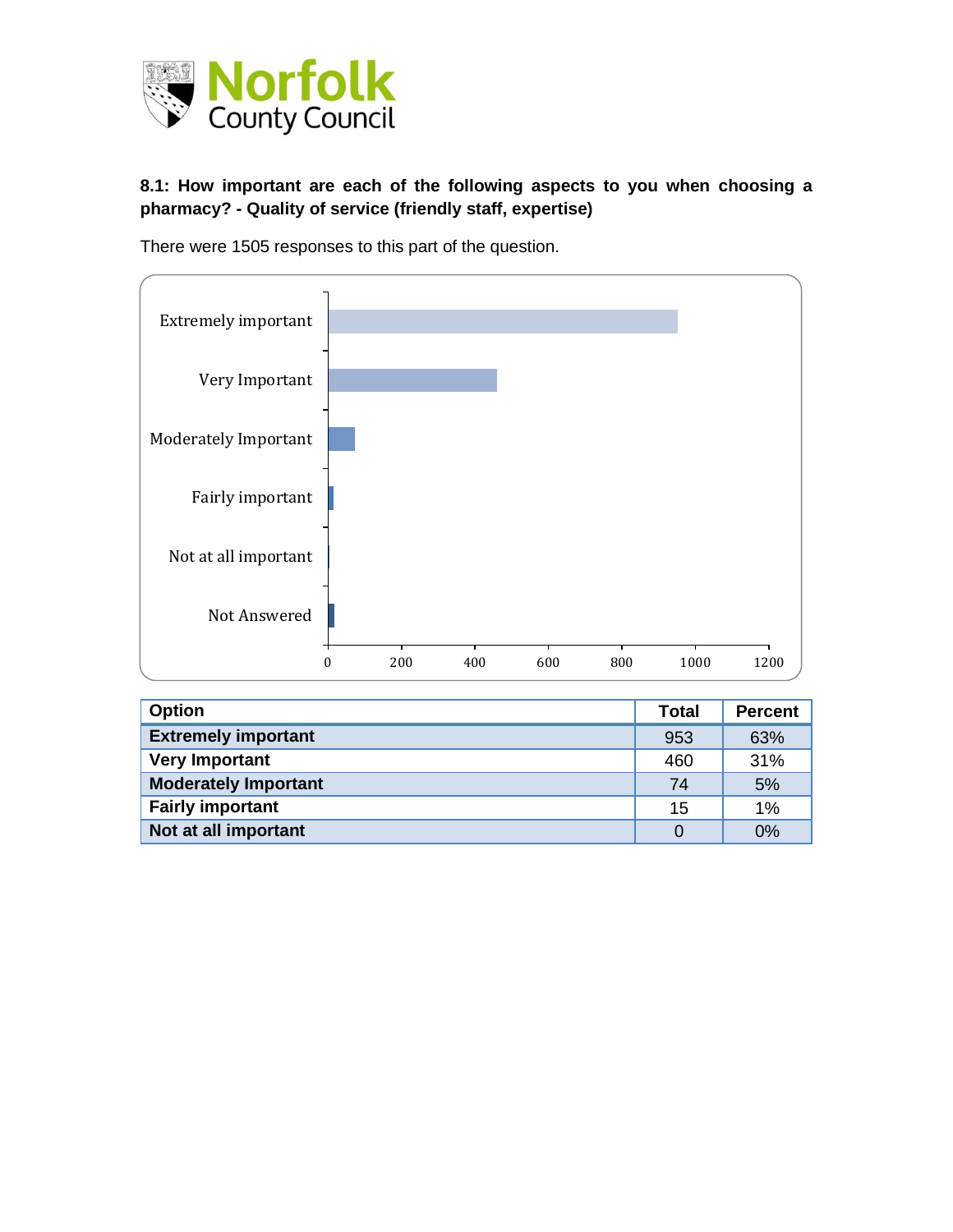

## **8.2: How important are each of the following aspects to you when choosing a pharmacy? - Convenience (location, opening times)**

There were 1495 responses to this part of the question.



| <b>Option</b>               | <b>Total</b> | <b>Percent</b> |
|-----------------------------|--------------|----------------|
| <b>Extremely important</b>  | 938          | 63%            |
| <b>Very Important</b>       | 450          | 30%            |
| <b>Moderately Important</b> | 101          | 7%             |
| <b>Fairly important</b>     | 5            | 0%             |
| Not at all important        |              | 0%             |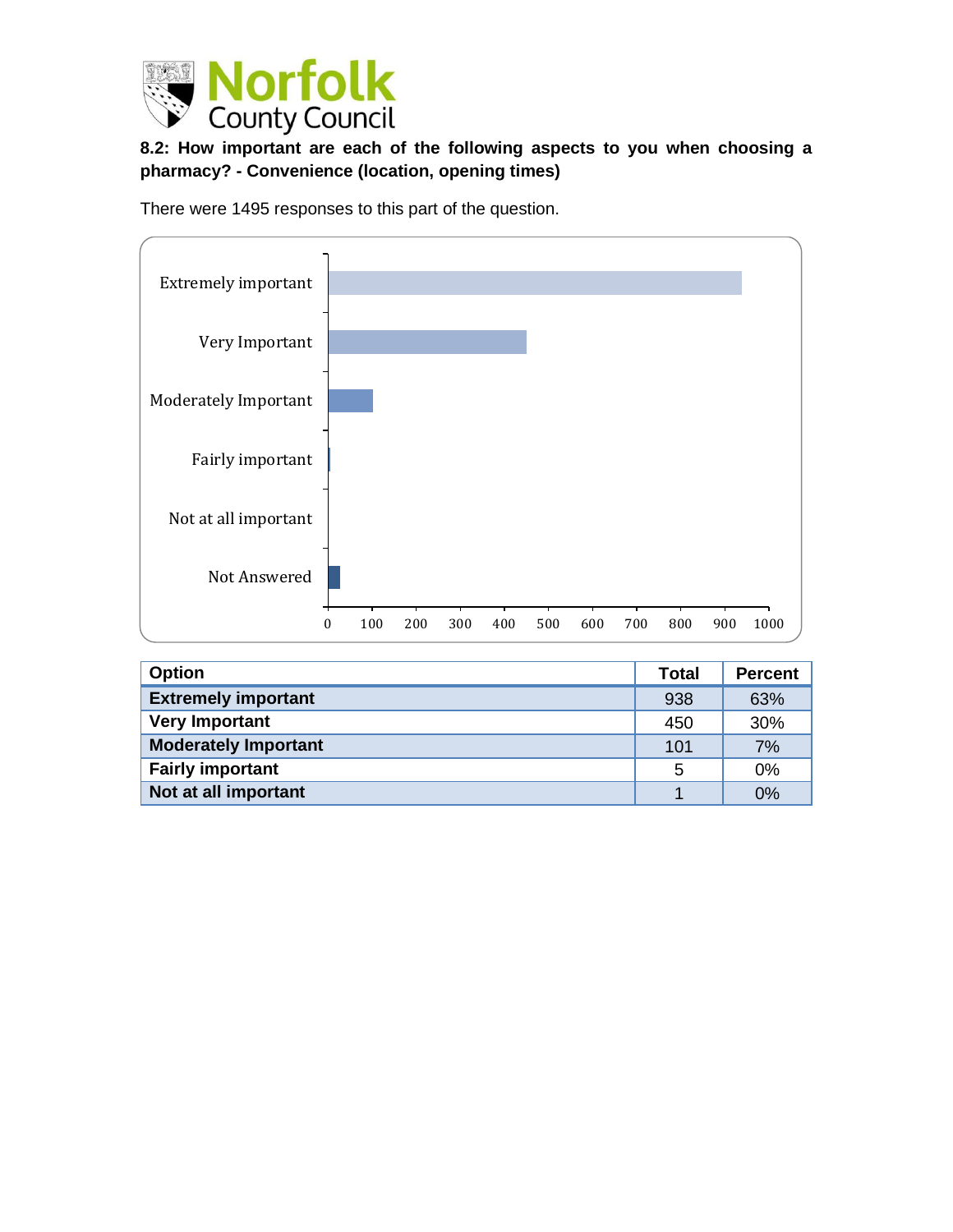

**8.3: How important are each of the following aspects to you when choosing a pharmacy? - Accessibility (languages (including British sign language, parking, clear signage, wheelchair / buggy access)**

There were 1489 responses to this part of the question.



| <b>Option</b>               | <b>Total</b> | <b>Percent</b> |
|-----------------------------|--------------|----------------|
| <b>Extremely important</b>  | 391          | 26%            |
| <b>Very Important</b>       | 346          | 23%            |
| <b>Moderately Important</b> | 317          | 21%            |
| <b>Fairly important</b>     | 149          | 10%            |
| Not at all important        | 286          | 19%            |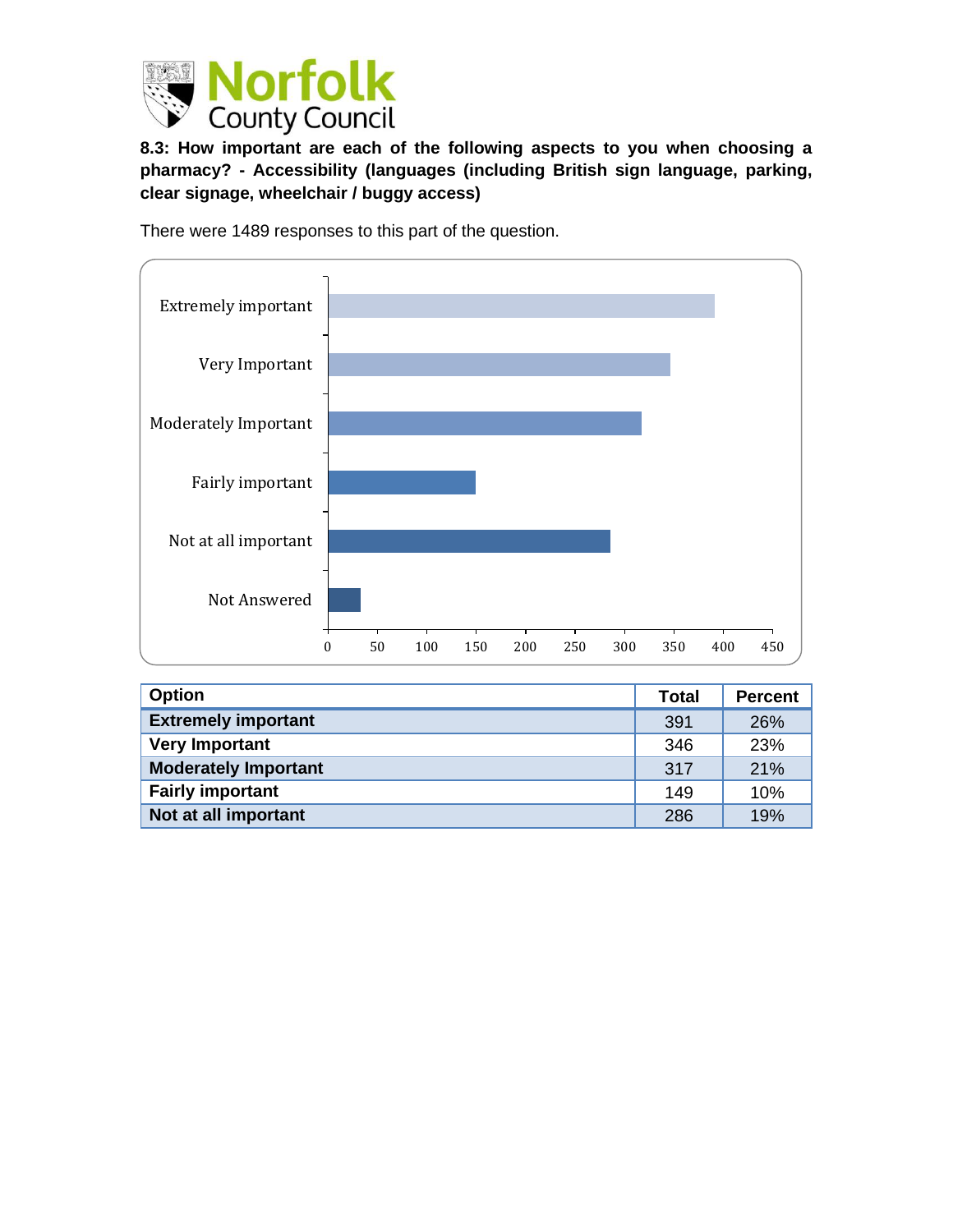

**8.4: How important are each of the following aspects to you when choosing a pharmacy? - Availability of medication / services (stocks, specific services)**

There were 1502 responses to this part of the question.



| <b>Option</b>               | Total | <b>Percent</b> |
|-----------------------------|-------|----------------|
| <b>Extremely important</b>  | 1091  | 72%            |
| <b>Very Important</b>       | 341   | 23%            |
| <b>Moderately Important</b> | 51    | 3%             |
| <b>Fairly important</b>     | 13    | 1%             |
| Not at all important        | 6     | 0%             |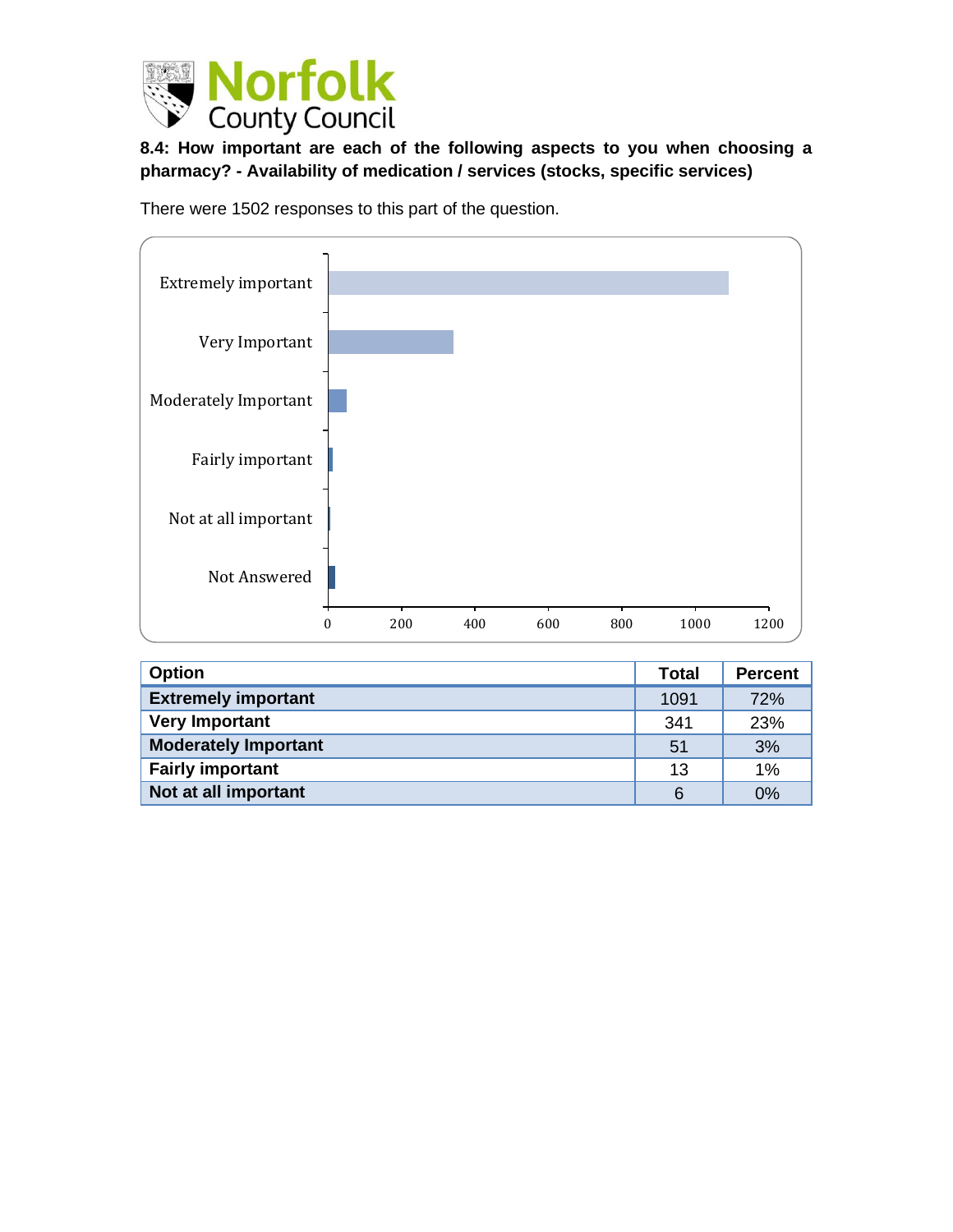

### **8.5: How important are each of the following aspects to you when choosing a pharmacy? - Other**

There were 268 responses to this part of the question.



| <b>Option</b>               | <b>Total</b> | <b>Percent</b> |
|-----------------------------|--------------|----------------|
| <b>Extremely important</b>  | 162          | 60%            |
| <b>Very Important</b>       | 46           | 17%            |
| <b>Moderately Important</b> | 25           | 9%             |
| <b>Fairly important</b>     | 8            | 3%             |
| Not at all important        | 27           | 10%            |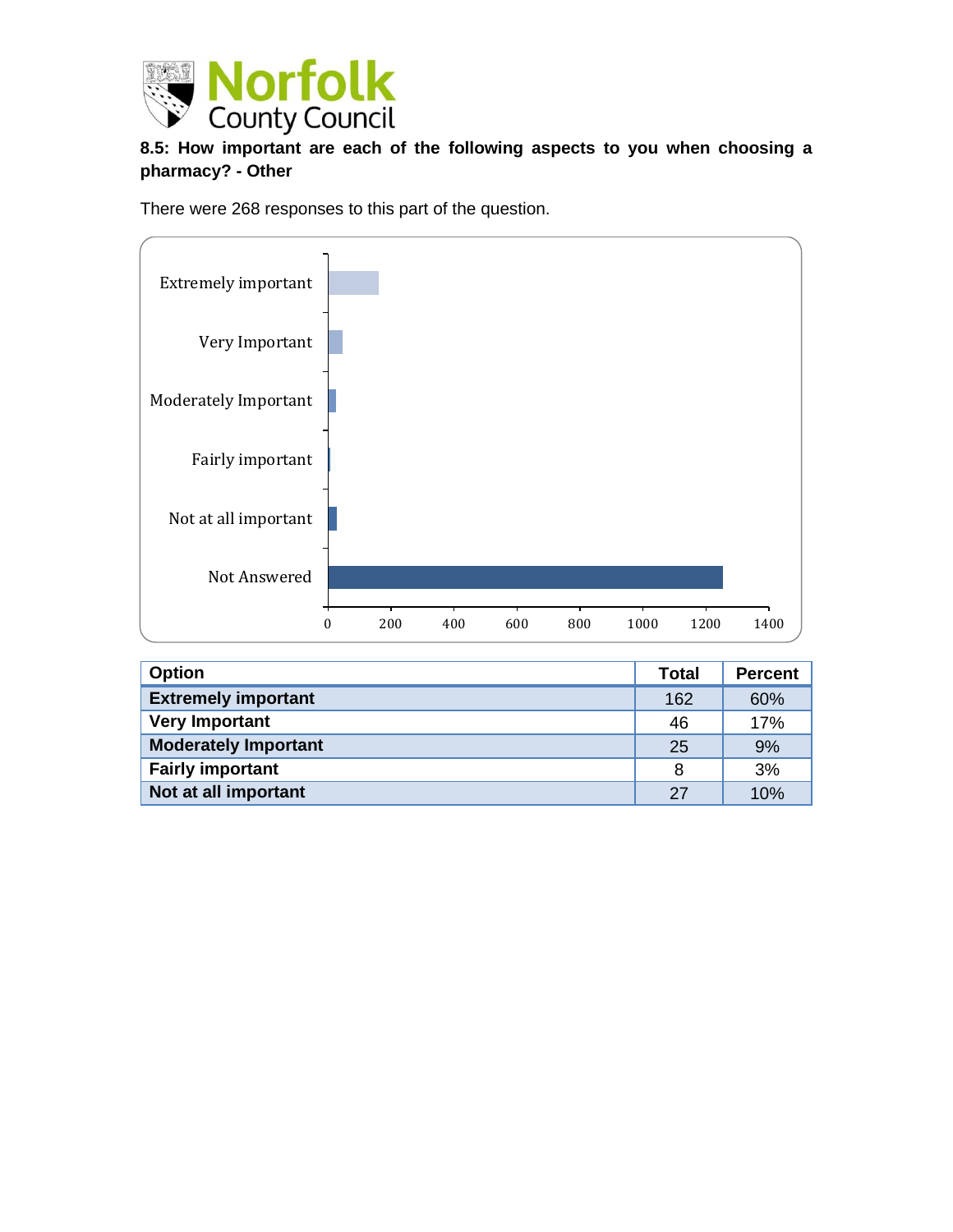

# **Please specify:**

| Good service and polite staff                                                                           | 17             | Efficient and accurate prescription<br>dispensing          | 16             |
|---------------------------------------------------------------------------------------------------------|----------------|------------------------------------------------------------|----------------|
| Avoid long waiting time                                                                                 | 13             | Pharmacist available all the time on<br>site               | 12             |
| Quick prescription dispensing                                                                           | 11             | Good staffing                                              | 10             |
| Knowledgeable and competent staff                                                                       | 9              | Remain open during opening hours<br>and not closed         | 8              |
| Home delivery service                                                                                   | $\overline{7}$ | Pharmacist available to consult                            | $\overline{7}$ |
| Parking facilities including space for cycles                                                           | 6              | Stock all medications                                      | 6              |
| Stock other products, e.g., cosmetics,<br>vitamins, household products, over the<br>counter medications | 6              | Pharmacy has good relationship with<br><b>GP</b> surgeries | 5              |
| Additional Services, e.g., weight scale, flu<br>vaccine                                                 | 5              | Repeat prescription service available                      | 5              |
| Next to GP surgery/In GP surgery                                                                        | 4              | Prescription is ready for collection                       | 4              |
| Speedy customer service                                                                                 | 4              | Provide shelter when queuing for<br>pharmacy               | 4              |
| No staff shortages                                                                                      | 4              | Collection time when prescription will<br>be ready         | 3              |
| Knowledge of medication                                                                                 | 3              | <b>COVID protocols</b>                                     | $\overline{2}$ |
| Telephone calls are answered                                                                            | $\overline{2}$ | Private consultation room                                  | $\overline{2}$ |
| Local pharmacy close to home                                                                            | $\overline{2}$ | Privacy to speak to pharmacist                             | $\overline{2}$ |
| Easy access to pharmacy                                                                                 | $\overline{2}$ | Emergency help provided                                    | $\overline{2}$ |
| Confidentiality maintained                                                                              | $\overline{2}$ | Professional service provided                              | $\overline{2}$ |
| Good relationship with pharmacy                                                                         | 1              | Staff to wear ID badges                                    | 1              |
| Notified online when prescription ready                                                                 | $\mathbf 1$    | Recommend alternate brand                                  | 1              |
| Good relationship with GP surgeries                                                                     | $\mathbf{1}$   | Good over the counter advice                               | 1              |
| Able to source specialist medicines as a<br>group                                                       | 1              | Priority given to elderly patients                         | 1              |
| Waiting time reduced to less than 15 mins                                                               | $\mathbf 1$    | Weekend opening hours                                      | 1              |
| Honest staff                                                                                            | 1              | Chairs available for elderly                               | 1              |
| Social distancing in pharmacy                                                                           | 1              | Guidance on how to order medication                        | 1              |
| Pharmacy to message when prescription is<br>ready                                                       | 1              | Medication available for poor swallow                      | 1              |
| 24 hours opening hours                                                                                  | 1              | Vegan Medication                                           | 1              |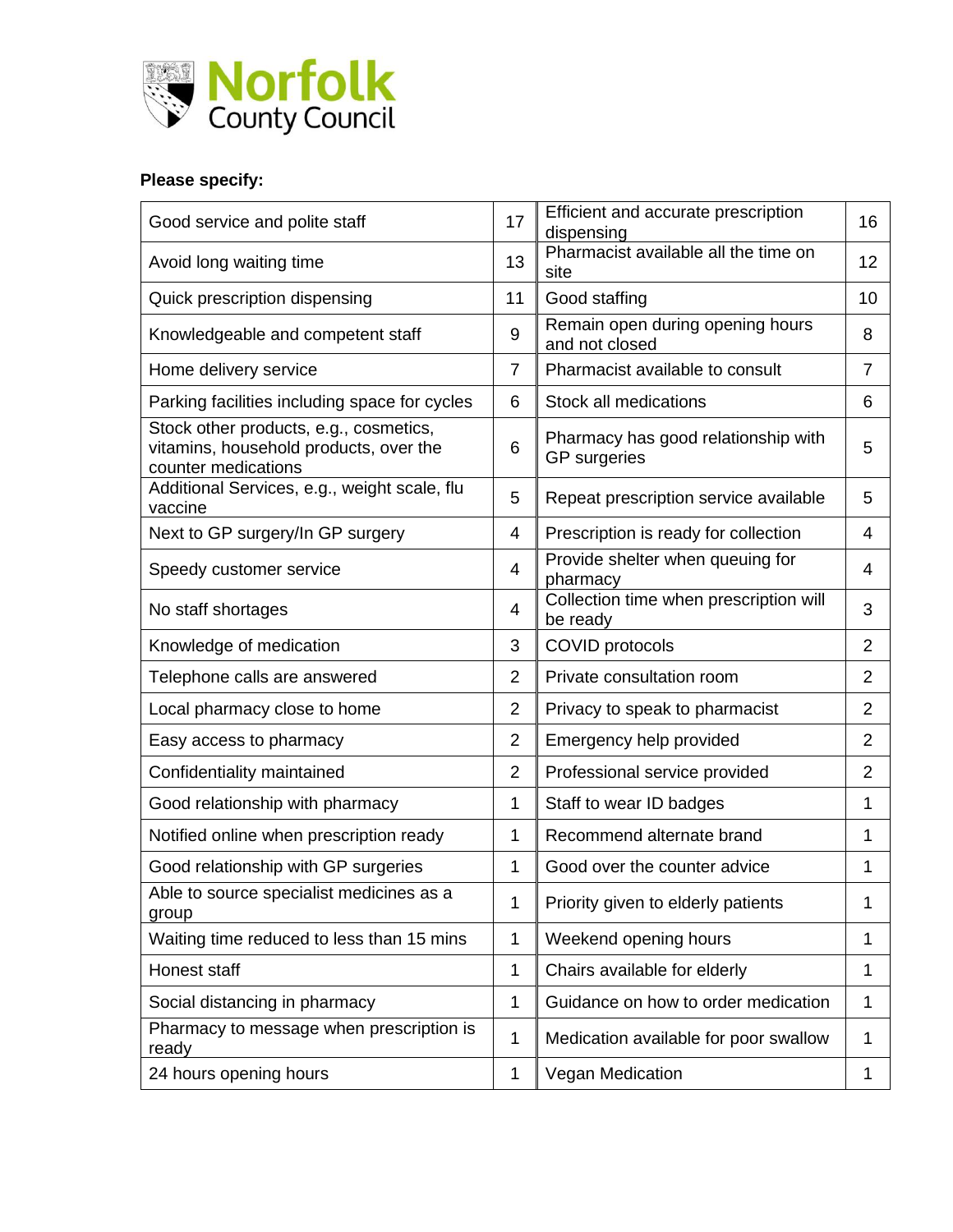

**9: Is there a consultation room in your local community pharmacy, and is it fully accessible to wheelchair users, pushchairs/buggies, or to people with other accessibility needs (e.g. sight or hearing loss, translation services)?** (Please select one answer)

There were 1502 responses to this part of the question.



| <b>Option</b>                                                                                  | Total | <b>Percent</b> |
|------------------------------------------------------------------------------------------------|-------|----------------|
| Yes, there is a fully accessible consultation room                                             | 694   | 46%            |
| Yes, there is a consultation room, but inaccessible for<br>wheelchair users/pushchairs/buggies | 232   | 15%            |
| <b>No</b>                                                                                      | 96    | 6%             |
| don't know                                                                                     | 480   | 32%            |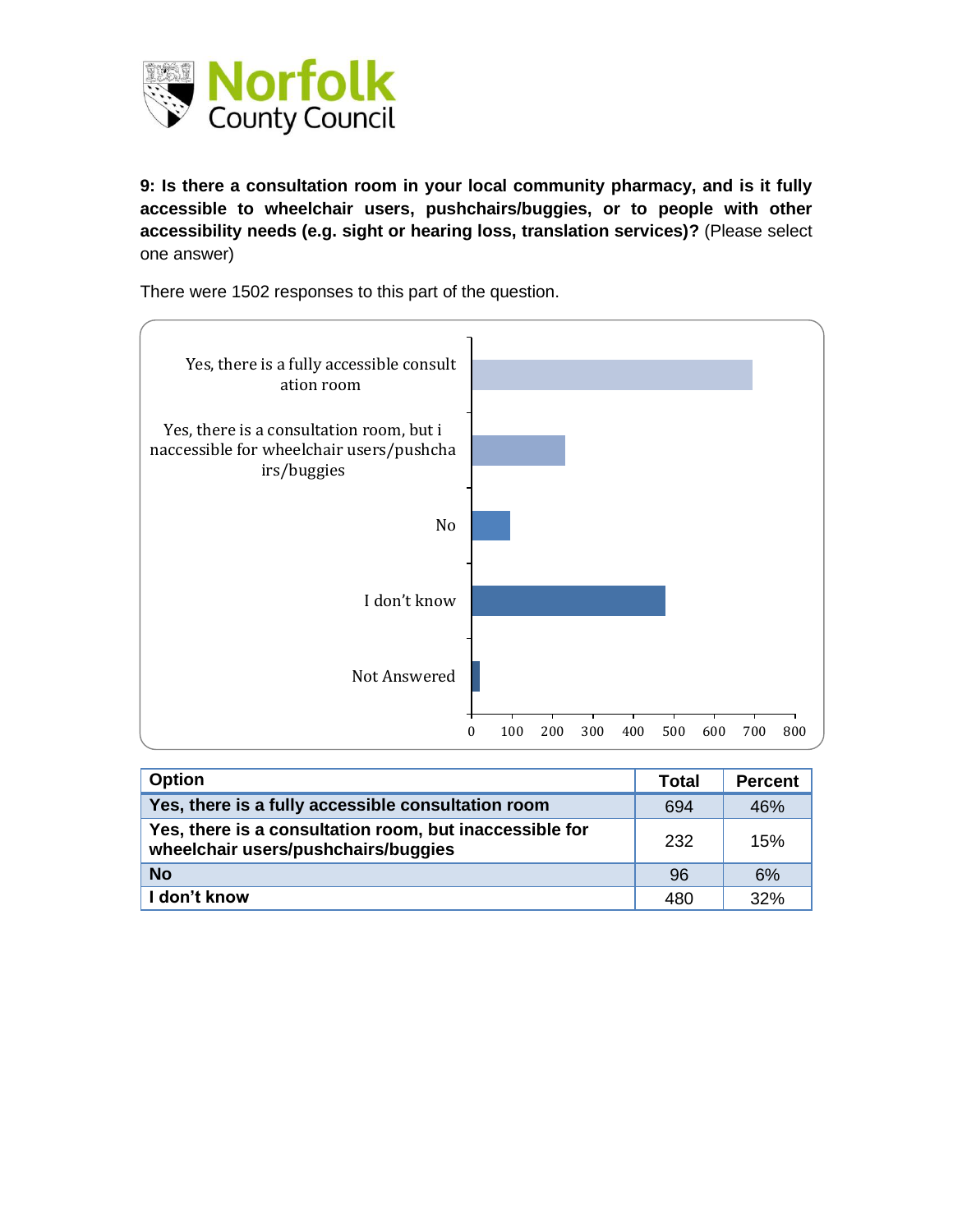

# **Any other comments you would like to make about the consultation room?**

| Very small consultation room, no<br>accessibility           | 26 | Not fully accessible consultation room            | 21 |
|-------------------------------------------------------------|----|---------------------------------------------------|----|
| No privacy in consultation room.                            | 18 | Not used this facility                            | 10 |
| My pharmacy is in doctor's surgery, no<br>consultation room | 9  | Fully accessible consultation room                |    |
| Consultation room used as a storeroom                       | 7  | Not sure                                          | 6  |
| No consultation room                                        | 5  | Good consultation room                            | 4  |
| Consultation room closed                                    | 3  | Consultation never used as<br>pharmacist too busy |    |
| Pharmacy not open due to lack of<br>pharmacist              |    |                                                   |    |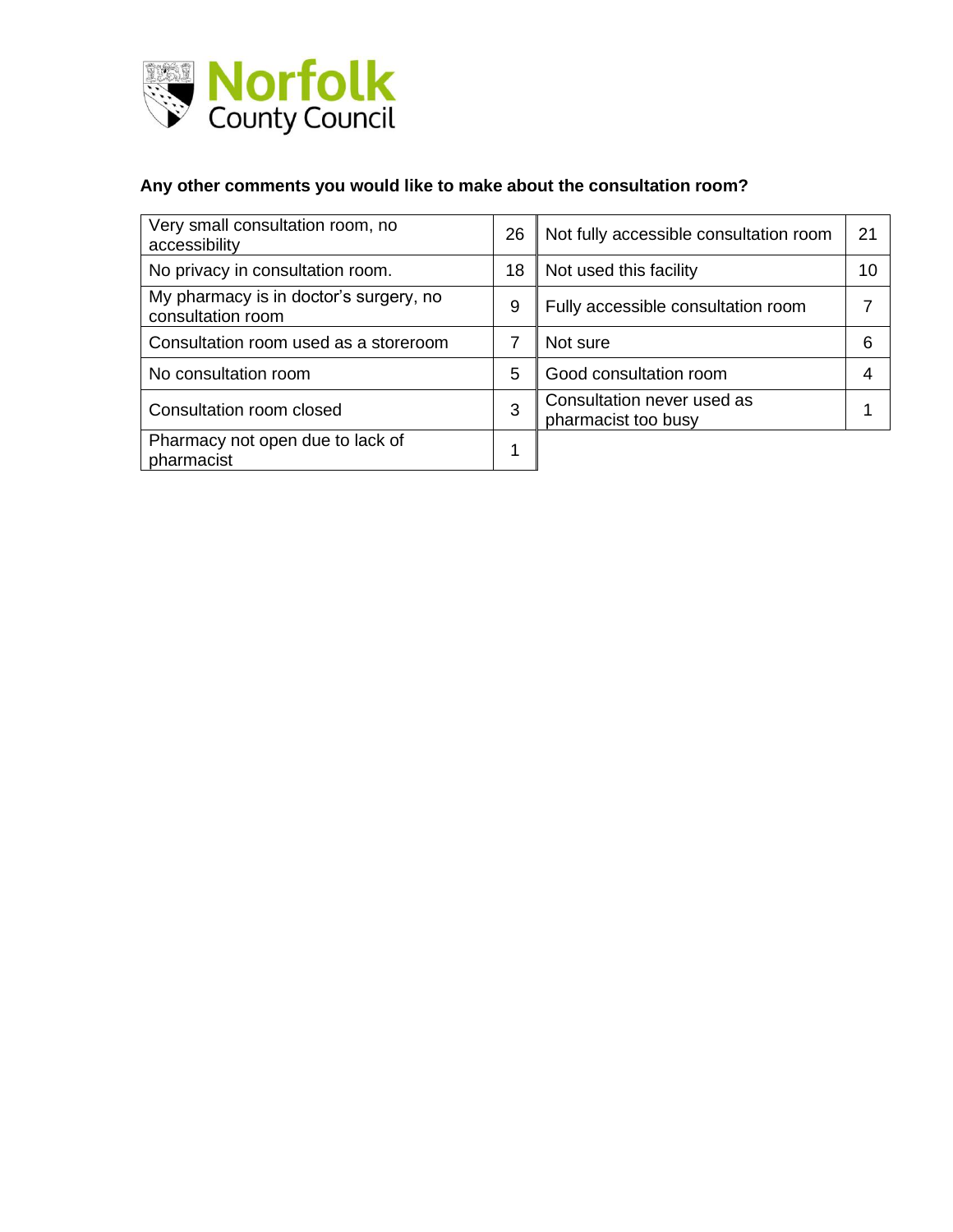

#### **10: How would you usually travel to the pharmacy?** (Please select one answer)

There were 1512 responses to this part of the question.



| <b>Option</b>                      | <b>Total</b> | <b>Percent</b> |
|------------------------------------|--------------|----------------|
| <b>Bicycle</b>                     | 39           | 3%             |
| Car                                | 819          | 54%            |
| <b>Public transport</b>            | 17           | 1%             |
| Taxi                               | 3            | 0%             |
| <b>Walk</b>                        | 558          | 37%            |
| <b>Wheelchair/mobility scooter</b> | 19           | 1%             |
| I don't, someone goes for me       | 12           | 1%             |
| I don't, I use an online pharmacy  | 18           | 1%             |
| I don't, I use a delivery service  | 27           | 2%             |

#### **Other, please specify**

| Car                     | 10 | Walk                    | э |
|-------------------------|----|-------------------------|---|
| Cycle                   | 4  | No public transport     |   |
| <b>Husband collects</b> |    | Moped                   |   |
| <b>Bus</b>              |    | <b>Husband collects</b> |   |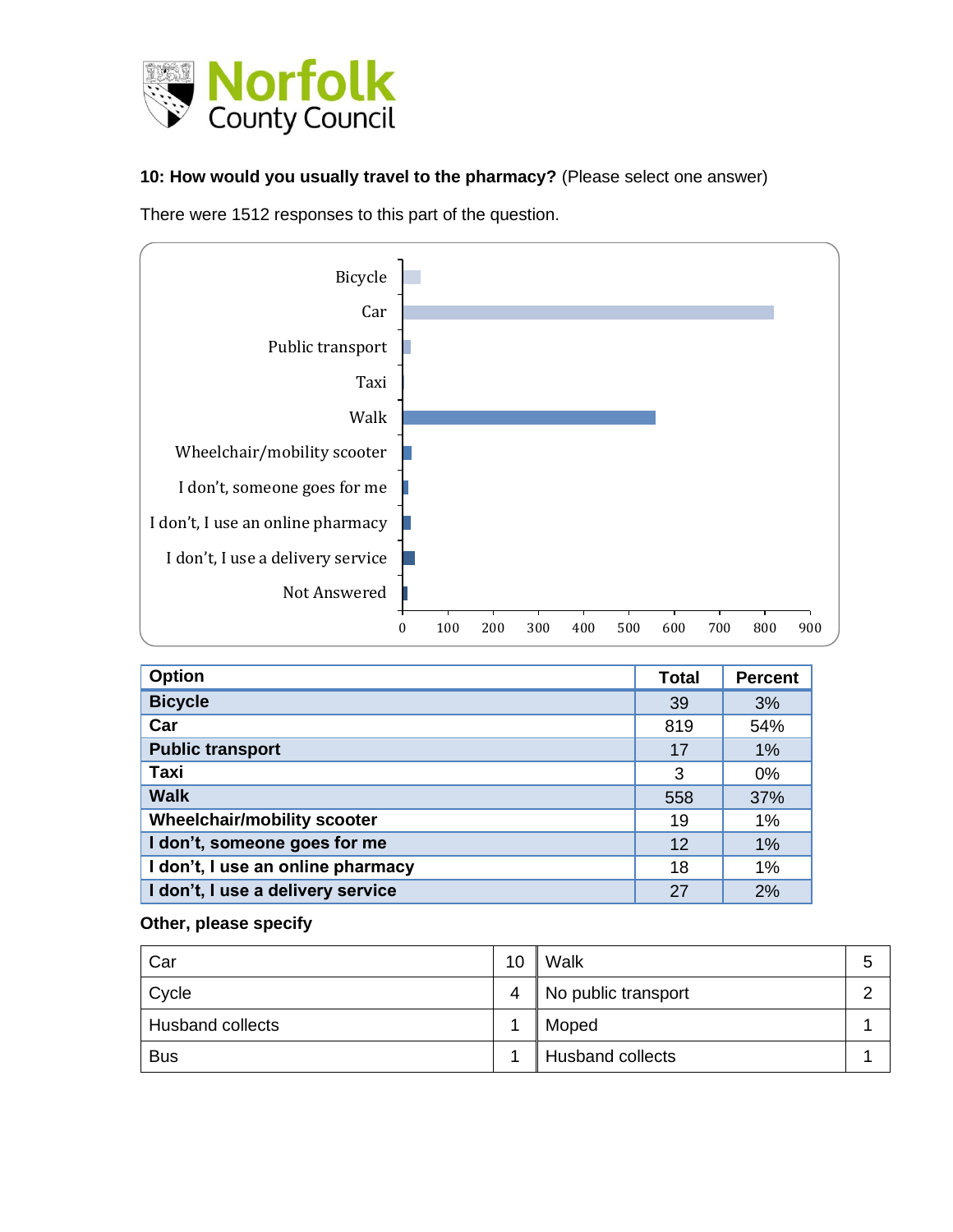

**11: If you travel to a pharmacy, where do you travel from?** (Please select all that apply)

There were 1429 responses to this part of the question.



| <b>Option</b> | <b>Total</b> | <b>Percent</b> |
|---------------|--------------|----------------|
| Home          | 1409         | 99%            |
| <b>Work</b>   | 171          | 12%            |

### **Other, please specify:**

| Home     | 6              | Work           | ∽<br>u |
|----------|----------------|----------------|--------|
| Anywhere | 2<br>∼         | Shopping       |        |
| Day out  | $\overline{A}$ | <b>Doctors</b> |        |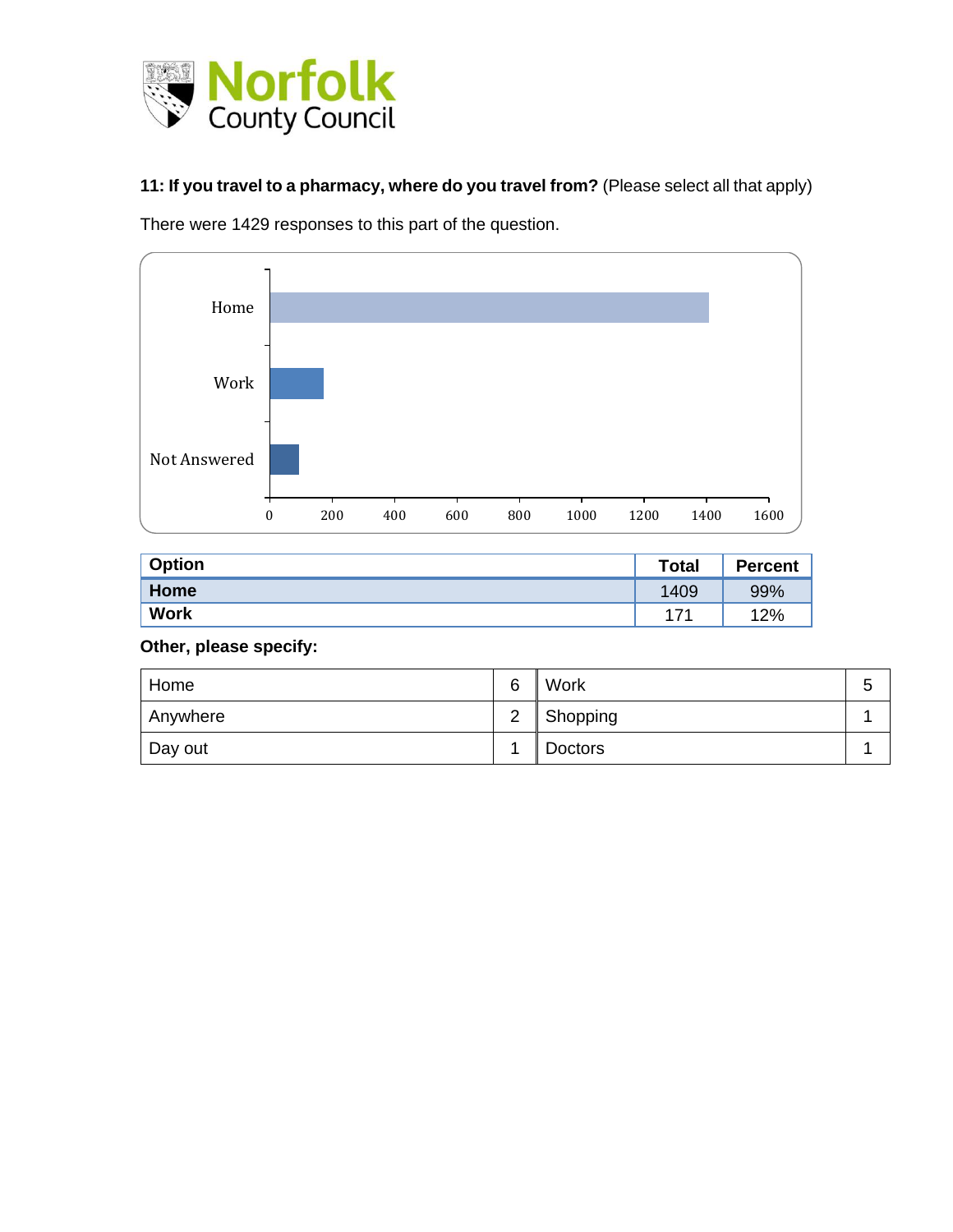

**12: On average, how long does it take you to travel to a pharmacy?** (Please select one answer)

There were 1475 responses to this part of the question.



| <b>Option</b>    | Total | <b>Percent</b> |
|------------------|-------|----------------|
| 0 to 15 minutes  | 1235  | 84%            |
| 16 to 30 minutes | 221   | 15%            |
| Over 30 minutes  | 19    | 1%             |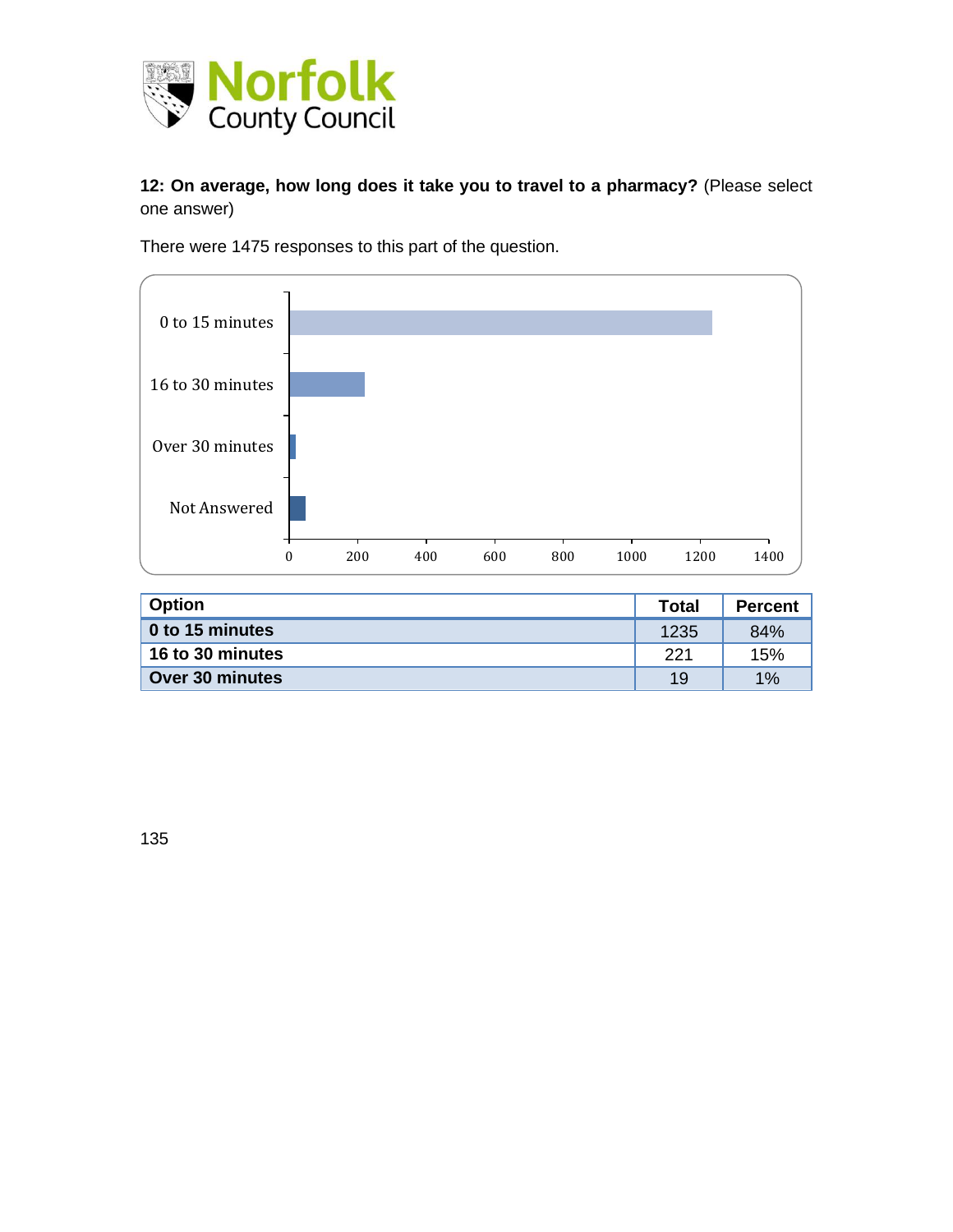

### **13: Do you face any difficulties when travelling to a pharmacy?** (Please select all that apply)

There were 1403 responses to this part of the question.



| <b>Option</b>                        | <b>Total</b> | <b>Percent</b> |
|--------------------------------------|--------------|----------------|
| Lack of parking                      | 379          | 27%            |
| Lack of suitable public transport    | 52           | 4%             |
| It's too far away                    | 36           | 3%             |
| Lack of disabled access / facilities | 42           | 3%             |
| Lack of facilities for sight loss    | 5            | 0%             |
| Lack of facilities for hearing loss  | 11           | 1%             |
| No, I don't face any difficulties    | 961          | 68%            |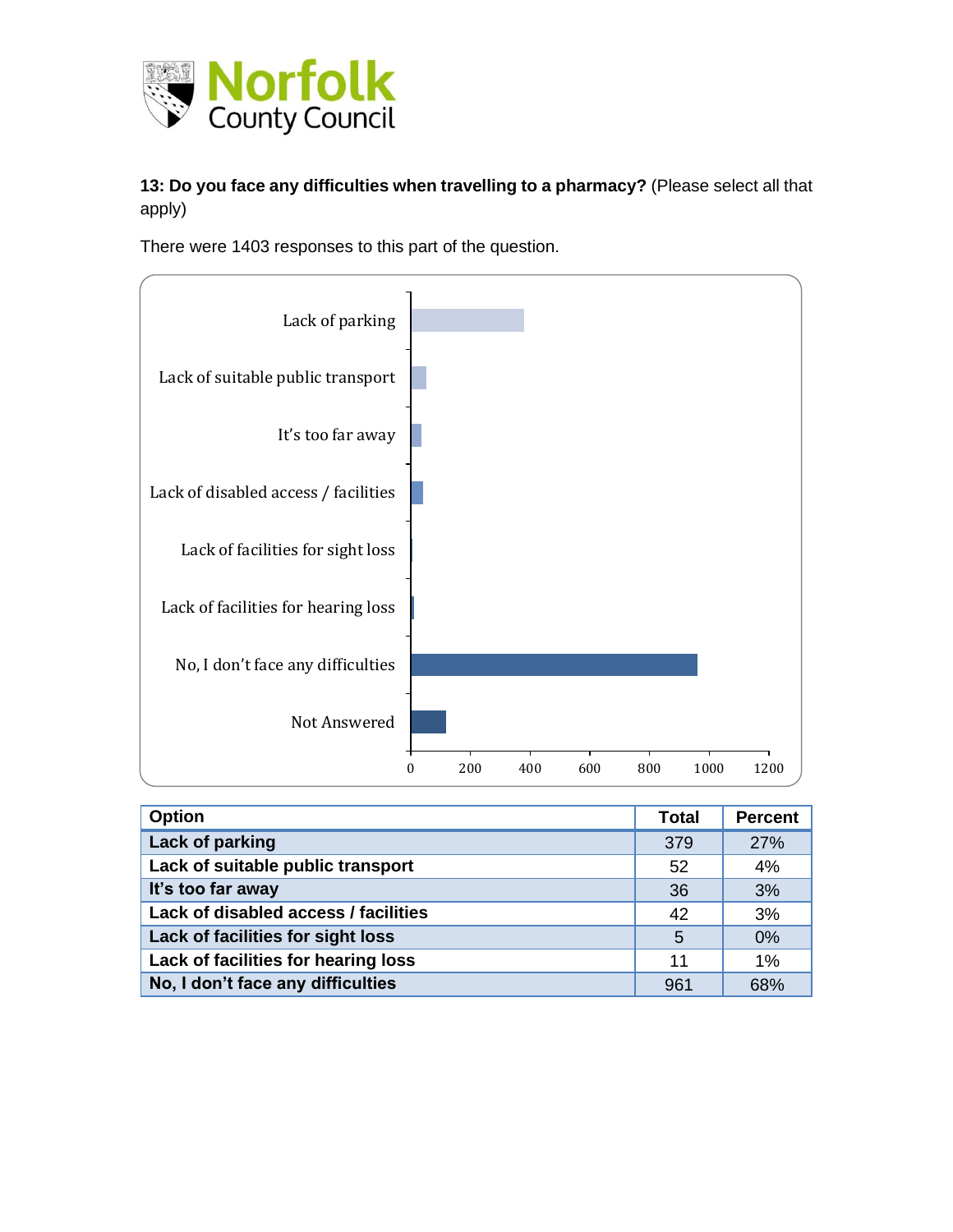

| Parking issues                                      | 8              | Pharmacies closed during opening<br>hours              | 8 |
|-----------------------------------------------------|----------------|--------------------------------------------------------|---|
| Car park is full                                    | 4              | Crossing a busy main road                              | 4 |
| Difficulty to access car park                       | 3              | Weather                                                | っ |
| Limited opening hours                               | 2              | Easy access for pushchairs                             | າ |
| Difficulty due to busy roads and uneven<br>surfaces | $\overline{2}$ | Rely on someone to take me to<br>pharmacy. Don't drive |   |
| Scooter parking                                     | 1              | Long queues outside pharmacy                           |   |
| Lack of buses                                       | 1              | No COVID protocols                                     |   |
| Not enough disabled bay                             | 1              | Cost of taxi                                           |   |
| No parking                                          | 1              |                                                        |   |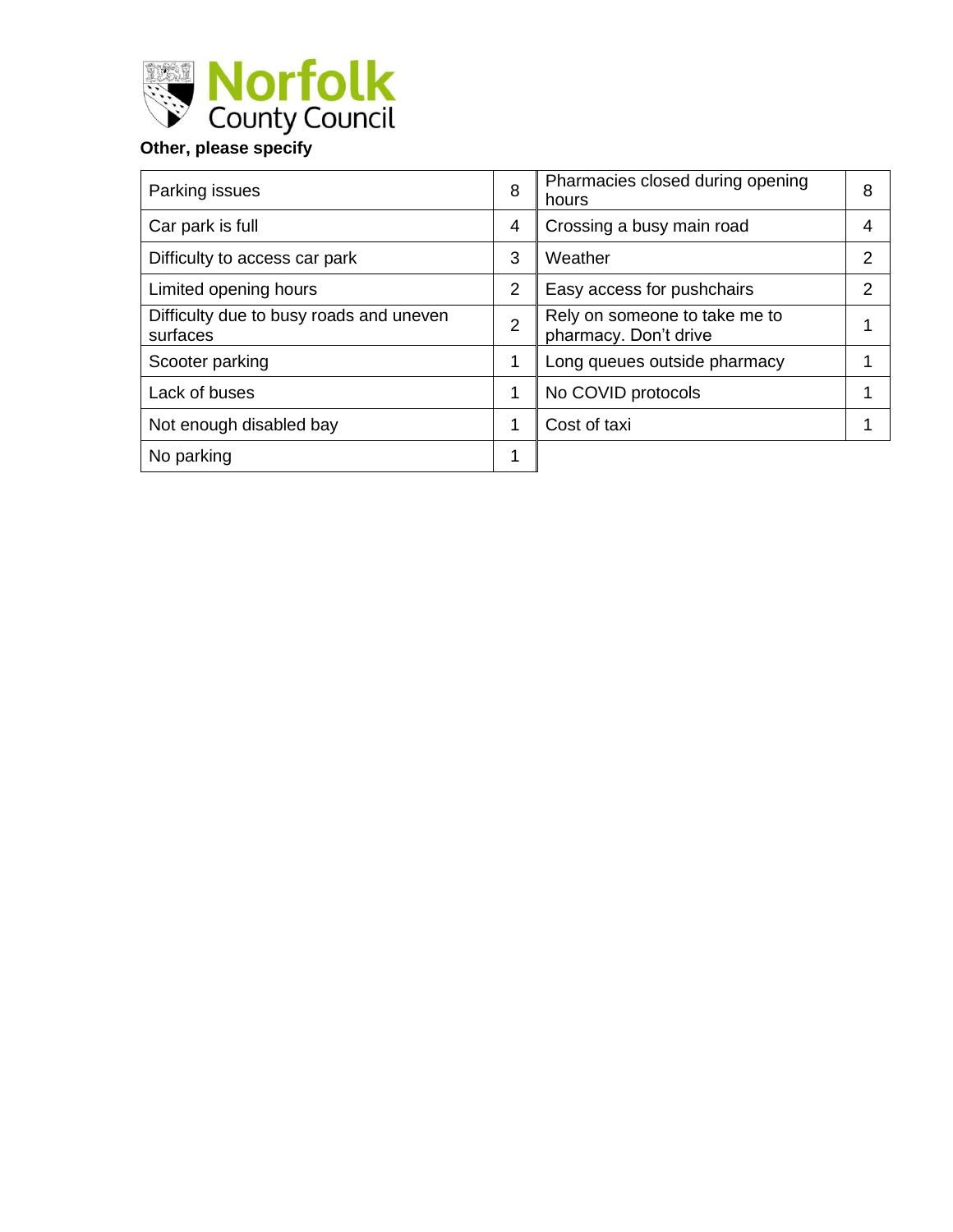

**14: What days are you able to visit / contact a pharmacy?** (Please select one answer)

There were 1510 responses to this part of the question.



| <b>Option</b>           | <b>Total</b> | <b>Percent</b> |
|-------------------------|--------------|----------------|
| <b>Monday to Friday</b> | 479          | 32%            |
| <b>Saturday</b>         | 49           | 3%             |
| <b>Sunday</b>           | 2            | 0%             |
| <b>Varies</b>           | 476          | 32%            |
| I don't mind            | 504          | 33%            |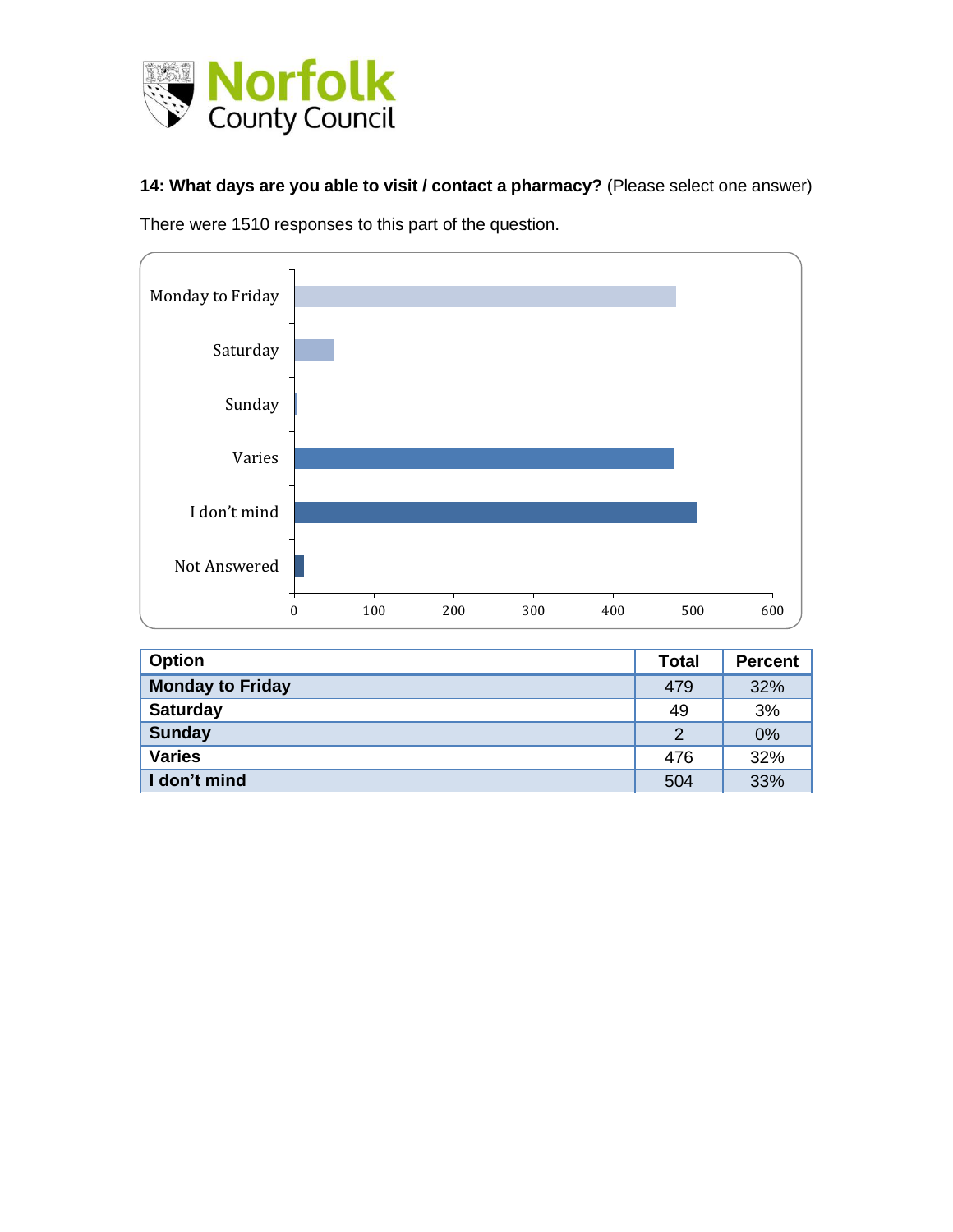

#### **15: Is your preferred pharmacy open on the most convenient day for you?** (Please select one answer)

There were 1504 responses to this part of the question.



| <b>Option</b> | <b>Total</b> | <b>Percent</b> |
|---------------|--------------|----------------|
| Yes           | 1343         | 89%            |
| <b>No</b>     | 161          | 11%            |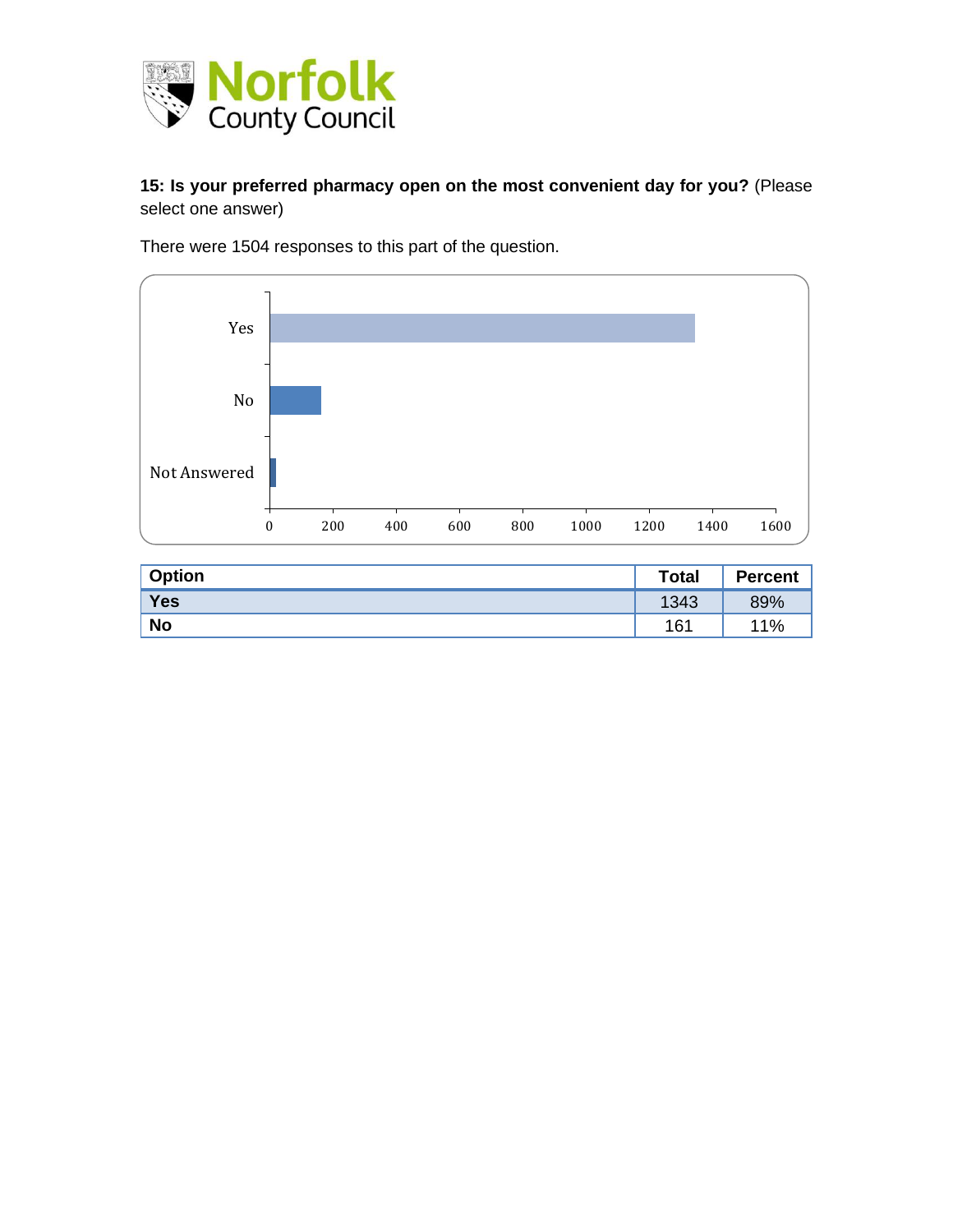

#### **16: What time of the day do you normally visit / contact a pharmacy?** (Please select one answer)

There were 1513 responses to this part of the question.



| <b>Option</b>                | <b>Total</b> | <b>Percent</b> |
|------------------------------|--------------|----------------|
| Morning (8am-12pm)           | 332          | 22%            |
| Lunchtime (12pm-2pm)         | 87           | 6%             |
| Afternoon (2pm-6pm)          | 307          | 20%            |
| Early evening (6pm-8pm)      | 60           | 4%             |
| Late evening (after 8pm)     | 6            | 0%             |
| <b>Varies</b>                | 556          | 37%            |
| I don't mind / no preference | 165          | 11%            |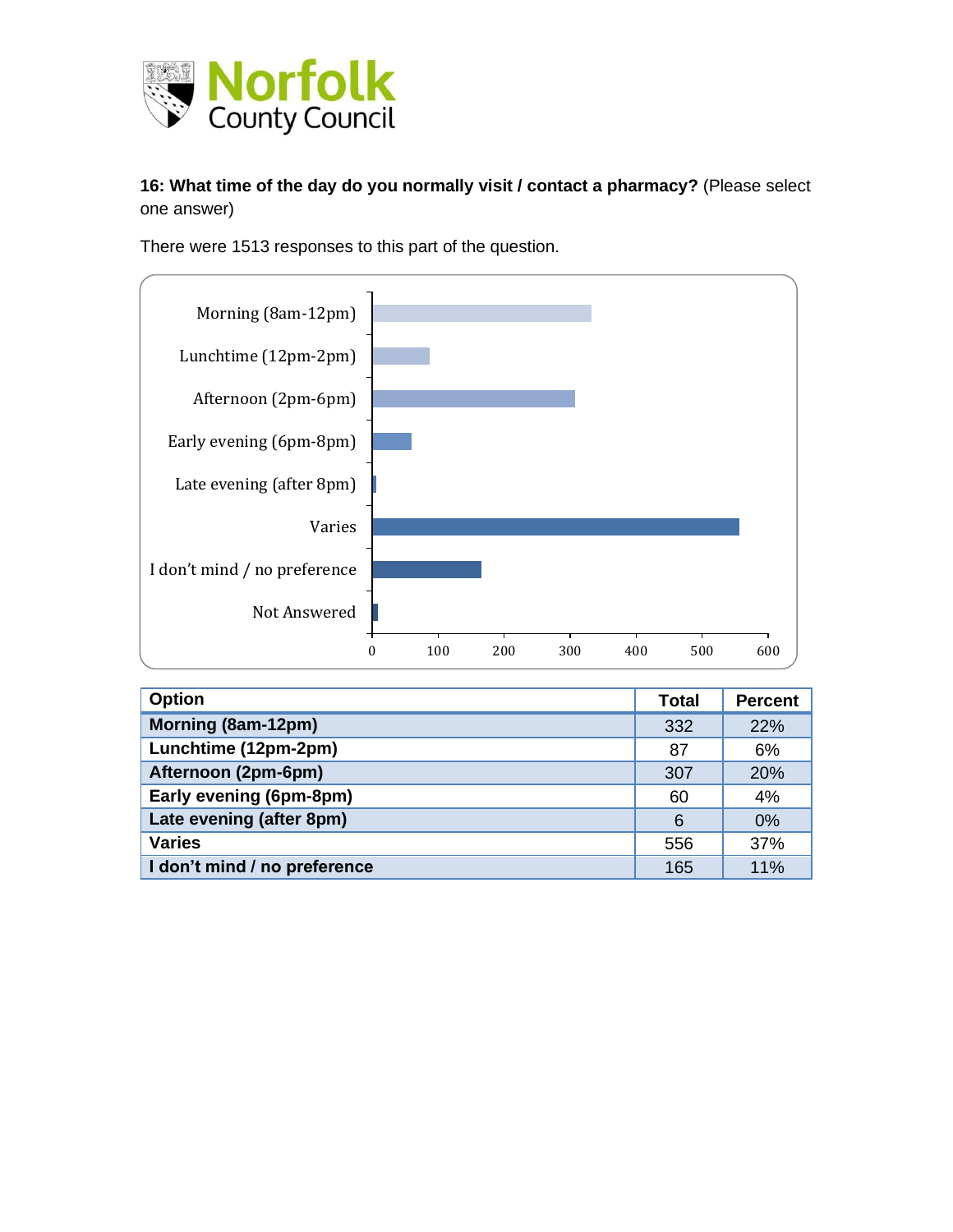

#### **17: Is your preferred pharmacy open at a time convenient for you?** (Please select one answer)

There were 1510 responses to this part of the question.



| <b>Option</b> | <b>Total</b> | <b>Percent</b> |
|---------------|--------------|----------------|
| Yes           | 1305         | 86%            |
| <b>No</b>     | 205          | 14%            |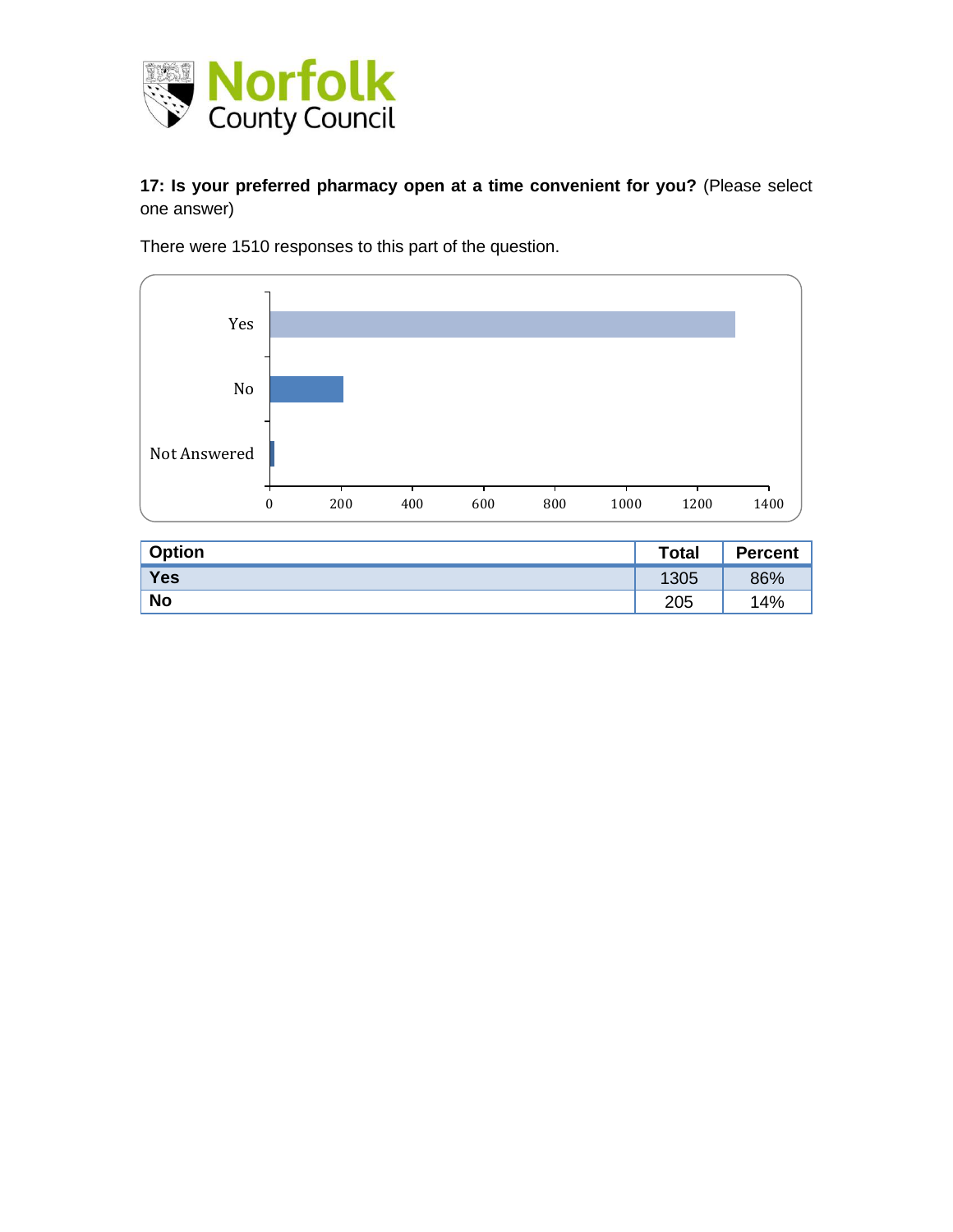

#### **18: How frequently do you buy an over the counter (i.e. non-prescription) medicine from a pharmacy?** (Please select one answer)

There were 1521 responses to this part of the question.



| <b>Option</b>      | <b>Total</b> | <b>Percent</b> |
|--------------------|--------------|----------------|
| <b>Daily</b>       | 1            | 0%             |
| Weekly             | 30           | 2%             |
| <b>Fortnightly</b> | 52           | 3%             |
| <b>Monthly</b>     | 298          | 20%            |
| Every few months   | 564          | 37%            |
| Yearly             | 31           | 2%             |
| <b>Rarely</b>      | 493          | 32%            |
| <b>Never</b>       | 52           | 3%             |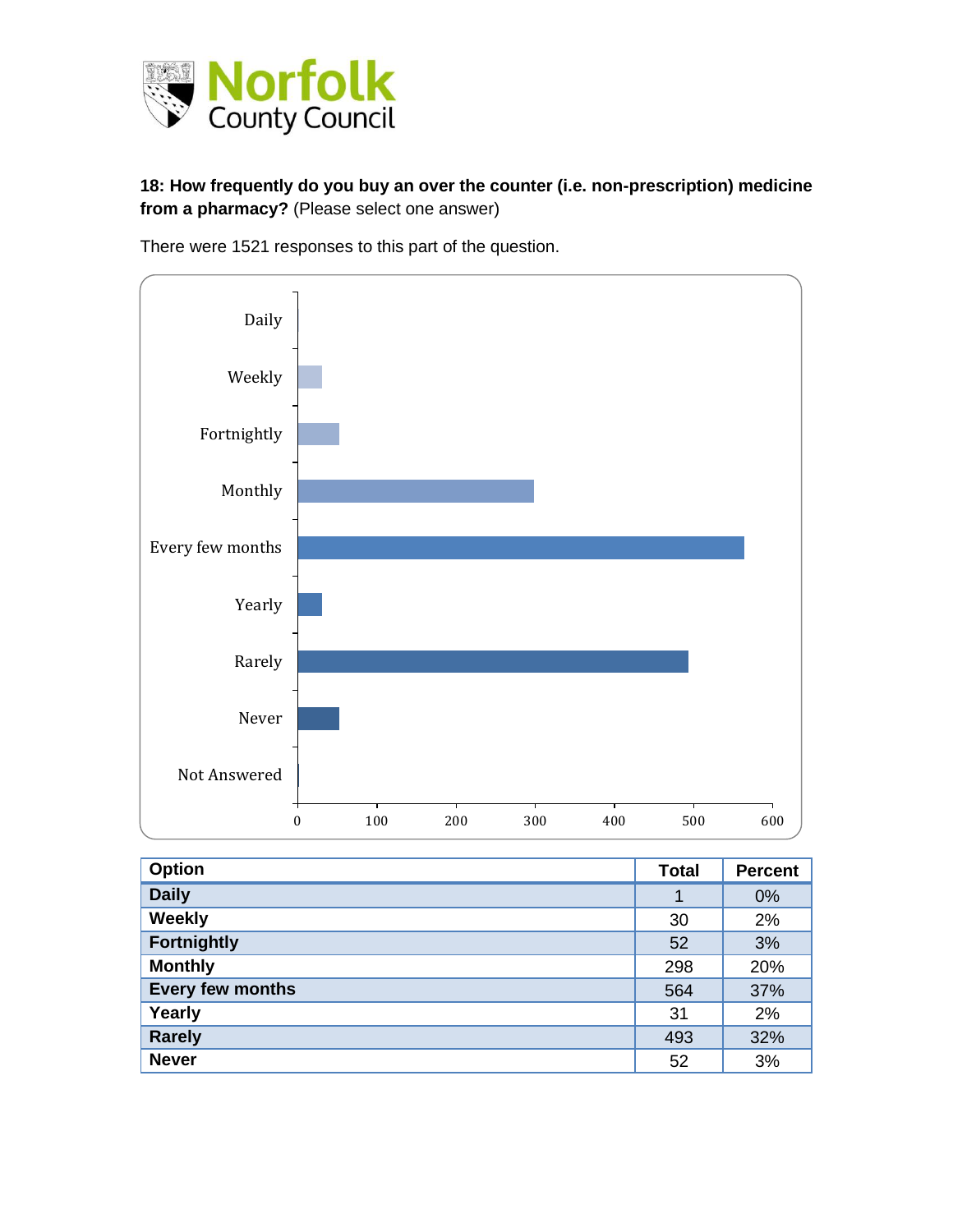

#### **19.1: Which of the following pharmacy services are you aware that a pharmacy may provide? - Advice from your pharmacist**



There were 1511 responses to this part of the question.

| <b>Option</b> | <b>Total</b> | <b>Percent</b> |
|---------------|--------------|----------------|
| <b>Yes</b>    | 1471         | 97%            |
| <b>No</b>     | 40           | 3%             |

#### **19.2: Which of the following pharmacy services are you aware that a pharmacy may provide? - Covid-19 lateral flow device (LFD) distribution service**



There were 1483 responses to this part of the question.

| <b>Option</b> | <b>Total</b> | <b>Percent</b> |
|---------------|--------------|----------------|
| Yes           | 1306         | 88%            |
| <b>No</b>     | フフ           | 12%            |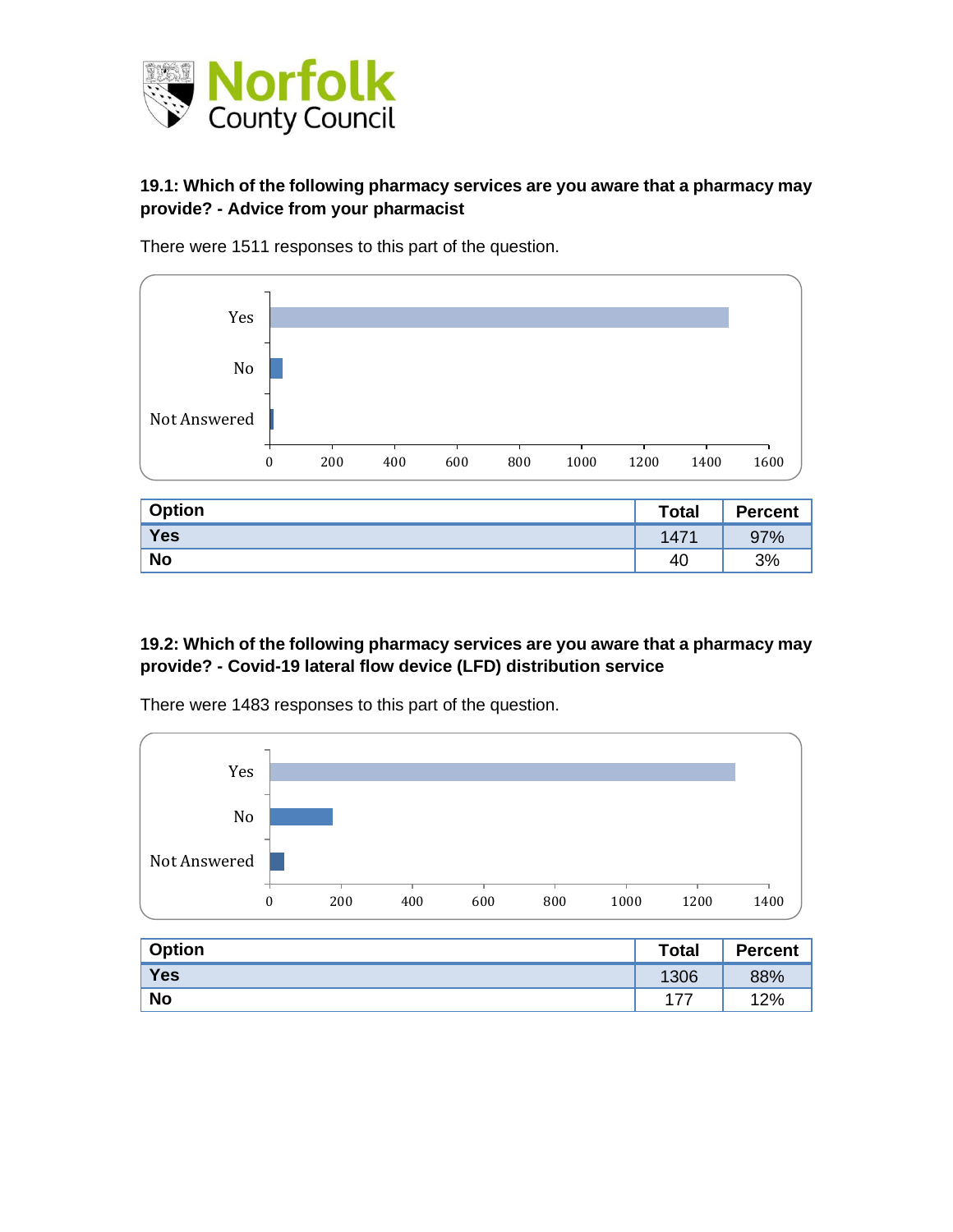

**19.3: Which of the following pharmacy services are you aware that a pharmacy may provide? - Covid-19 asymptomatic (showing no symptoms) testing in pharmacy, using a lateral flow device (LFD)**

There were 1396 responses to this part of the question.



| <b>Option</b> | <b>Total</b> | <b>Percent</b> |
|---------------|--------------|----------------|
| Yes           | 473          | 34%            |
| <b>No</b>     | 923          | 66%            |

#### **19.4: Which of the following pharmacy services are you aware that a pharmacy may provide? - Covid-19 vaccination services**



There were 1416 responses to this part of the question.

| <b>Option</b> | <b>Total</b> | <b>Percent</b> |
|---------------|--------------|----------------|
| Yes           | 602          | 43%            |
| <b>No</b>     | 814          | 57%            |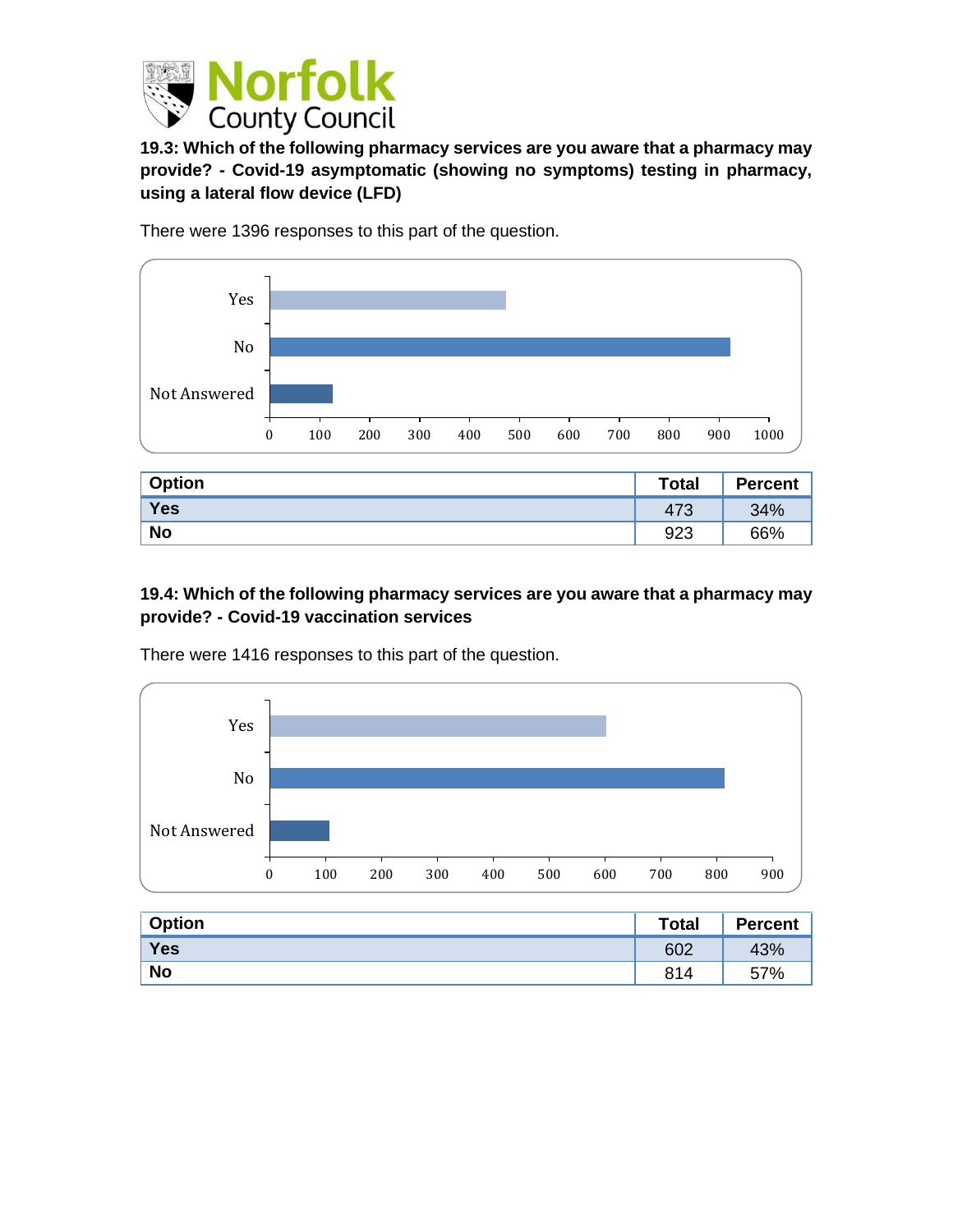

#### **19.5: Which of the following pharmacy services are you aware that a pharmacy may provide? - Flu vaccination services**

There were 1468 responses to this part of the question.



| <b>Option</b> | <b>Total</b> | <b>Percent</b> |
|---------------|--------------|----------------|
| <b>Yes</b>    | 1167         | 79%            |
| <b>No</b>     | 301          | 21%            |

#### **19.6: Which of the following pharmacy services are you aware that a pharmacy may provide? - Buying over the counter medicines**



There were 1492 responses to this part of the question.

| <b>Option</b> | <b>Total</b> | <b>Percent</b> |
|---------------|--------------|----------------|
| Yes           | 1453         | 97%            |
| <b>No</b>     | 39           | 3%             |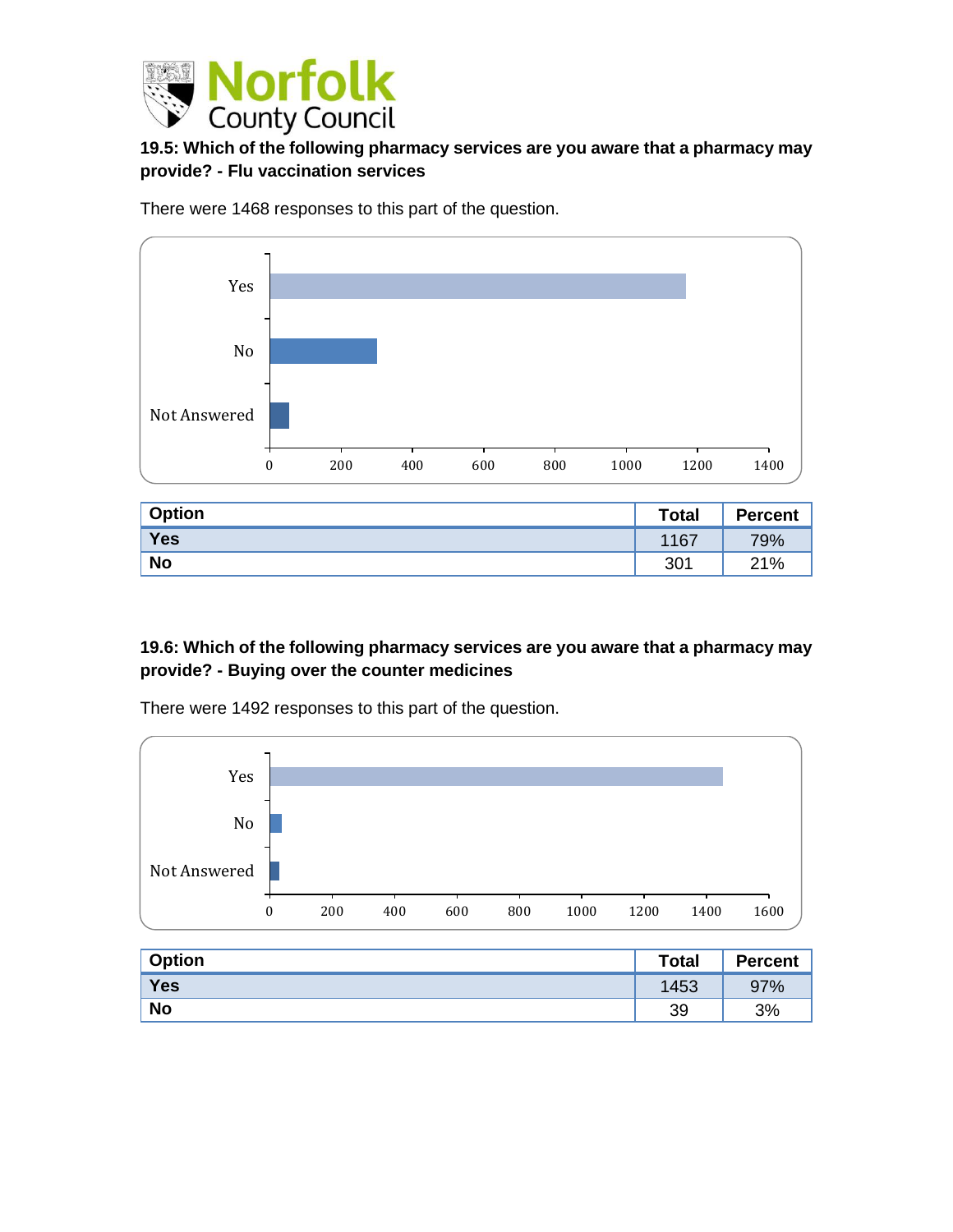

## **19.7: Which of the following pharmacy services are you aware that a pharmacy may provide? - Dispensing prescription medicines**





| <b>Option</b> | <b>Total</b> | <b>Percent</b> |
|---------------|--------------|----------------|
| Yes           | 1494         | 99%            |
| <b>No</b>     | o            | 1%             |

#### **19.8: Which of the following pharmacy services are you aware that a pharmacy may provide? - Dispensing appliances (items/equipment to manage health conditions)**



There were 1412 responses to this part of the question.

| Option     | <b>Total</b> | <b>Percent</b> |
|------------|--------------|----------------|
| <b>Yes</b> | 857          | 61%            |
| <b>No</b>  | 555          | 39%            |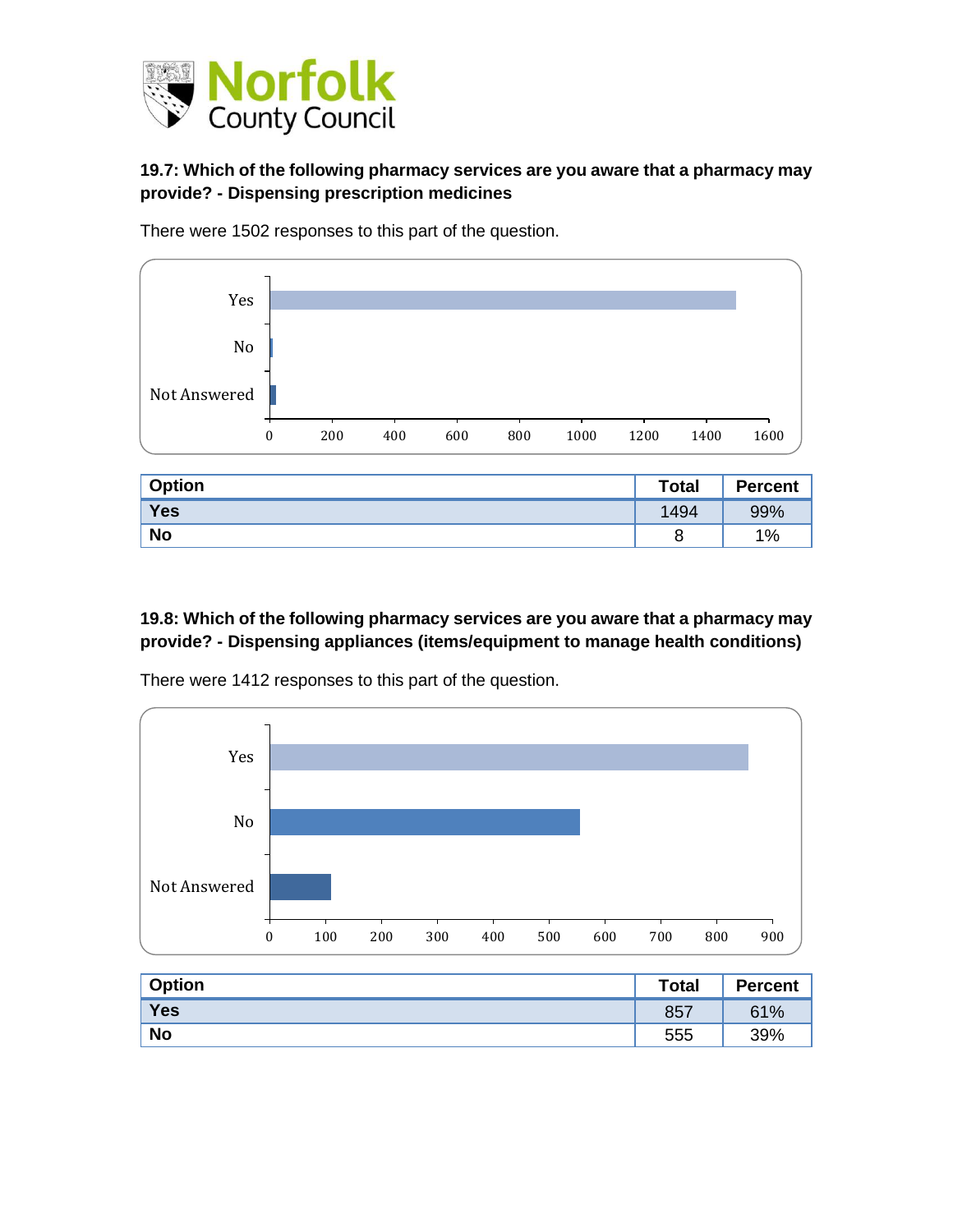

## **19.9: Which of the following pharmacy services are you aware that a pharmacy may provide? - Repeat dispensing services**



There were 1490 responses to this part of the question.

| <b>Option</b> | <b>Total</b> | <b>Percent</b> |
|---------------|--------------|----------------|
| Yes           | 1384         | 93%            |
| <b>No</b>     | 106          | 7%             |

#### **19.10: Which of the following pharmacy services are you aware that a pharmacy may provide? - Home delivery and prescription collection services**



There were 1439 responses to this part of the question.

| <b>Option</b> | <b>Total</b> | <b>Percent</b> |
|---------------|--------------|----------------|
| Yes           | 920          | 64%            |
| <b>No</b>     | 519          | 36%            |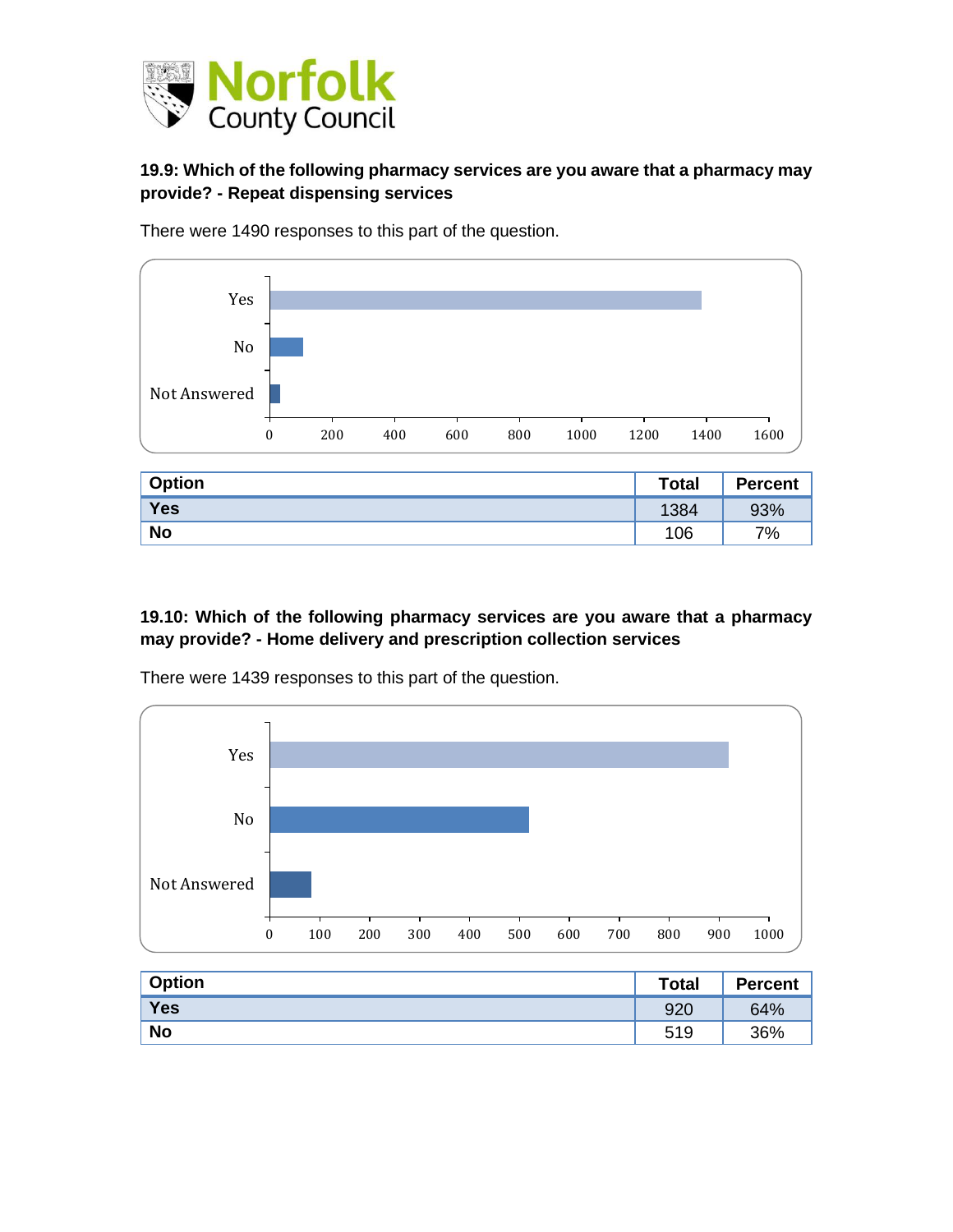

#### **19.11: Which of the following pharmacy services are you aware that a pharmacy may provide? - Medication review**



There were 1411 responses to this part of the question.

| <b>Option</b> | <b>Total</b> | <b>Percent</b> |
|---------------|--------------|----------------|
| Yes           | 575          | 41%            |
| <b>No</b>     | 836          | 59%            |

#### **19.12: Which of the following pharmacy services are you aware that a pharmacy may provide? - New medicine service**



There were 1378 responses to this part of the question.

| <b>Option</b> | Total                   | <b>Percent</b> |
|---------------|-------------------------|----------------|
| Yes           | 407                     | 30%            |
| <b>No</b>     | <b>074</b><br><u>v1</u> | 70%            |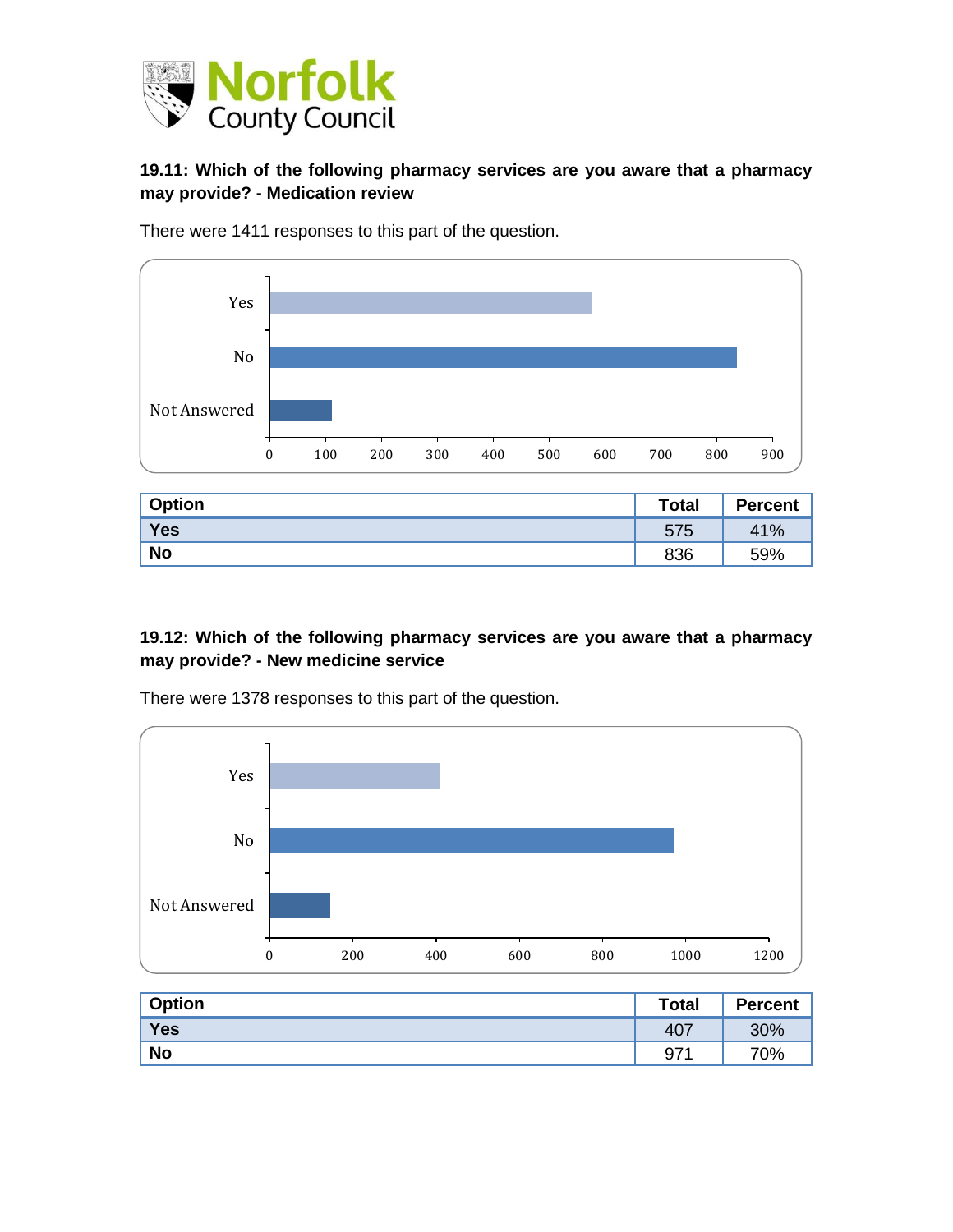

#### **19.13: Which of the following pharmacy services are you aware that a pharmacy may provide? - Discharge from hospital medicines service**



There were 1356 responses to this part of the question.

| <b>Option</b> | <b>Total</b> | <b>Percent</b> |
|---------------|--------------|----------------|
| Yes           | 319          | 21%            |
| <b>No</b>     | 1037         | 68%            |

#### **19.14: Which of the following pharmacy services are you aware that a pharmacy may provide? - Emergency supply of prescription medicines**



There were 1376 responses to this part of the question.

| Option     | <b>Total</b> | <b>Percent</b> |
|------------|--------------|----------------|
| <b>Yes</b> | 599          | 44%            |
| <b>No</b>  | ラララ          | 56%            |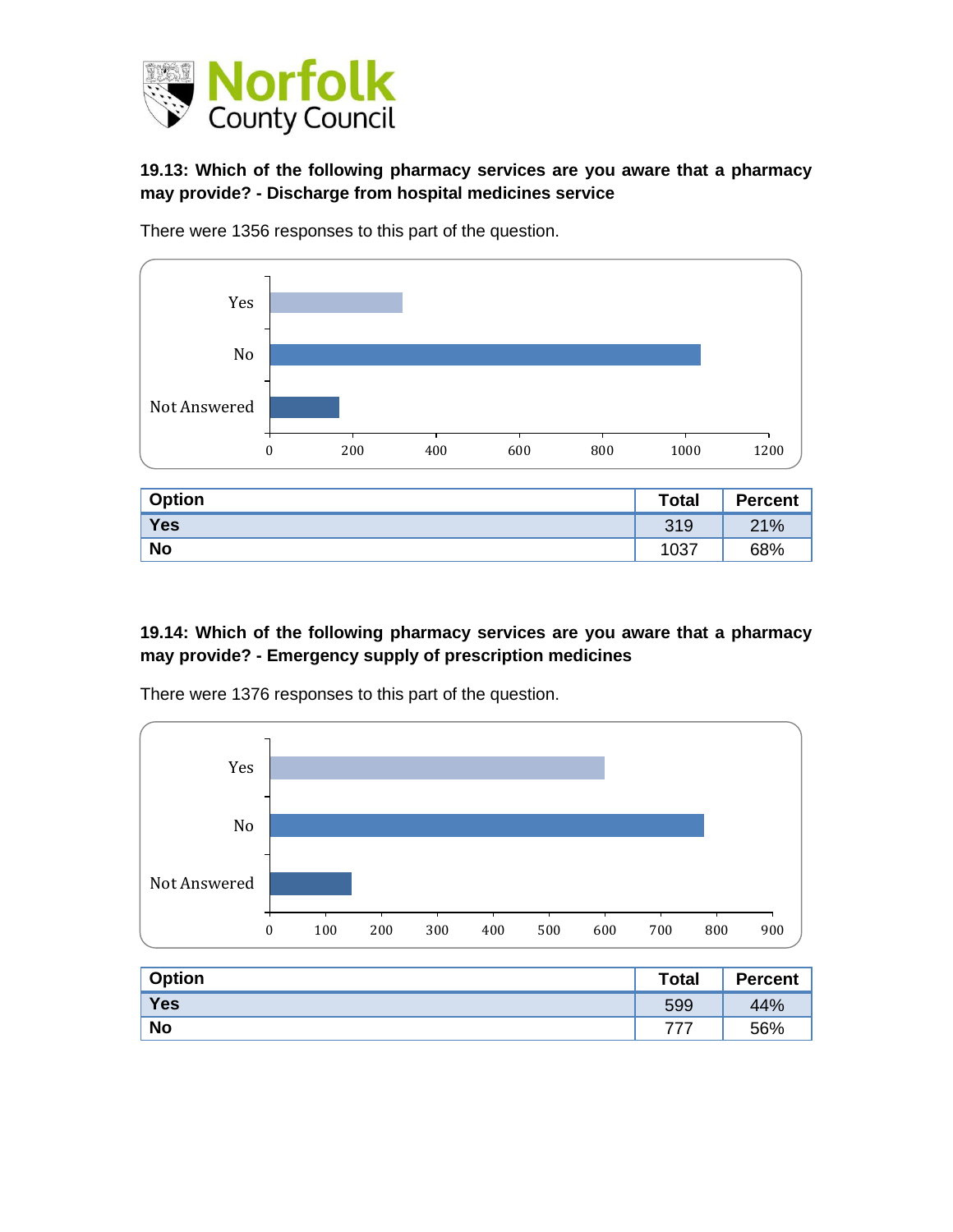

## **19.15: Which of the following pharmacy services are you aware that a pharmacy may provide? - Disposal of unwanted medicines**



There were 1439 responses to this part of the question.

| <b>Option</b> | <b>Total</b> | <b>Percent</b> |
|---------------|--------------|----------------|
| <b>Yes</b>    | 1143         | 79%            |
| <b>No</b>     | 296          | 21%            |

#### **19.16: Which of the following pharmacy services are you aware that a pharmacy may provide? - Appliance use review**



There were 1318 responses to this part of the question.

| <b>Option</b> | <b>Total</b> | <b>Percent</b> |
|---------------|--------------|----------------|
| Yes           | 211          | 16%            |
| <b>No</b>     | 1107         | 84%            |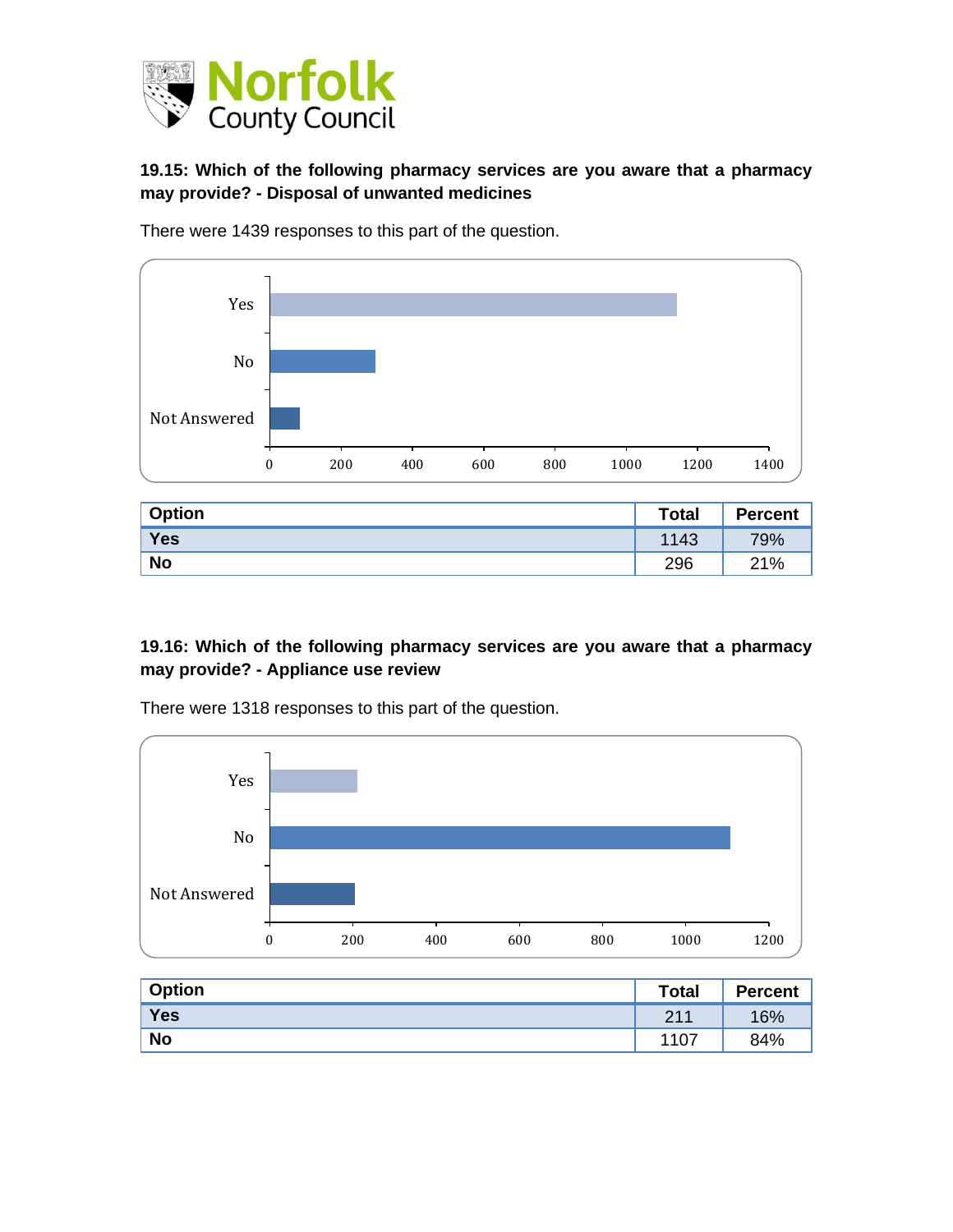

**19.17: Which of the following pharmacy services are you aware that a pharmacy may provide? - Community Pharmacist Consultation Service (urgent care referral)**



There were 1332 responses to this part of the question.

| <b>Option</b> | <b>Total</b> | <b>Percent</b> |
|---------------|--------------|----------------|
| Yes           | 262          | 20%            |
| <b>No</b>     | 1070         | 80%            |

#### **19.18: Which of the following pharmacy services are you aware that a pharmacy may provide? - Hepatitis testing service**



There were 1327 responses to this part of the question.

| <b>Option</b> | <b>Total</b> | <b>Percent</b> |
|---------------|--------------|----------------|
| Yes           | 63           | 5%             |
| <b>No</b>     | 1264         | 95%            |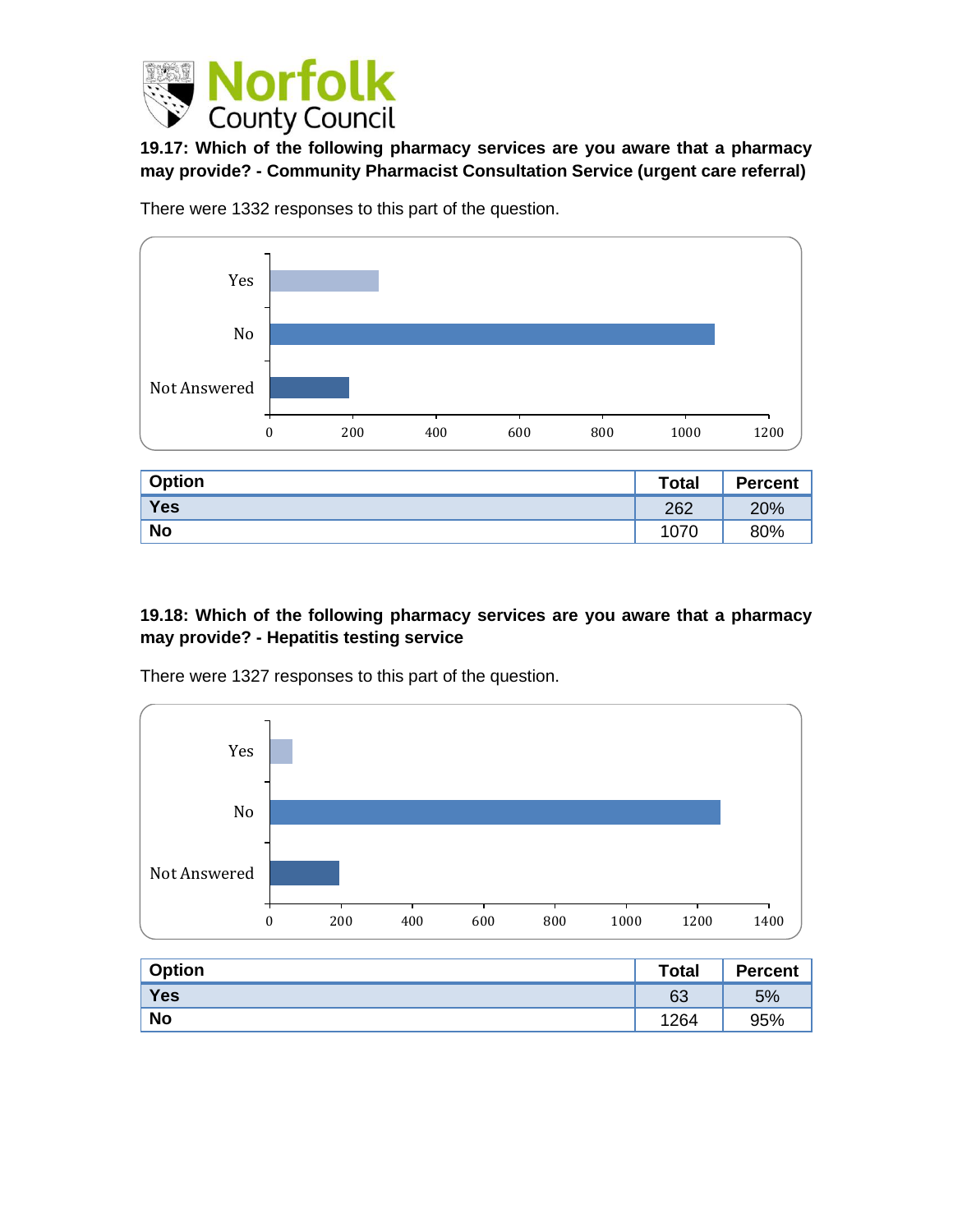

### **19.19: Which of the following pharmacy services are you aware that a pharmacy may provide? - Stoma appliance customisation service (stoma/ostomy bag: pouch used to collect waste from the body)**



There were 1323 responses to this part of the question.

| <b>Option</b> | <b>Total</b> | <b>Percent</b> |
|---------------|--------------|----------------|
| <b>Yes</b>    | 101          | 8%             |
| <b>No</b>     | ィっつつ         | 92%            |

**19.20: Which of the following pharmacy services are you aware that a pharmacy may provide? - Needle exchange (Disposal of used needles and providing clean ones)**

There were 1339 responses to this part of the question.



| <b>Option</b> | <b>Total</b> | <b>Percent</b> |
|---------------|--------------|----------------|
| <b>Yes</b>    | 430          | 32%            |
| <b>No</b>     | 909          | 68%            |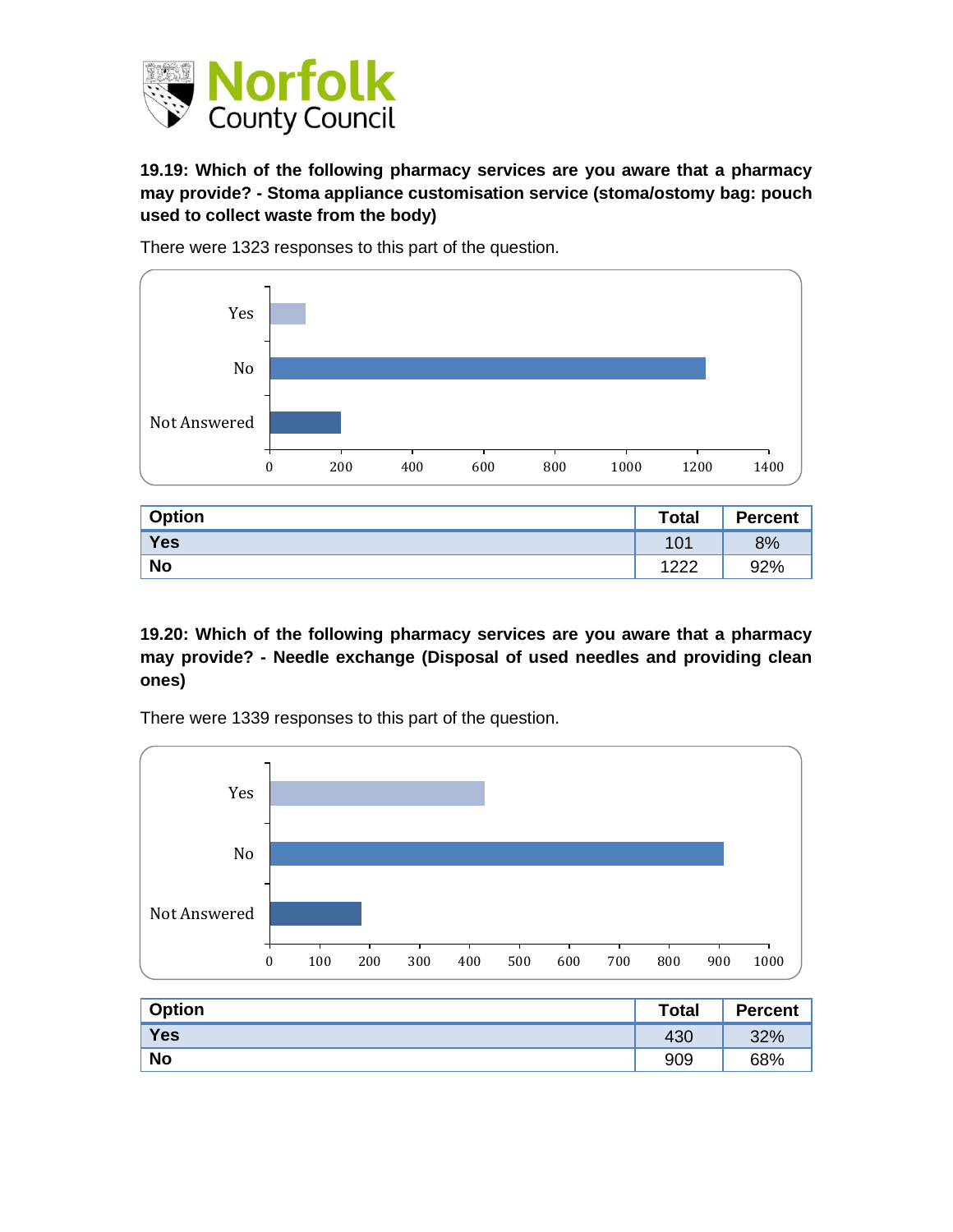

### **19.21: Which of the following pharmacy services are you aware that a pharmacy may provide? - Stopping smoking / nicotine replacement therapy**



There were 1347 responses to this part of the question.

| <b>Option</b> | <b>Total</b> | <b>Percent</b> |
|---------------|--------------|----------------|
| Yes           | 668          | 50%            |
| <b>No</b>     | 679          | 50%            |

#### **19.22: Which of the following pharmacy services are you aware that a pharmacy may provide? - Chlamydia testing / treatment (Sexually transmitted infections)**



There were 1315 responses to this part of the question.

| <b>Option</b> | <b>Total</b> | <b>Percent</b> |
|---------------|--------------|----------------|
| Yes           | 231          | 18%            |
| <b>No</b>     | 1084         | 82%            |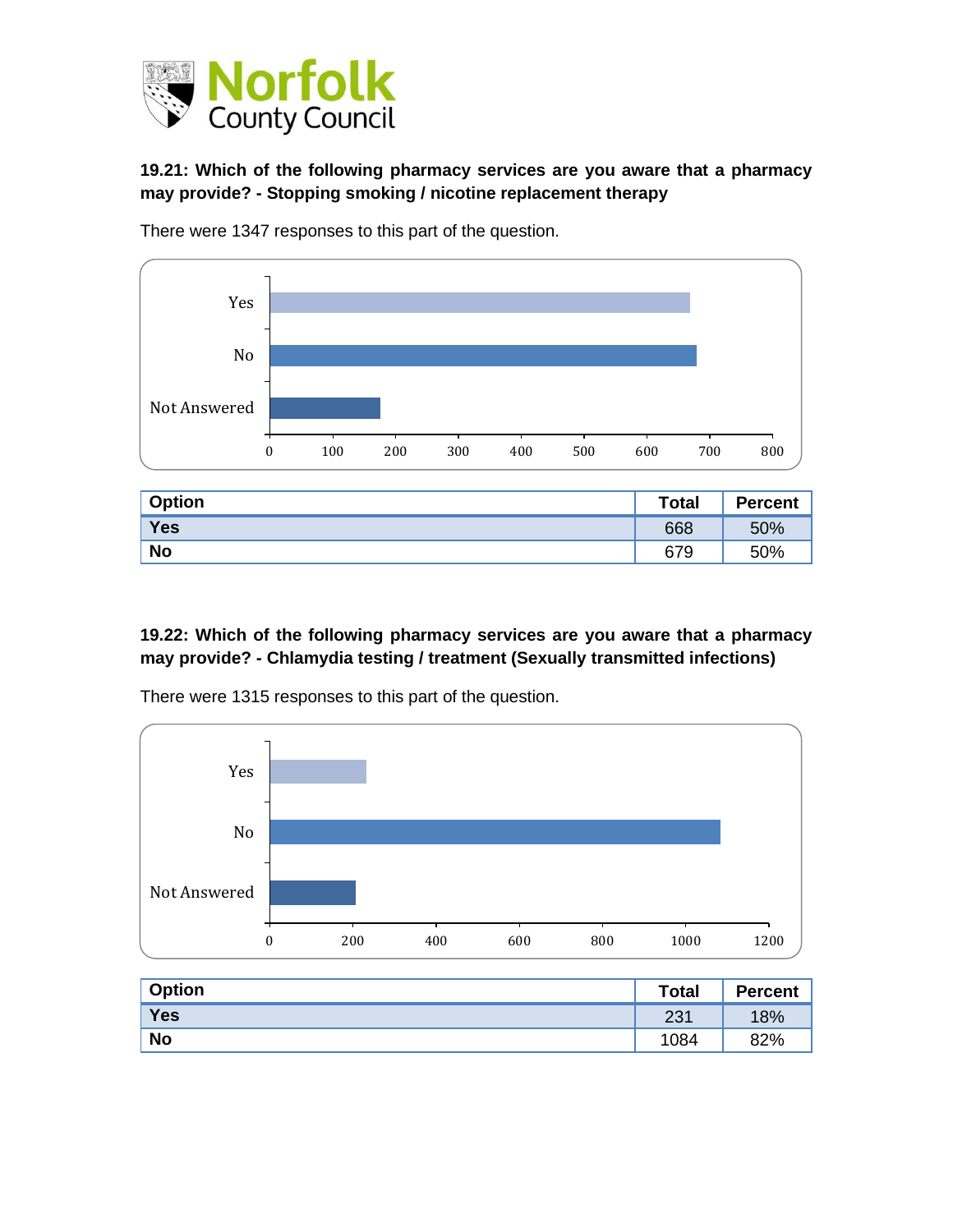

#### **19.23: Which of the following pharmacy services are you aware that a pharmacy may provide? - Condom distribution, emergency contraception**



There were 1318 responses to this part of the question.

| Option    | <b>Total</b> | <b>Percent</b> |
|-----------|--------------|----------------|
| Yes       | 468          | 36%            |
| <b>No</b> | 850          | 64%            |

**19.24: Which of the following pharmacy services are you aware that a pharmacy may provide? - Immediate access to specialist drugs e.g. palliative (end of life) medicines**

There were 1312 responses to this part of the question.



| <b>Option</b> | <b>Total</b> | <b>Percent</b> |
|---------------|--------------|----------------|
| Yes           | 235          | 18%            |
| <b>No</b>     | A.           | 82%            |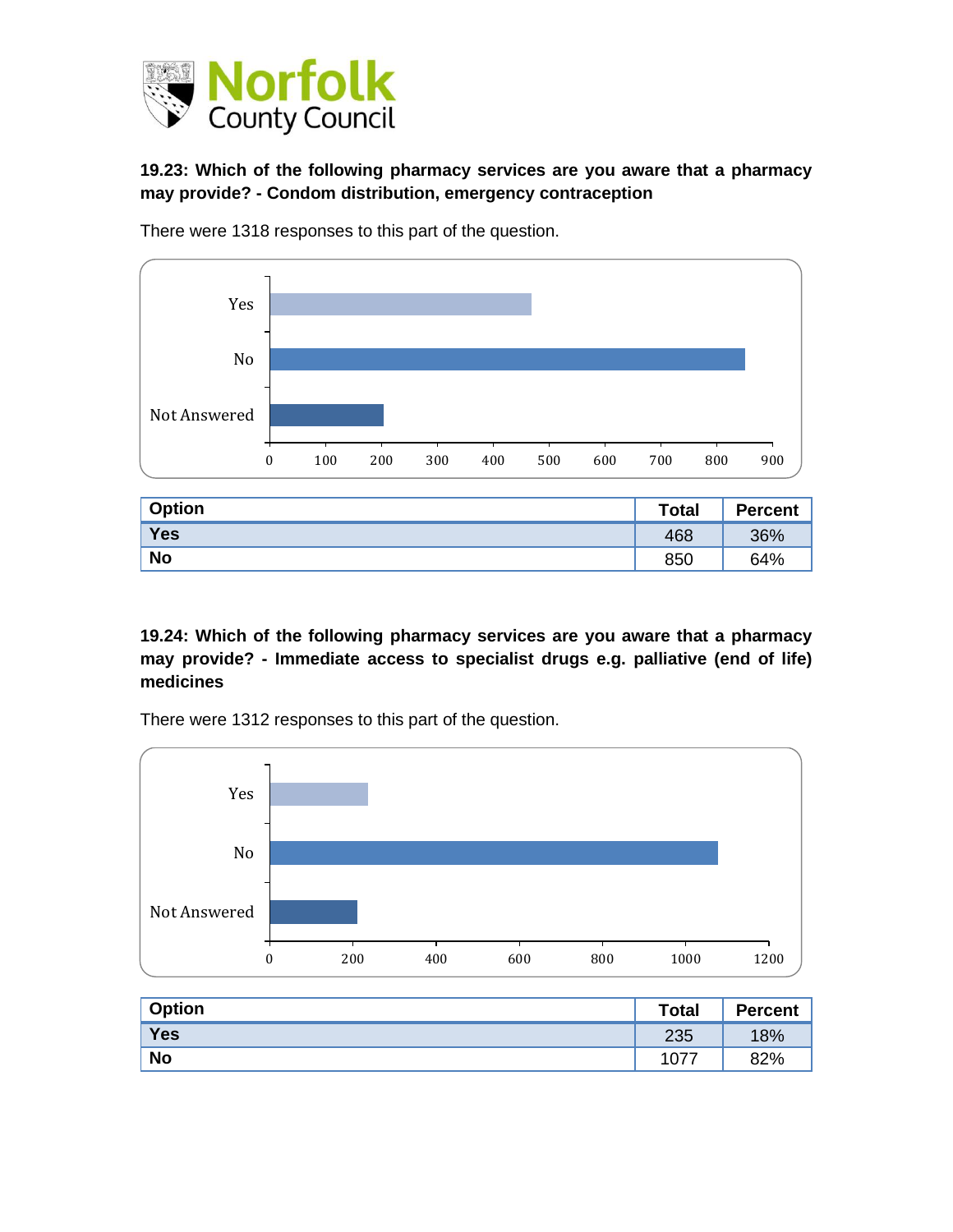

**19.25: Which of the following pharmacy services are you aware that a pharmacy may provide? - Supervised consumption of methadone and buprenorphine (treatment of morphine and heroin addiction)**



There were 1325 responses to this part of the question.

| <b>Option</b> | <b>Total</b> | <b>Percent</b> |
|---------------|--------------|----------------|
| Yes           | 430          | 32%            |
| <b>No</b>     | 895          | 68%            |

#### **19.26: Which of the following pharmacy services are you aware that a pharmacy may provide? - Travel immunisation**

0 200 400 600 800 1000 1200 Not Answered No Yes

There were 1325 responses to this part of the question.

| <b>Option</b> | <b>Total</b> | <b>Percent</b> |
|---------------|--------------|----------------|
| Yes           | 346          | 26%            |
| <b>No</b>     | 979          | 74%            |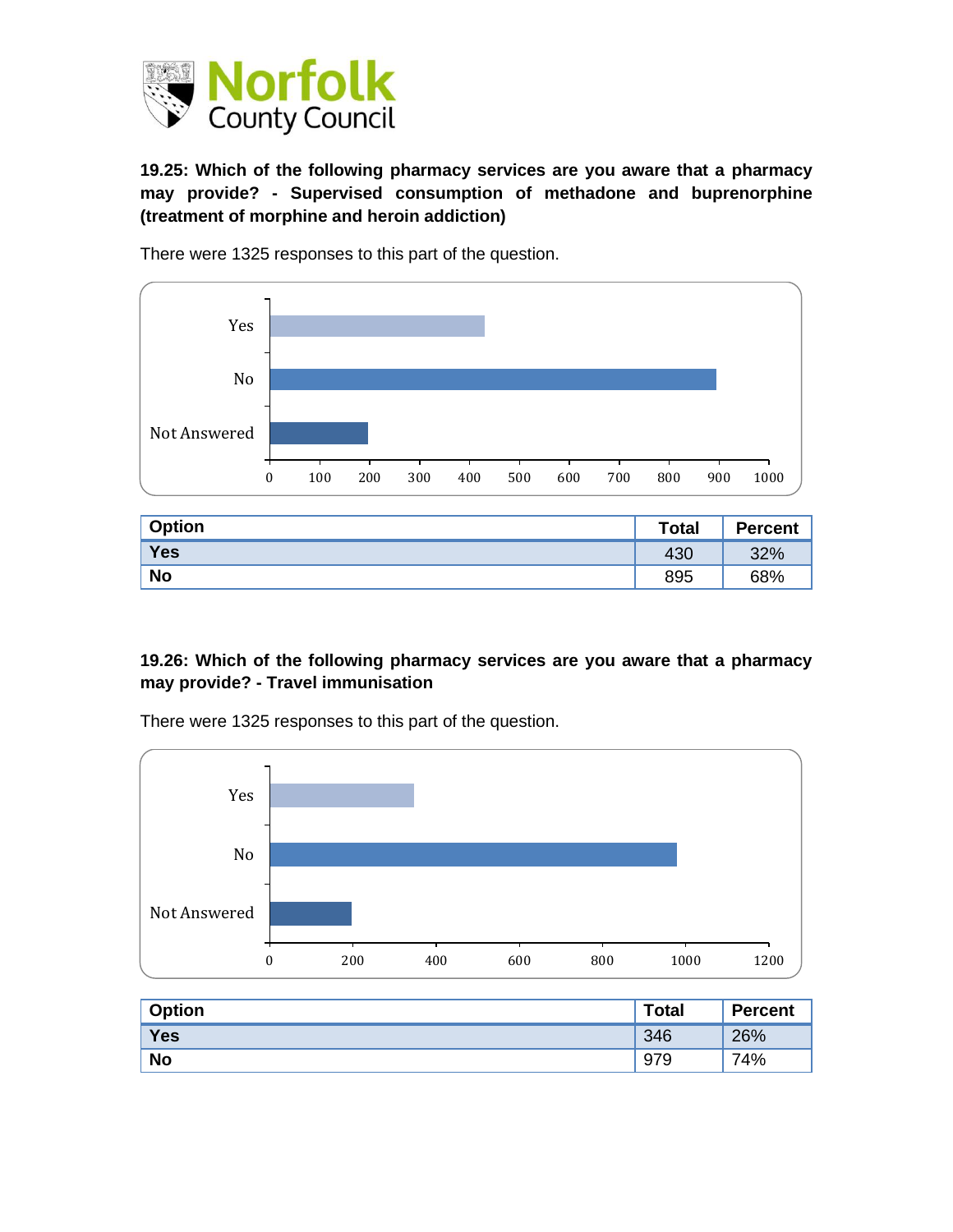

| Don't know                              |   | Never needed any                                | 6 |
|-----------------------------------------|---|-------------------------------------------------|---|
| Repeat prescription                     | 5 | Not relevant as pharmacy in doctor's<br>surgery | 3 |
| Blood pressure monitoring               |   | No services available                           |   |
| Palliative care medication              |   | Lateral flow test kits out of stock             |   |
| Not aware other services were available |   | Needle exchange                                 |   |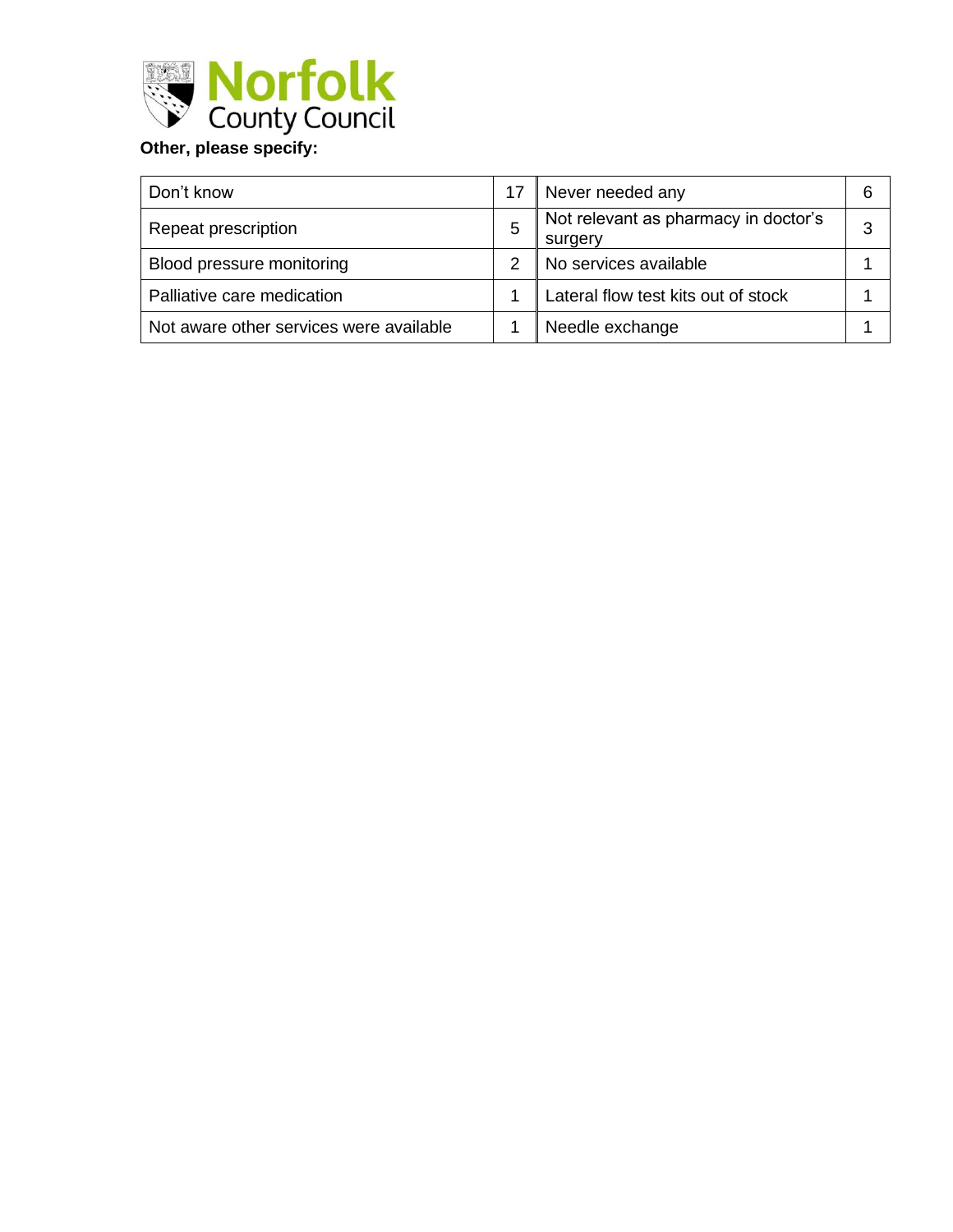

### **20.1: And which of the following pharmacy services would you like to see always provided by your pharmacy? - Advice from your pharmacist**

There were 1471 responses to this part of the question.



| <b>Option</b> | <b>Total</b> | <b>Percent</b> |
|---------------|--------------|----------------|
| <b>Yes</b>    | 1379         | 94%            |
| <b>No</b>     |              | 0%             |
| No opinion    | 85           | 6%             |

**20.2: And which of the following pharmacy services would you like to see always provided by your pharmacy? – Covid-19 lateral flow device (LFD) distribution service**

There were 1438 responses to this part of the question.



| <b>Option</b> | <b>Total</b> | <b>Percent</b> |
|---------------|--------------|----------------|
| <b>Yes</b>    | 1144         | 80%            |
| <b>No</b>     | 29           | 2%             |
| No opinion    | 265          | 18%            |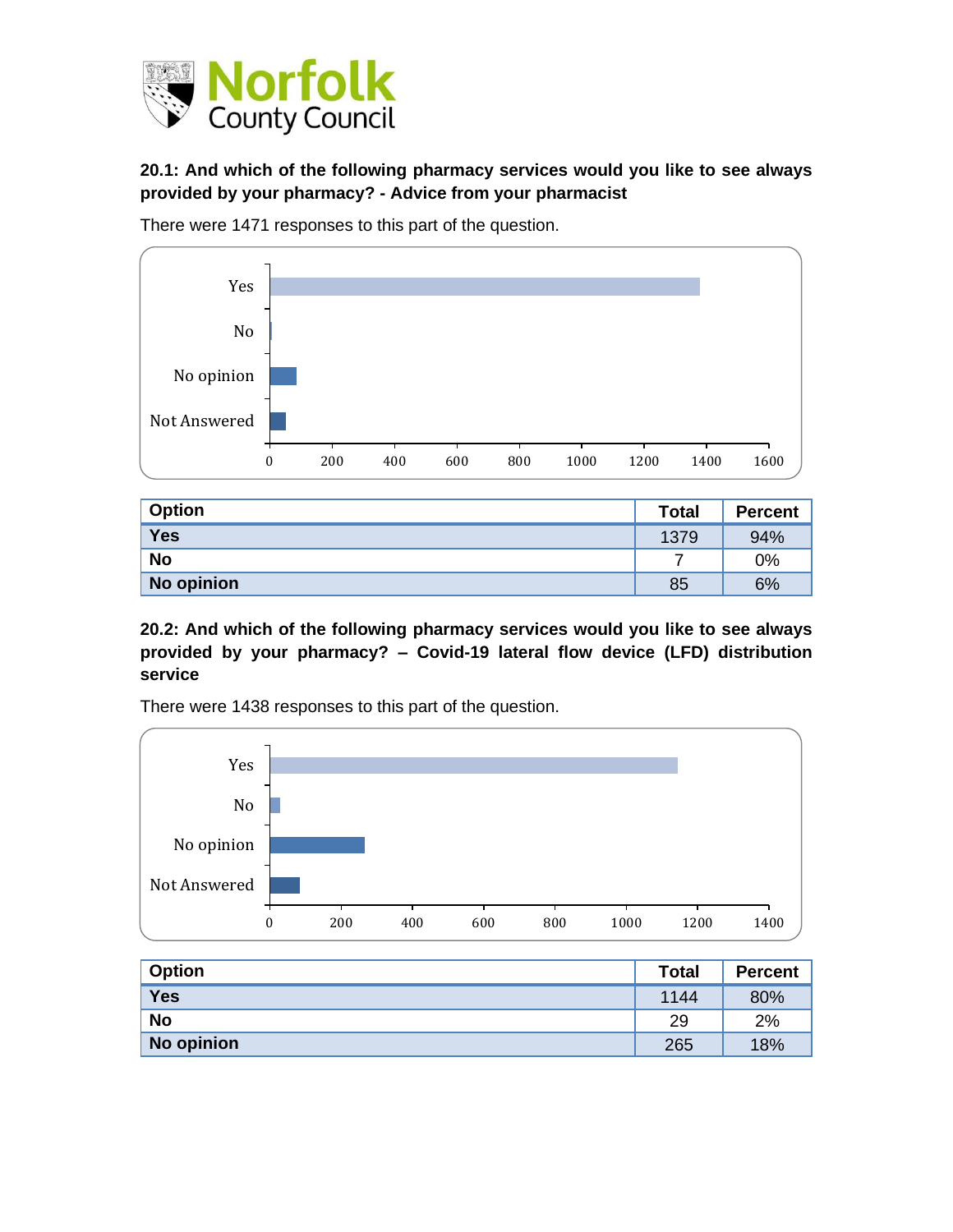

**20.3 And which of the following pharmacy services would you like to see always provided by your pharmacy? - Covid-19 asymptomatic (showing no symptoms) testing in pharmacy, using a lateral flow device (LFD)**



There were 1393 responses to this part of the question.

| <b>Option</b> | <b>Total</b> | <b>Percent</b> |
|---------------|--------------|----------------|
| <b>Yes</b>    | 800          | 57%            |
| <b>No</b>     | 96           | 7%             |
| No opinion    | 497          | 36%            |

#### **20.4: And which of the following pharmacy services would you like to see always provided by your pharmacy? - Covid-19 vaccination services**



There were 1414 responses to this part of the question.

| <b>Option</b> | <b>Total</b> | <b>Percent</b> |
|---------------|--------------|----------------|
| <b>Yes</b>    | 974          | 69%            |
| <b>No</b>     | 112          | 8%             |
| No opinion    | 328          | 23%            |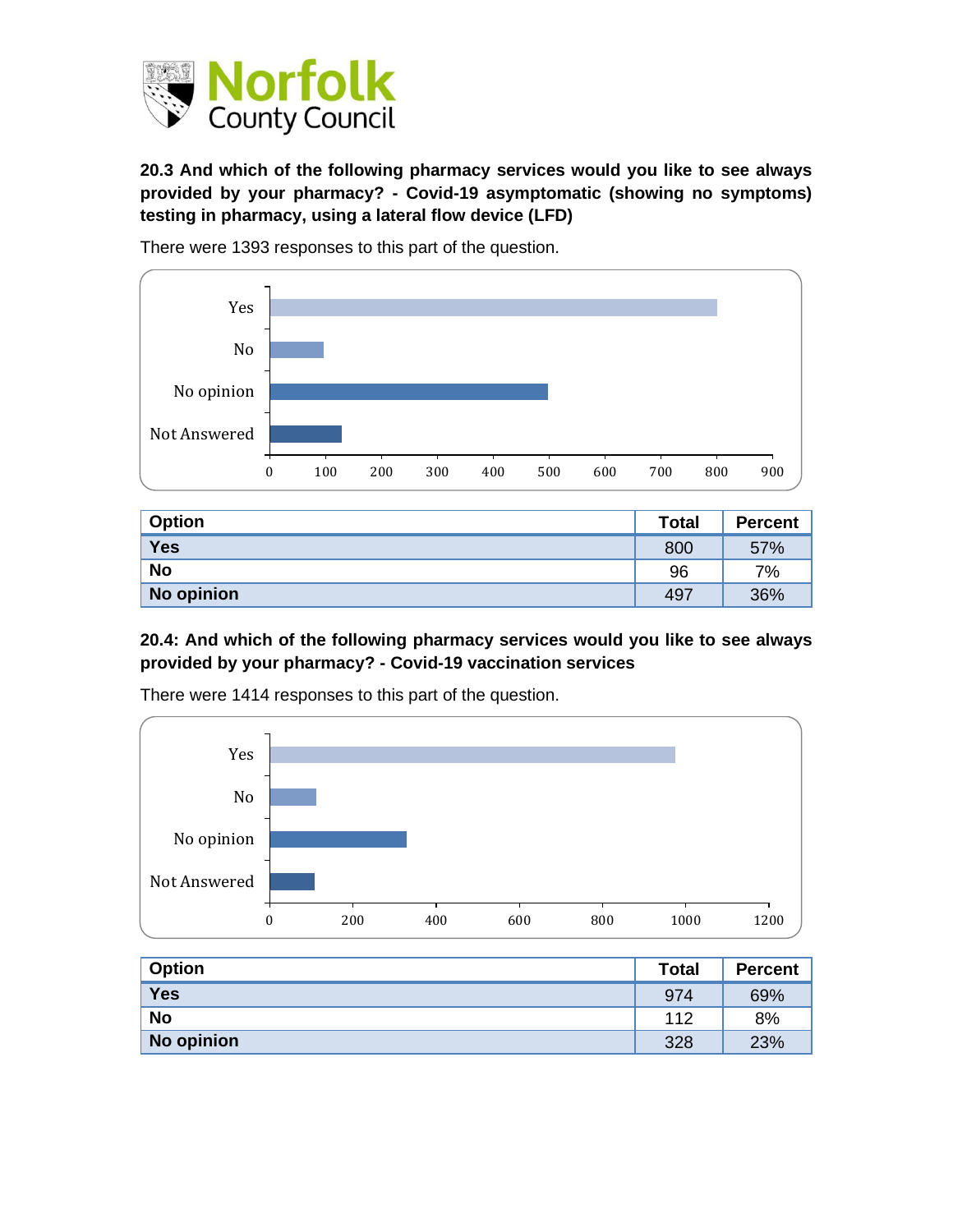

## **20.5: And which of the following pharmacy services would you like to see always provided by your pharmacy? - Flu vaccination services**

There were 1427 responses to this part of the question.



| <b>Option</b> | <b>Total</b> | <b>Percent</b> |
|---------------|--------------|----------------|
| <b>Yes</b>    | 1174         | 82%            |
| <b>No</b>     | 54           | 4%             |
| No opinion    | 199          | 14%            |

#### **20.6 And which of the following pharmacy services would you like to see always provided by your pharmacy? - Buying over the counter medicines**



There were 1449 responses to this part of the question.

| <b>Option</b> | <b>Total</b> | <b>Percent</b> |
|---------------|--------------|----------------|
| <b>Yes</b>    | 1379         | 91%            |
| <b>No</b>     | 9            | 1%             |
| No opinion    | 61           | 4%             |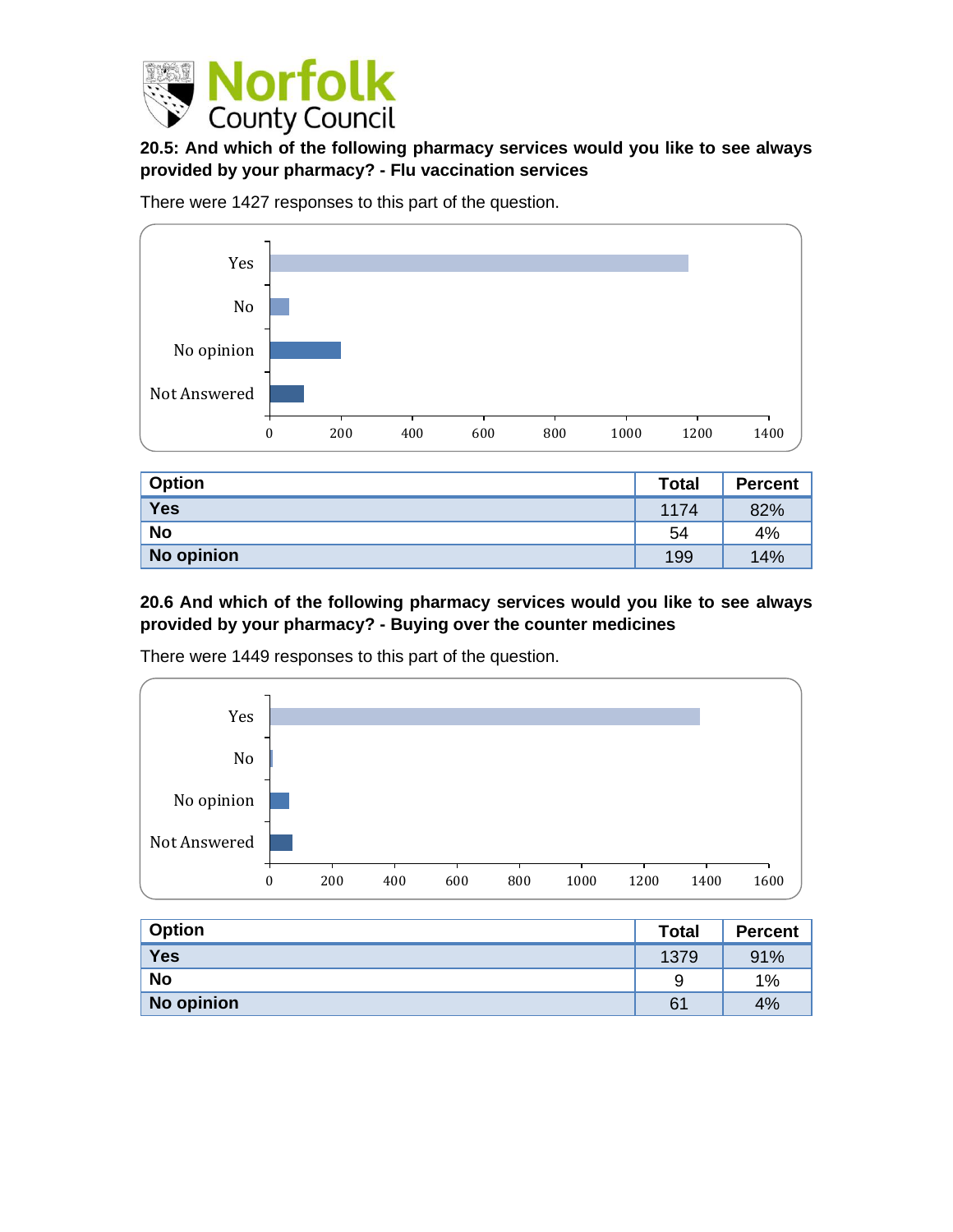

**20.7: And which of the following pharmacy services would you like to see always provided by your pharmacy? - Dispensing prescription medicines**

There were 1447 responses to this part of the question.



| <b>Option</b> | <b>Total</b> | <b>Percent</b> |
|---------------|--------------|----------------|
| <b>Yes</b>    | 1411         | 97%            |
| <b>No</b>     | 4            | 0%             |
| No opinion    | 32           | 3%             |

**20.8: And which of the following pharmacy services would you like to see always provided by your pharmacy? - Dispensing appliances (items/equipment to manage health conditions)**



There were 1404 responses to this part of the question.

| <b>Option</b> | <b>Total</b> | <b>Percent</b> |
|---------------|--------------|----------------|
| <b>Yes</b>    | 1028         | 73%            |
| <b>No</b>     | 23           | 2%             |
| No opinion    | 353          | 25%            |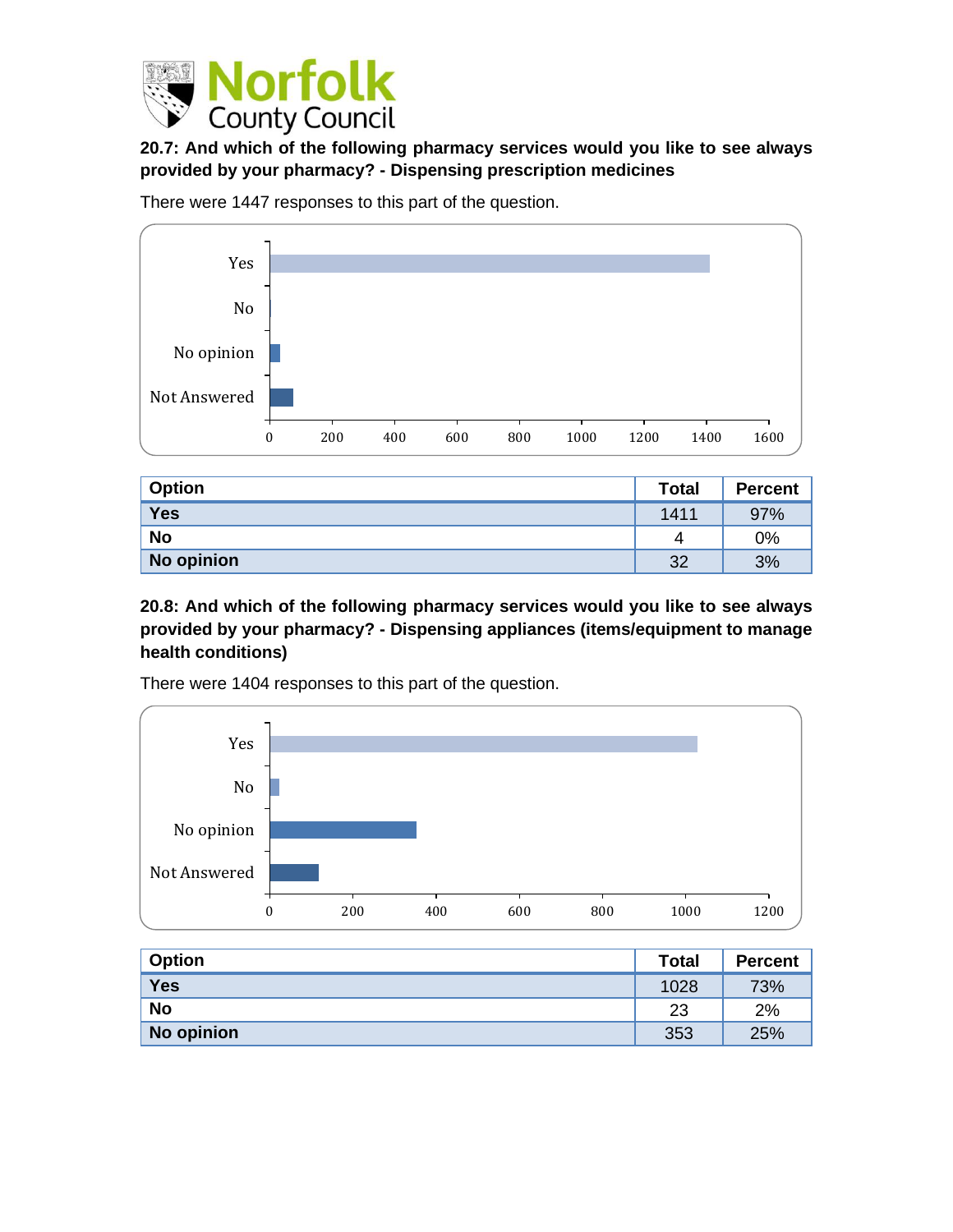

### **20.9: And which of the following pharmacy services would you like to see always provided by your pharmacy? - Repeat dispensing services**

There were 1437 responses to this part of the question.



| <b>Option</b> | <b>Total</b> | <b>Percent</b> |
|---------------|--------------|----------------|
| <b>Yes</b>    | 1349         | 94%            |
| <b>No</b>     | 10           | 1%             |
| No opinion    | 78           | 5%             |

**20.10: And which of the following pharmacy services would you like to see always provided by your pharmacy? - Home delivery and prescription collection services**



There were 1426 responses to this part of the question.

| <b>Option</b> | <b>Total</b> | <b>Percent</b> |
|---------------|--------------|----------------|
| <b>Yes</b>    | 1171         | 82%            |
| <b>No</b>     | 31           | 2%             |
| No opinion    | 224          | 16%            |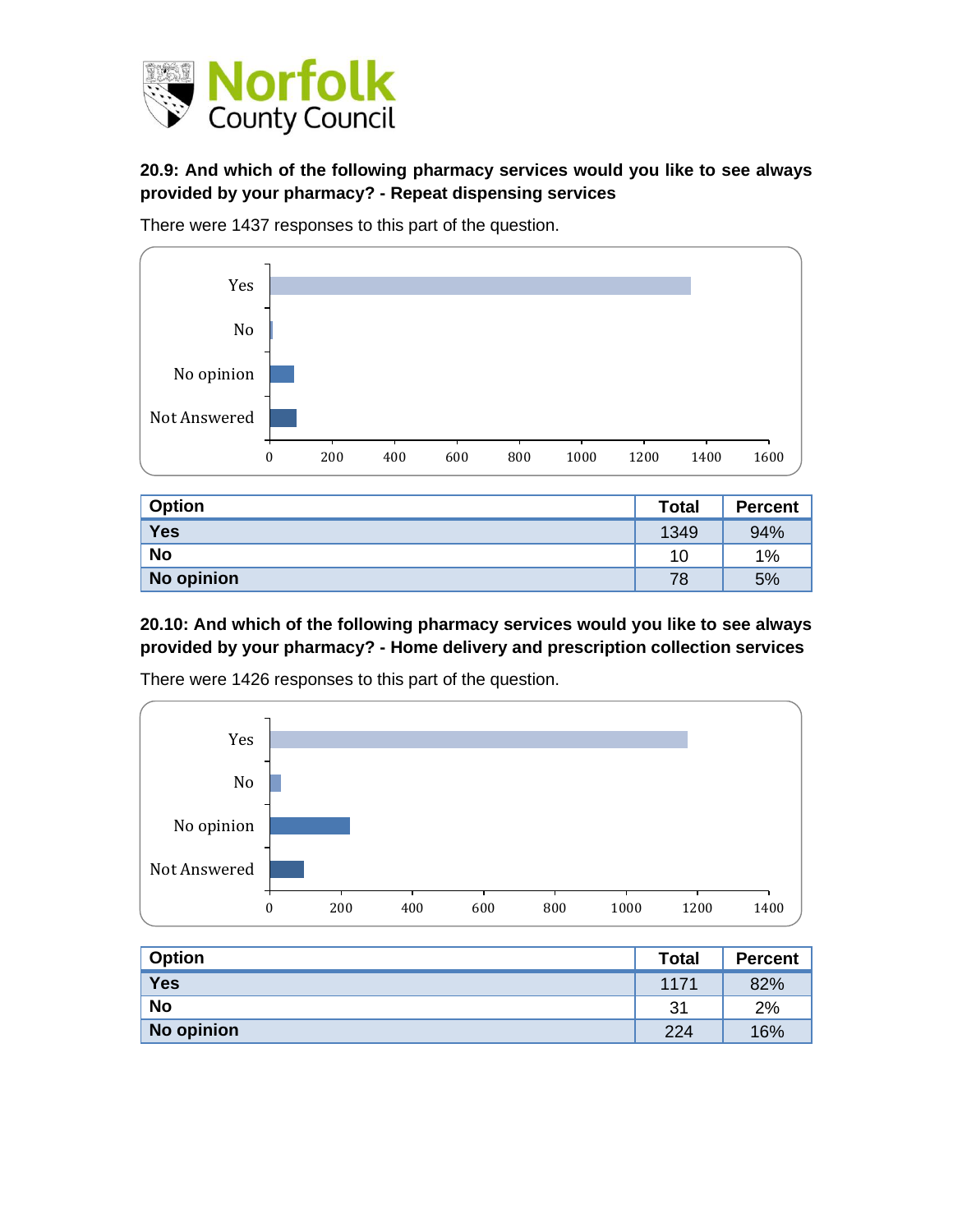

#### **20.11: And which of the following pharmacy services would you like to see always provided by your pharmacy? - Medication review**

There were 1411 responses to this part of the question.



| <b>Option</b> | <b>Total</b> | <b>Percent</b> |
|---------------|--------------|----------------|
| Yes           | 897          | 64%            |
| <b>No</b>     | 141          | 10%            |
| No opinion    | 373          | 26%            |

#### **20.12: And which of the following pharmacy services would you like to see always provided by your pharmacy? - New medicine service**



There were 1393 responses to this part of the question.

| <b>Option</b> | <b>Total</b> | <b>Percent</b> |
|---------------|--------------|----------------|
| <b>Yes</b>    | 863          | 62%            |
| <b>No</b>     | 71           | 5%             |
| No opinion    | 459          | 33%            |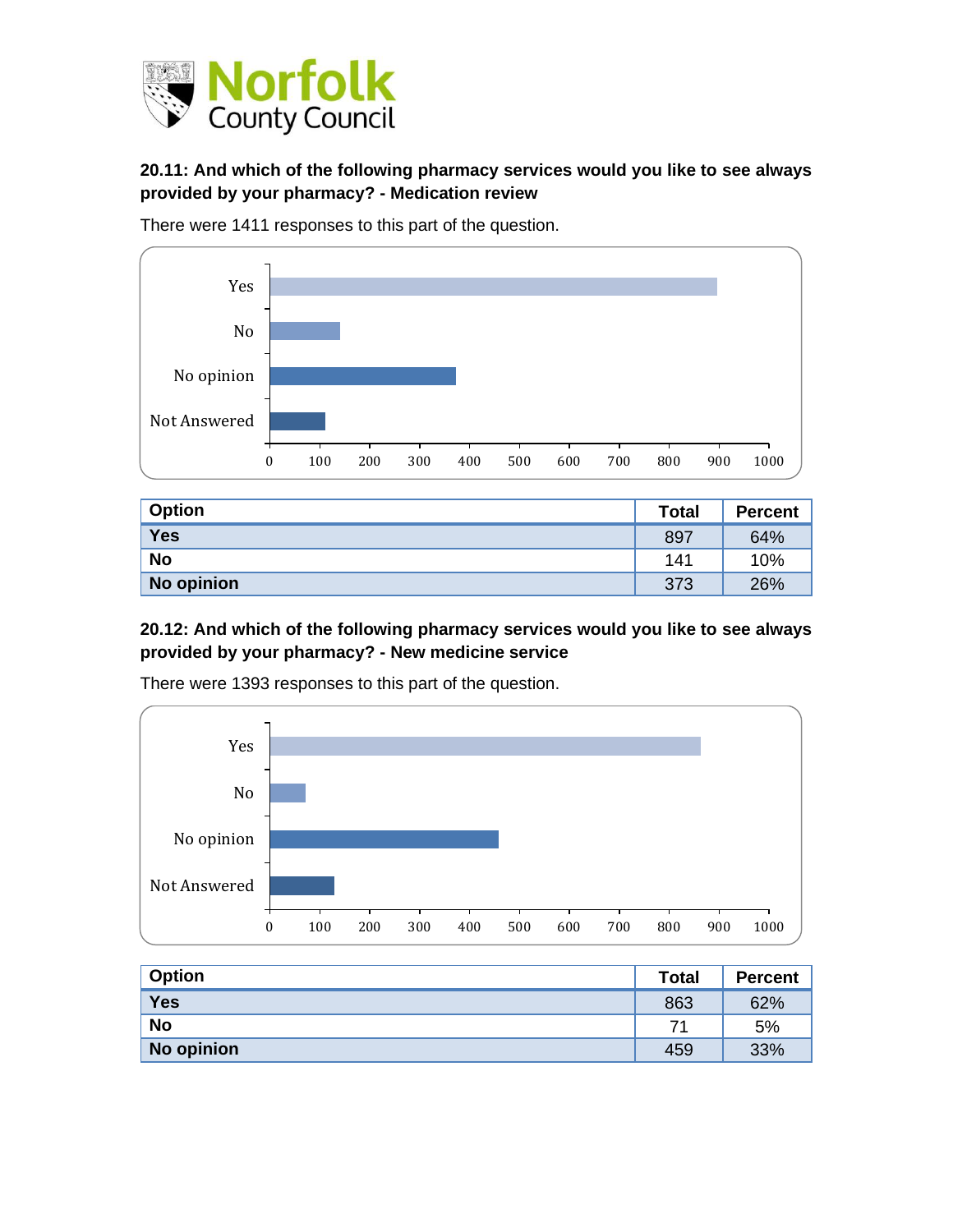

**20.13: And which of the following pharmacy services would you like to see always provided by your pharmacy? - Discharge from hospital medicines service**

There were 1405 responses to this part of the question.



| <b>Option</b> | <b>Total</b> | <b>Percent</b> |
|---------------|--------------|----------------|
| <b>Yes</b>    | 955          | 68%            |
| <b>No</b>     | 54           | 4%             |
| No opinion    | 396          | 28%            |

### **20.14: And which of the following pharmacy services would you like to see always provided by your pharmacy? - Emergency supply of prescription medicines**



There were 1419 responses to this part of the question.

| <b>Option</b> | <b>Total</b> | <b>Percent</b> |
|---------------|--------------|----------------|
| <b>Yes</b>    | 1270         | 84%            |
| <b>No</b>     | 12           | 1%             |
| No opinion    | 137          | 15%            |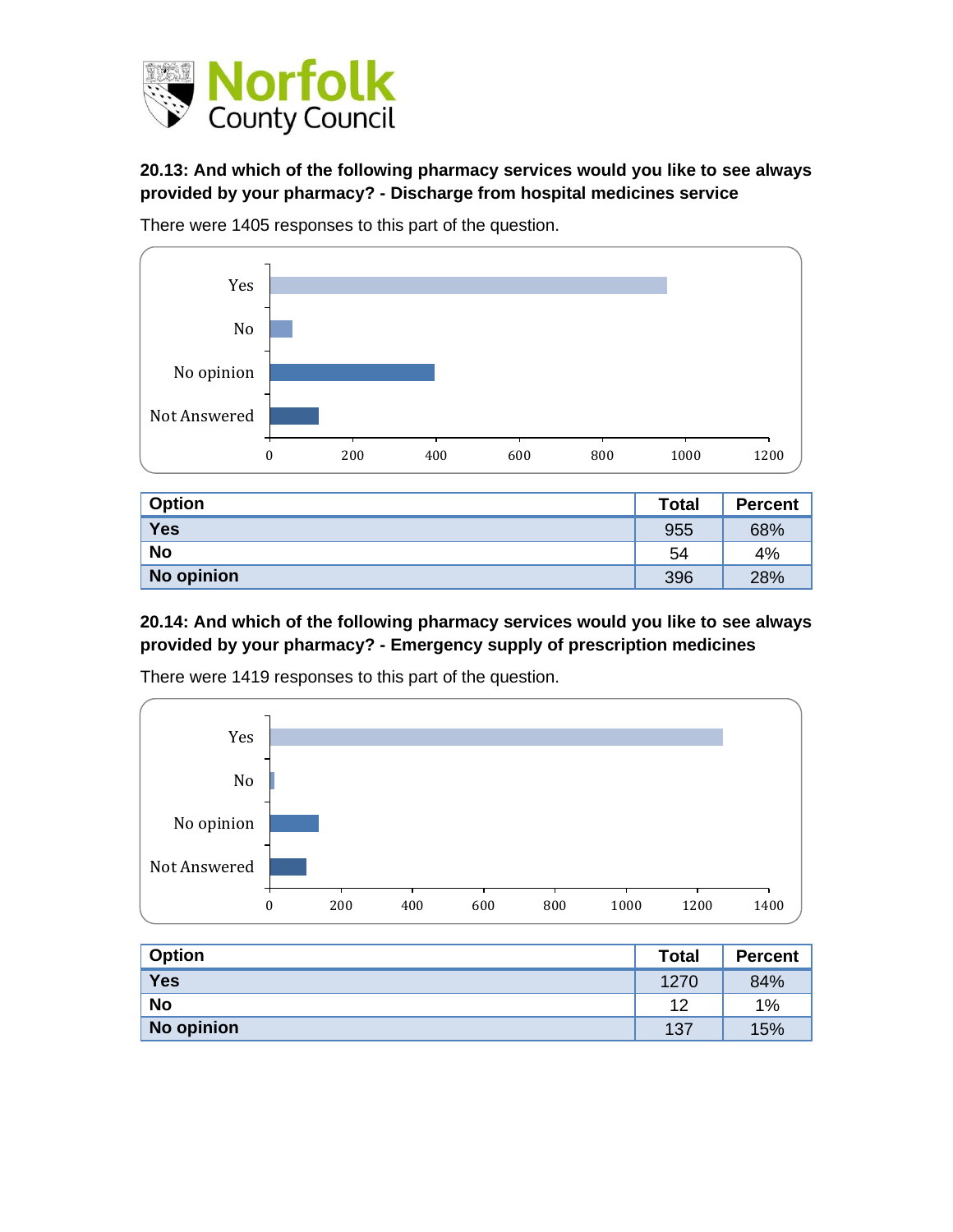

**20.15: And which of the following pharmacy services would you like to see always provided by your pharmacy? - Disposal of unwanted medicines**

There were 1417 responses to this part of the question.



| <b>Option</b> | <b>Total</b> | <b>Percent</b> |
|---------------|--------------|----------------|
| <b>Yes</b>    | 1282         | 90%            |
| <b>No</b>     | 13           | 1%             |
| No opinion    | 122          | 9%             |

#### **20.16: And which of the following pharmacy services would you like to see always provided by your pharmacy? - Appliance use review**



There were 1381 responses to this part of the question.

| <b>Option</b>       | <b>Total</b> | <b>Percent</b> |
|---------------------|--------------|----------------|
| <b>Yes</b>          | 652          | 47%            |
| <b>No</b>           | 67           | 5%             |
| No opinion          | 662          | 48%            |
| <b>Not Answered</b> | 141          | 10%            |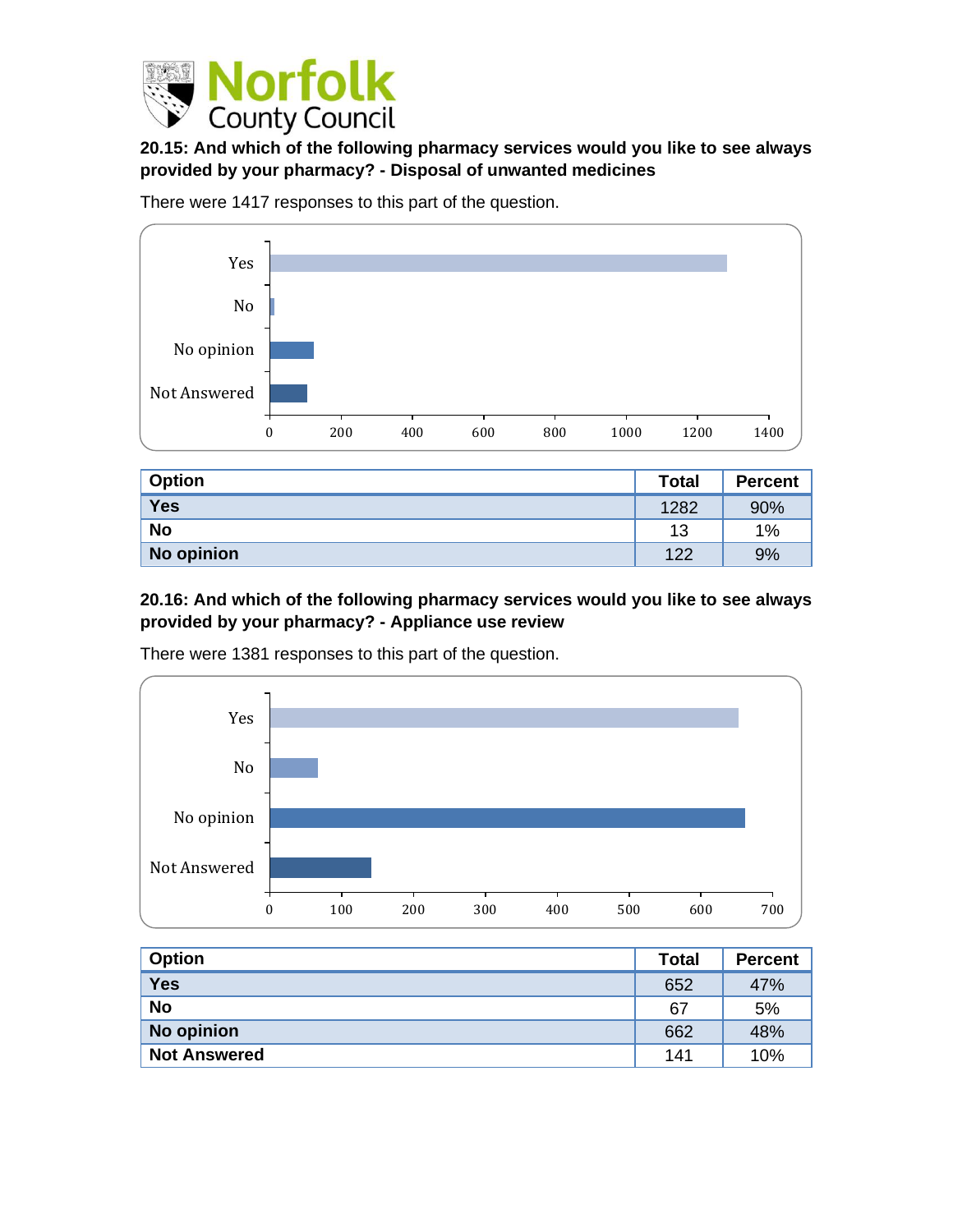

**20.17: And which of the following pharmacy services would you like to see always provided by your pharmacy? - Community Pharmacist Consultation Service (urgent care referral)**

There were 1403 responses to this part of the question.



| <b>Option</b> | <b>Total</b> | <b>Percent</b> |
|---------------|--------------|----------------|
| <b>Yes</b>    | 920          | 66%            |
| <b>No</b>     | 44           | 3%             |
| No opinion    | 439          | 31%            |

#### **20.18: And which of the following pharmacy services would you like to see always provided by your pharmacy? - Hepatitis testing service**



There were 1383 responses to this part of the question.

| <b>Option</b> | <b>Total</b> | <b>Percent</b> |
|---------------|--------------|----------------|
| <b>Yes</b>    | 538          | 39%            |
| <b>No</b>     | 79           | 6%             |
| No opinion    | 766          | 55%            |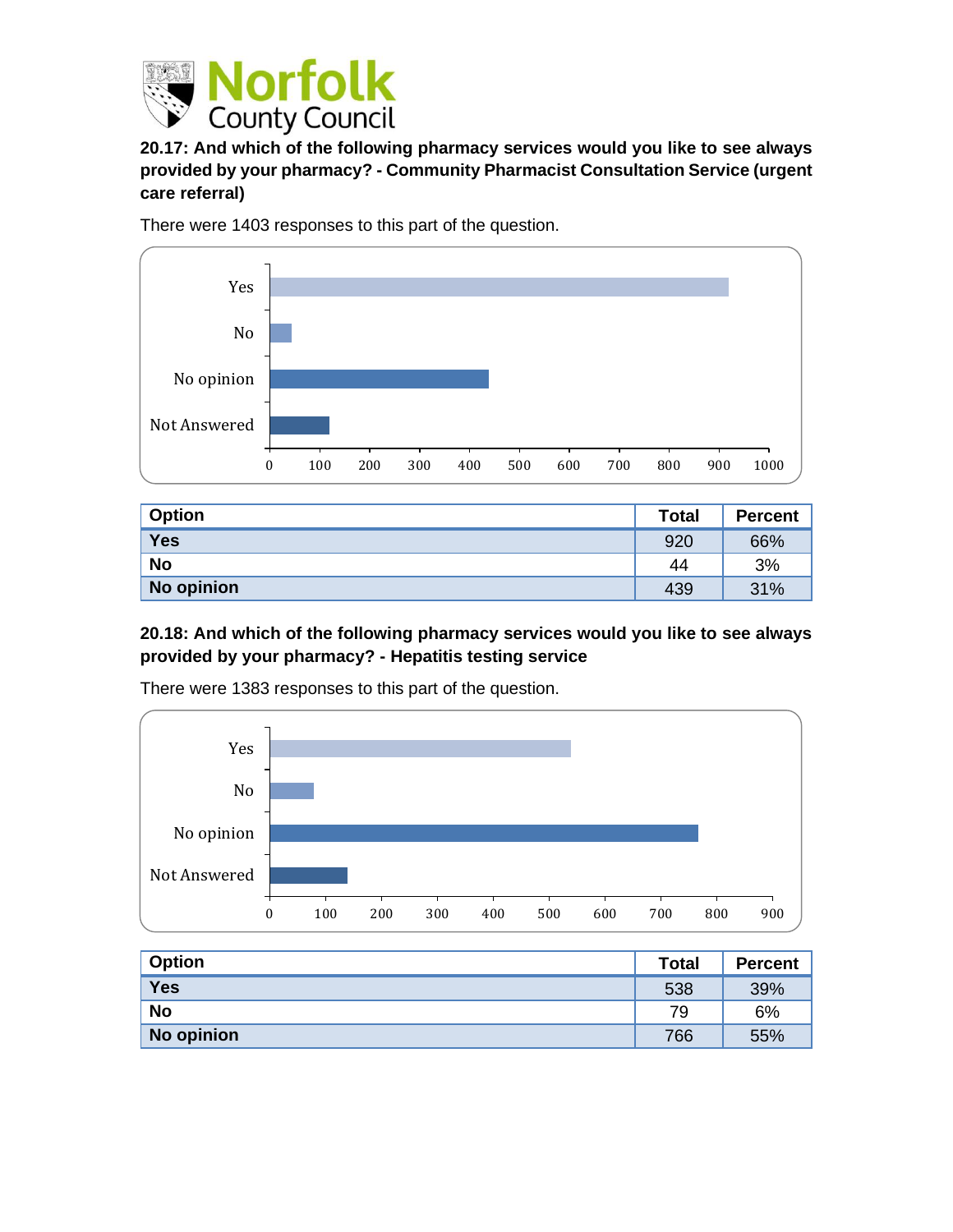

**20.19: And which of the following pharmacy services would you like to see always provided by your pharmacy? - Stoma appliance customisation service (stoma/ ostomy bag: pouch used to collect waste from the body)**



There were 1381 responses to this part of the question.

| <b>Option</b> | <b>Total</b> | <b>Percent</b> |
|---------------|--------------|----------------|
| <b>Yes</b>    | 590          | 43%            |
| <b>No</b>     | 64           | 7%             |
| No opinion    | 727          | 50%            |

**20.20: And which of the following pharmacy services would you like to see always provided by your pharmacy? - Needle exchange (Disposal of used needles and providing clean ones)**



There were 1380 responses to this part of the question.

| <b>Option</b> | <b>Total</b> | <b>Percent</b> |
|---------------|--------------|----------------|
| <b>Yes</b>    | 748          | 54%            |
| <b>No</b>     | 56           | 4%             |
| No opinion    | 576          | 42%            |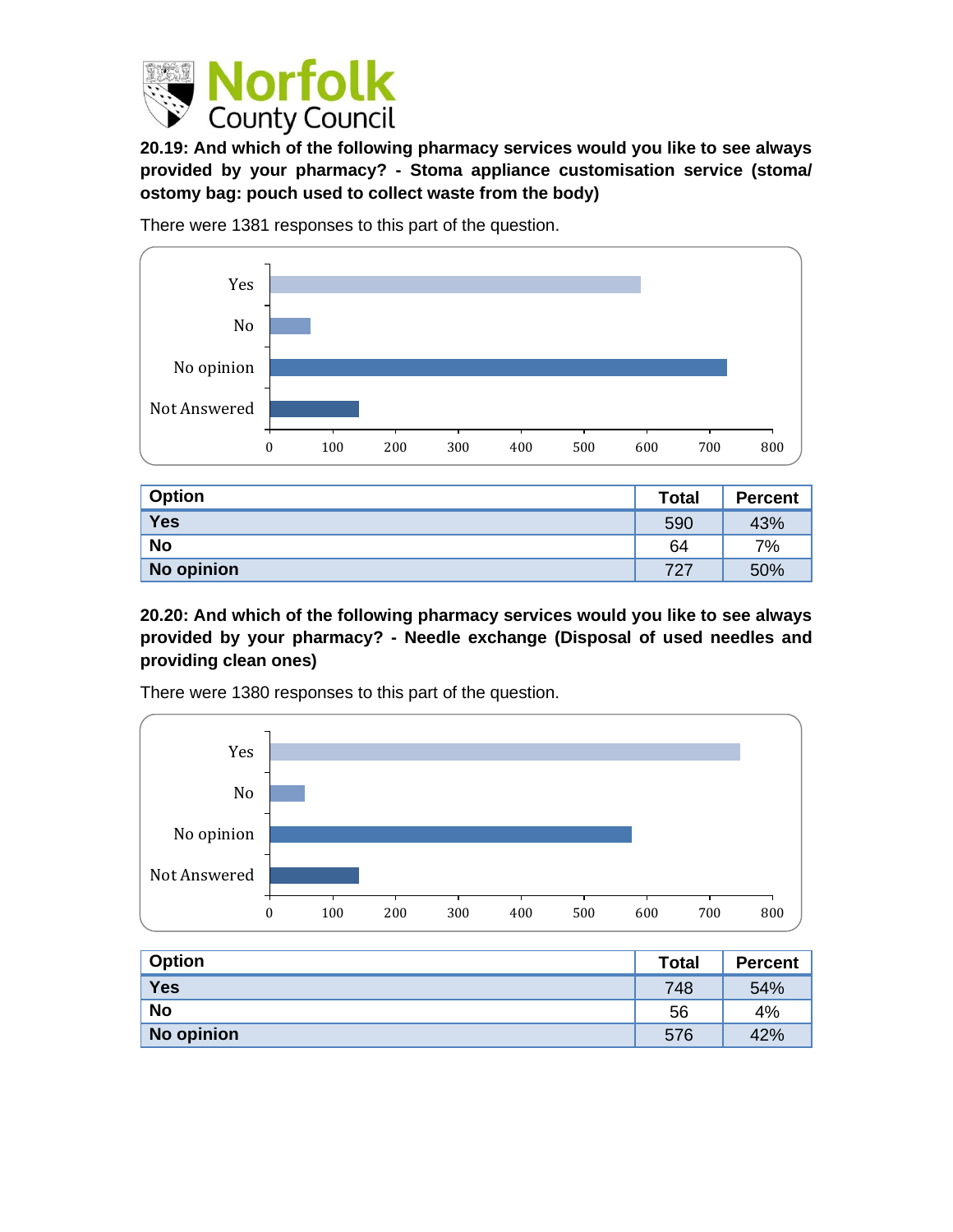

**20.21: And which of the following pharmacy services would you like to see always provided by your pharmacy? - Stopping smoking / nicotine replacement therapy**



There were 1383 responses to this part of the question.

| <b>Option</b> | <b>Total</b> | <b>Percent</b> |
|---------------|--------------|----------------|
| <b>Yes</b>    | 743          | 54%            |
| <b>No</b>     | 56           | 4%             |
| No opinion    | 584          | 42%            |

**20.22: And which of the following pharmacy services would you like to see always provided by your pharmacy? - Chlamydia testing / treatment (Sexually transmitted infections)**



There were 1382 responses to this part of the question.

| <b>Option</b> | <b>Total</b> | <b>Percent</b> |
|---------------|--------------|----------------|
| <b>Yes</b>    | 629          | 46%            |
| <b>No</b>     | 73           | 5%             |
| No opinion    | 680          | 49%            |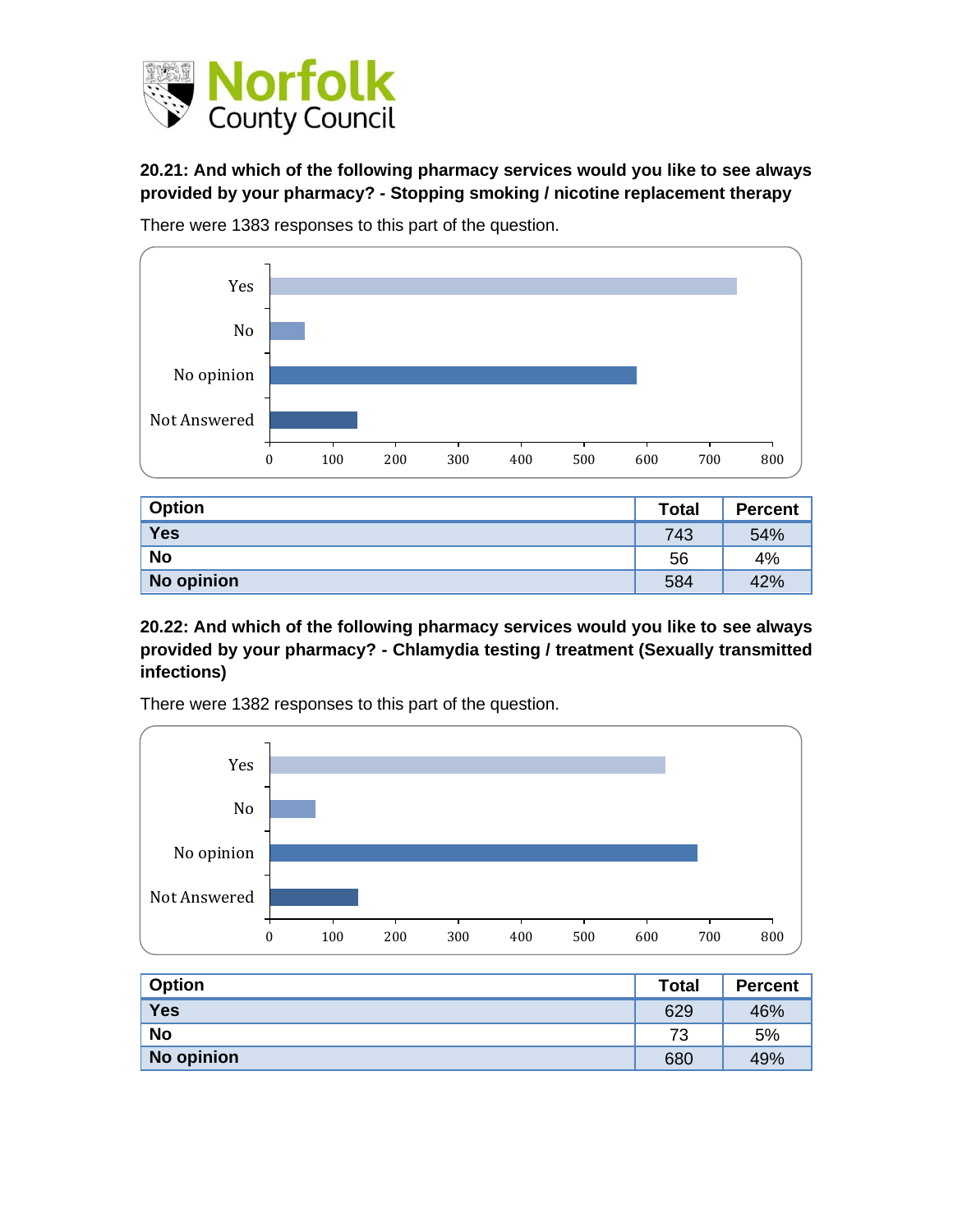

**20.23: And which of the following pharmacy services would you like to see always provided by your pharmacy? - Condom distribution, emergency contraception**



There were 1388 responses to this part of the question.

| <b>Option</b> | <b>Total</b> | <b>Percent</b> |
|---------------|--------------|----------------|
| <b>Yes</b>    | 818          | 59%            |
| <b>No</b>     | 48           | 3%             |
| No opinion    | 522          | 38%            |

**20.24: And which of the following pharmacy services would you like to see always provided by your pharmacy? - Immediate access to specialist drugs e.g. palliative (end of life) medicines**



There were 1395 responses to this part of the question.

| <b>Option</b> | <b>Total</b> | <b>Percent</b> |
|---------------|--------------|----------------|
| <b>Yes</b>    | 977          | 70%            |
| <b>No</b>     | 33           | 2%             |
| No opinion    | 385          | 28%            |

**20.25: And which of the following pharmacy services would you like to see always**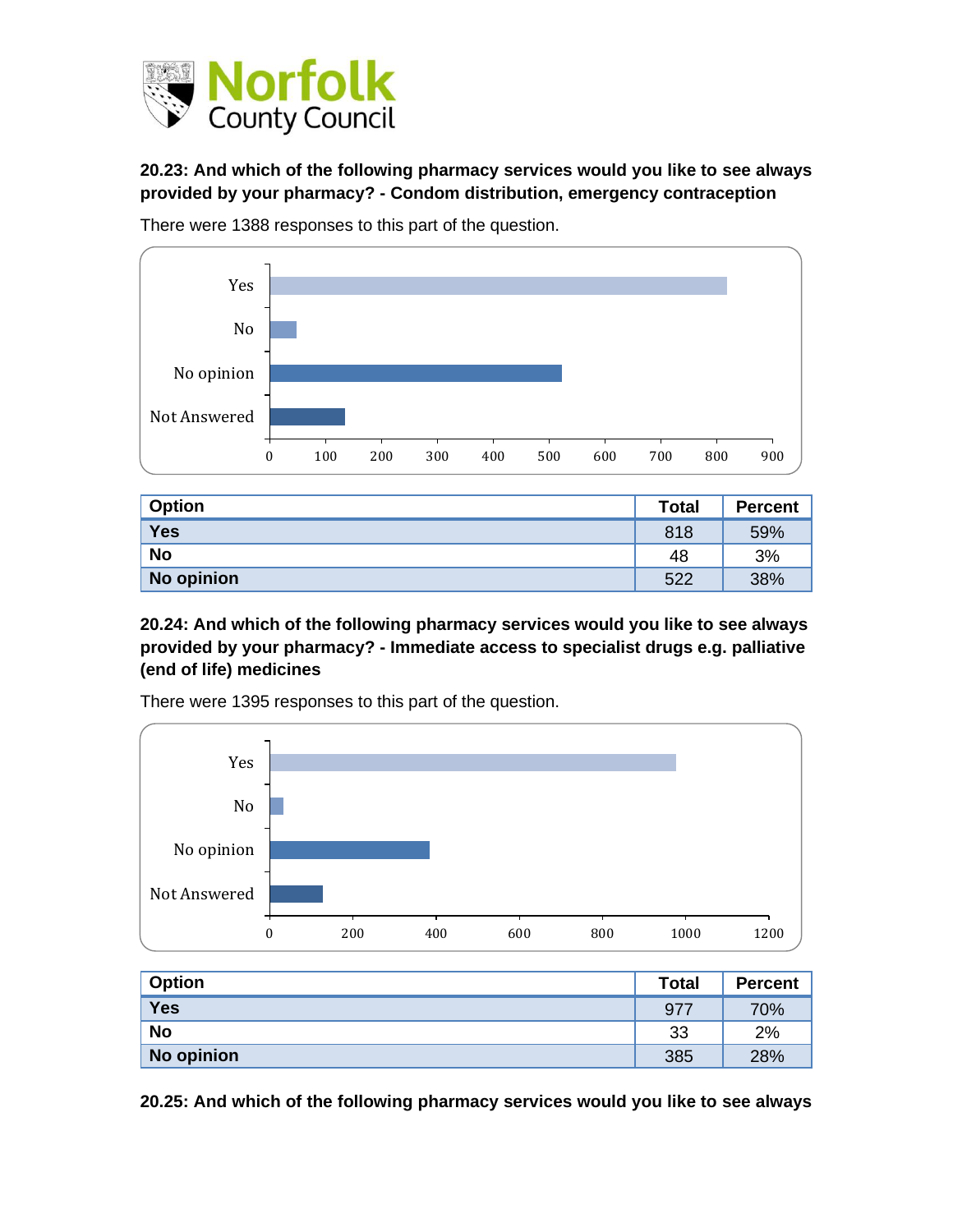

**provided by your pharmacy? - Supervised consumption of methadone and buprenorphine (treatment of morphine and heroin addiction)**

There were 1382 responses to this part of the question.



| <b>Option</b> | <b>Total</b> | <b>Percent</b> |
|---------------|--------------|----------------|
| <b>Yes</b>    | 587          | 42%            |
| <b>No</b>     | 119          | 9%             |
| No opinion    | 676          | 49%            |

**20.26: And which of the following pharmacy services would you like to see always provided by your pharmacy? - Travel immunisation**



There were 1382 responses to this part of the question.

| <b>Option</b> | <b>Total</b> | <b>Percent</b> |
|---------------|--------------|----------------|
| <b>Yes</b>    | 920          | 67%            |
| <b>No</b>     | 62           | 4%             |
| No opinion    | 400          | 29%            |

**Other, please specify:**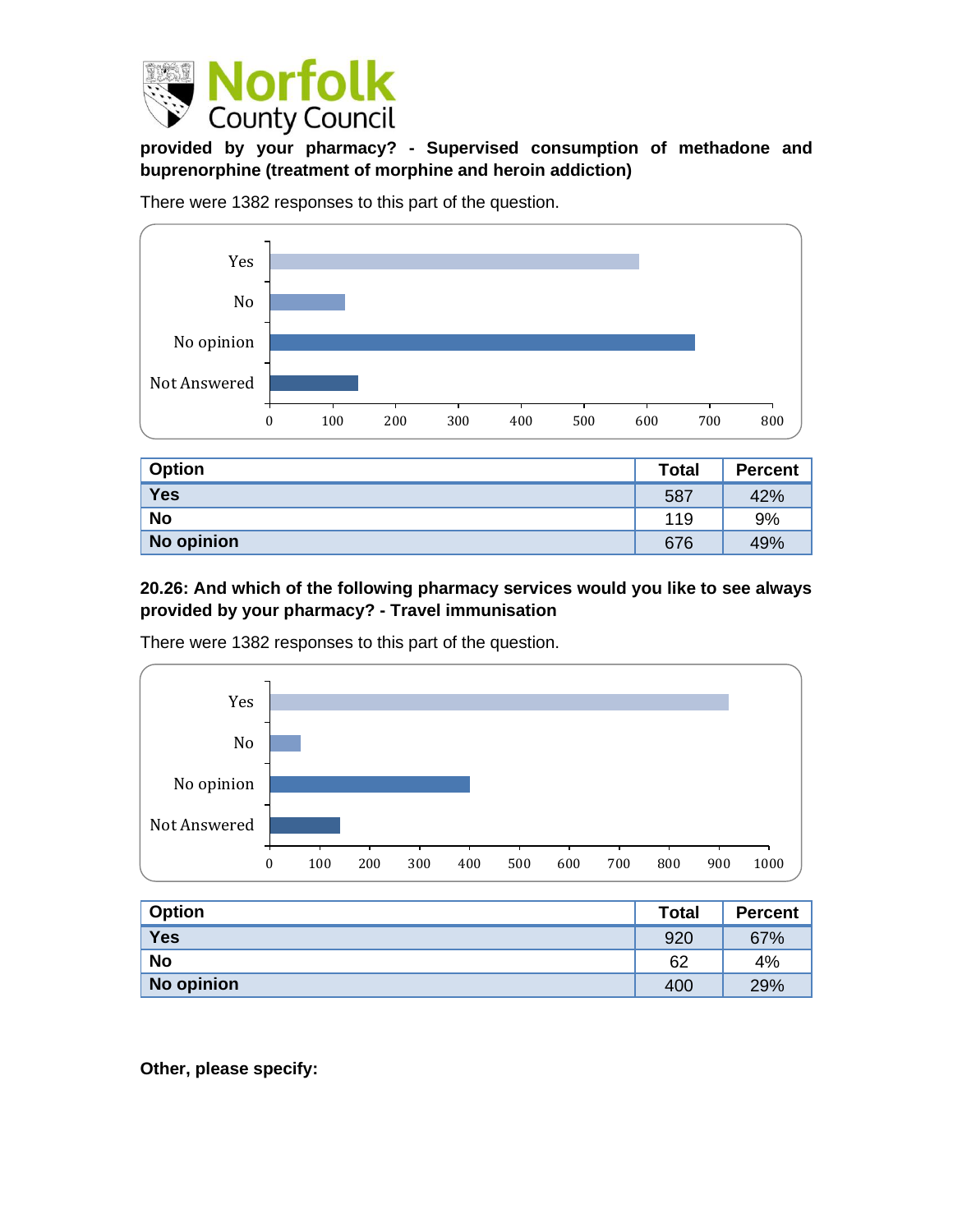

| <b>Prescription request</b>     | 12             | POD service                         | 3 |
|---------------------------------|----------------|-------------------------------------|---|
| Medicines stock availability    | 3              | Disposal of sharps bins             | 2 |
| Automatic prescription ordering | $\overline{2}$ | Opening times extended to Saturdays | 2 |
| Lateral flow tests COVID        | 1              | Should all be provided              |   |
| Good service with competence    |                | Private consultation                |   |
| Regular pharmacist              | 1              | Physical assessments                |   |
| Discrete addiction service      | 1              | Dentistry                           |   |
| Lack of other clinical services |                | Don't know                          |   |
| Weighing scales                 |                | Dossette boxes                      |   |
| eRD                             | 4              |                                     |   |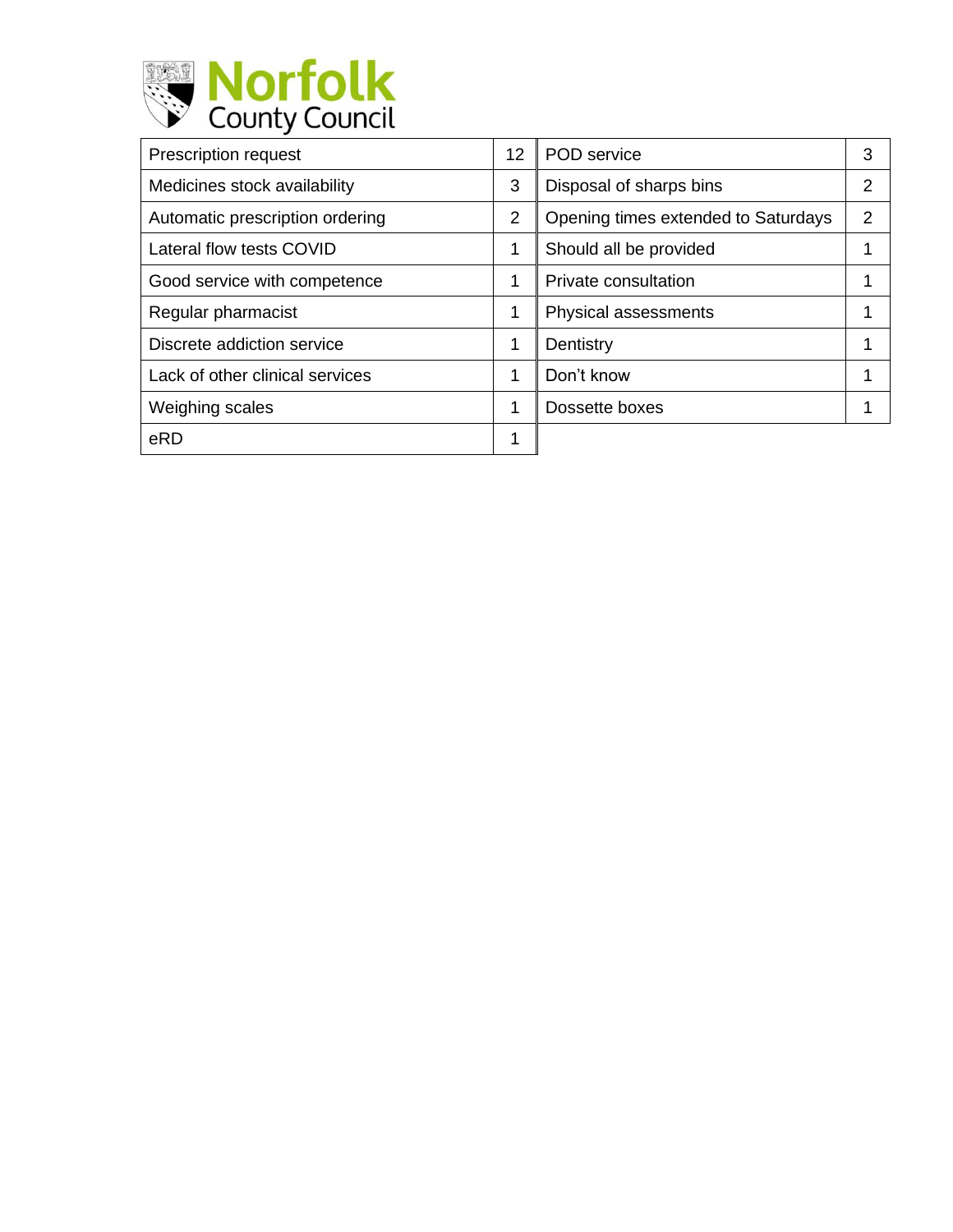

**21: Is your pharmacy able to provide medication on the same day that your prescription is sent to it?** (Please select one answer)

There were 1511 responses to this part of the question.



| <b>Option</b>                               | <b>Total</b> | <b>Percent</b> |
|---------------------------------------------|--------------|----------------|
| <b>Yes</b>                                  | 346          | 23%            |
| No – it normally takes one day              | 166          | 11%            |
| No – it normally takes two or three days    | 420          | 28%            |
| No – it normally takes more than three days | 432          | 29%            |
| I don't know                                | 147          | 10%            |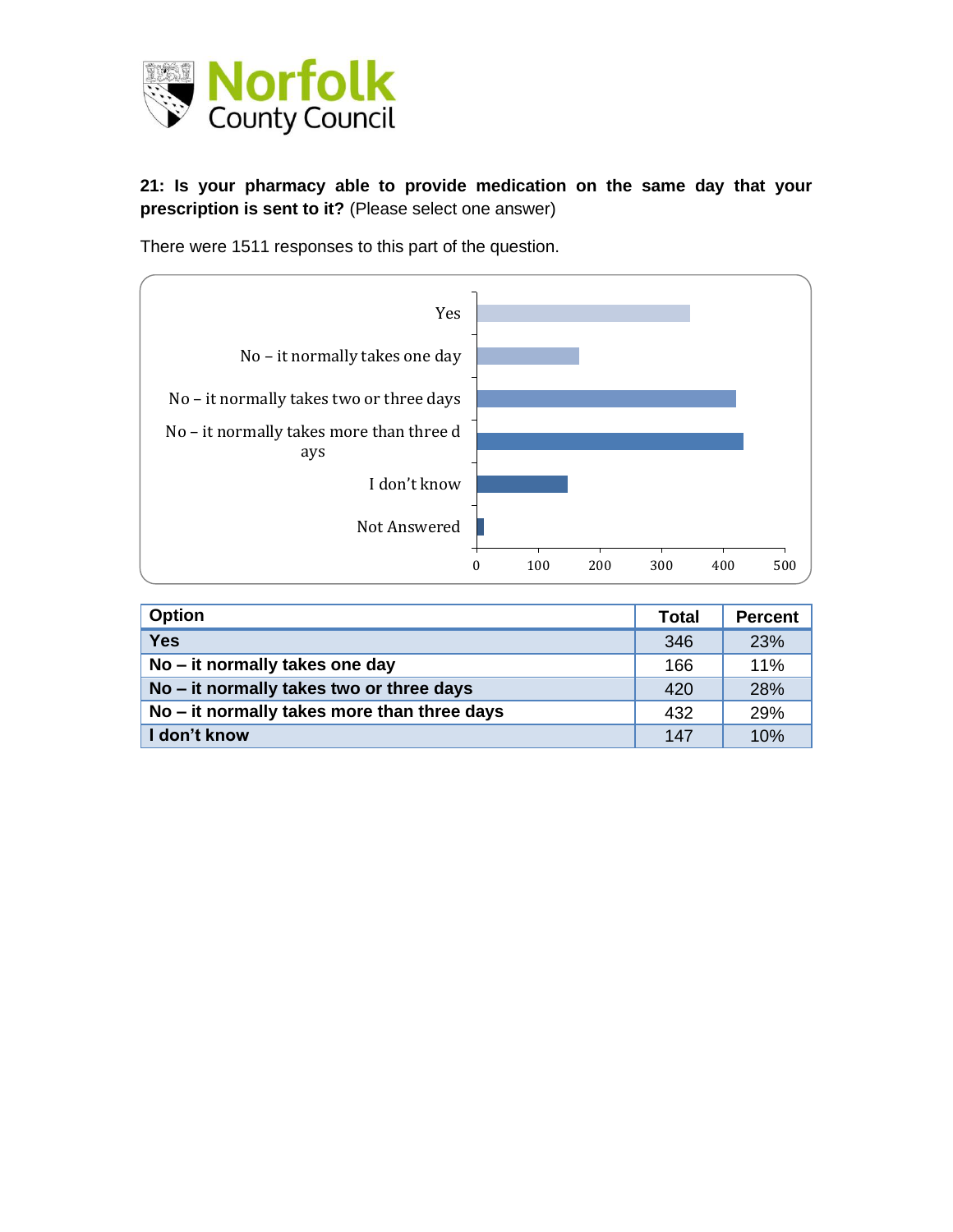

#### **22: Is your pharmacy able to alert you (by call / text / email) when your medication is ready for collection?** (Please select one answer)

There were 1511 responses to this part of the question.



| <b>Option</b>                                        | <b>Total</b> | <b>Percent</b> |
|------------------------------------------------------|--------------|----------------|
| Yes- using my preferred method                       | 668          | 44%            |
| Yes- but using a method that is not convenient to me | 27           | 2%             |
| No- but I would like to be alerted                   | 388          | 26%            |
| No- and I wouldn't use an alert service              | 53           | 4%             |
| I don't know                                         | 375          | 25%            |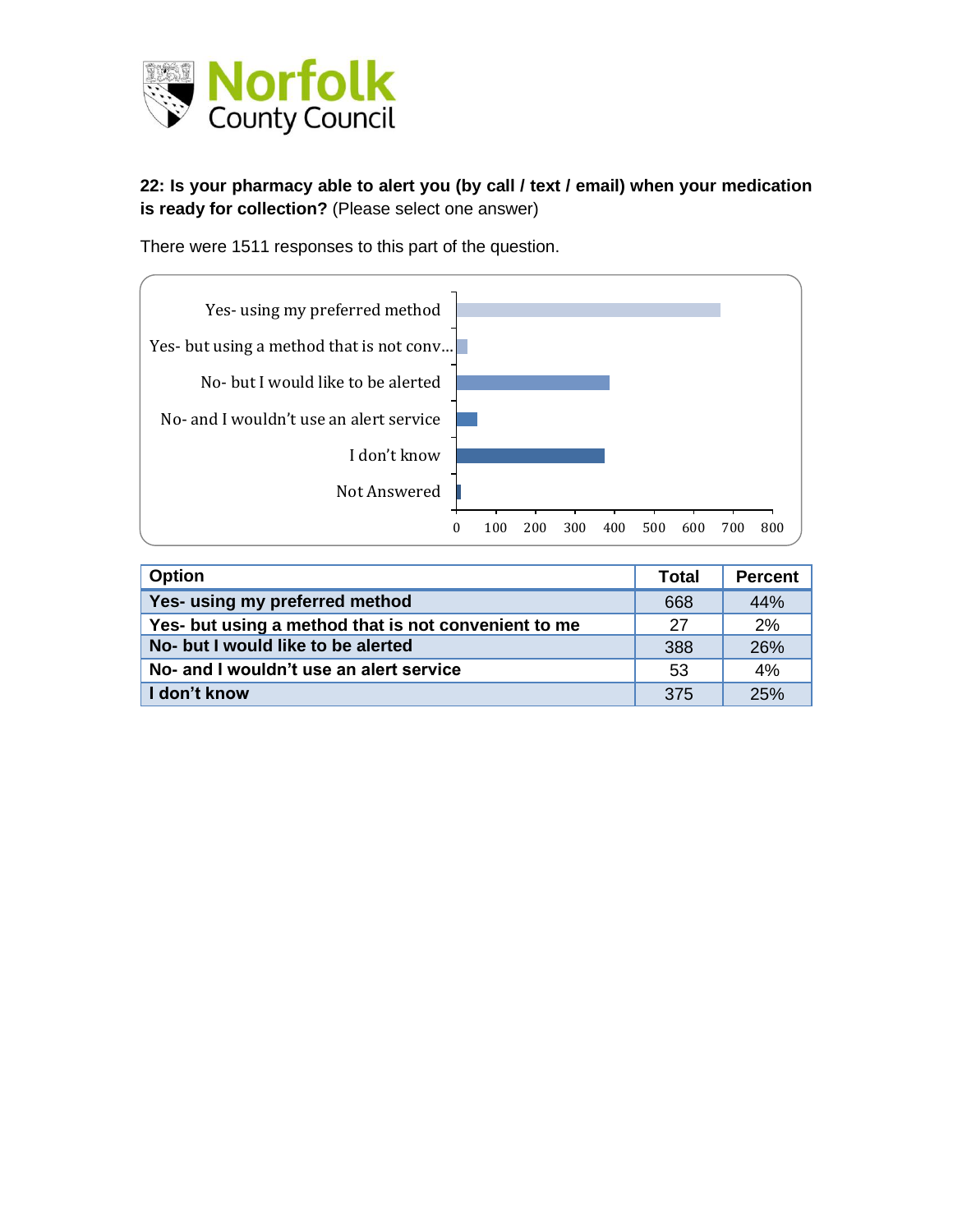

**23: If you use your pharmacy to collect regular prescriptions, how do you order your I prescriptions?** (Please select all that apply)

There were 1378 responses to this part of the question.



| <b>Option</b>                             | <b>Total</b> | <b>Percent</b> |
|-------------------------------------------|--------------|----------------|
| Paper request form to my GP practice      | 239          | 17%            |
| Paper request form through my pharmacy    | 79           | 6%             |
| By email to my GP practice                | 79           | 6%             |
| Online request to my GP practice          | 641          | 47%            |
| My pharmacy orders on my behalf           | 202          | 15%            |
| <b>Electronic Repeat Dispensing (eRD)</b> | 112          | 8%             |
| <b>NHS app</b>                            | 147          | 11%            |
| <b>Varies</b>                             | 53           | 4%             |

#### **Other, please specify:**

| POD service                   | 17             | Telephone request to GP         | 14            |
|-------------------------------|----------------|---------------------------------|---------------|
| Telephone request to pharmacy | 12             | Don't use regular medicines     | 8             |
| Online pharmacy               | 6              | Pharmacy present in GP surgery  | 4             |
| Repeat dispensing             | 4              | NHS app                         | 3             |
| Don't know                    | 3              | GP's website                    | 2             |
| Give prescription to pharmacy | 2              | Notify the HUB                  | $\mathcal{P}$ |
| Pharmacy app                  | $\overline{2}$ | Drop prescription in letter box |               |
| Email the pharmacy            |                | <b>Ring POD</b>                 |               |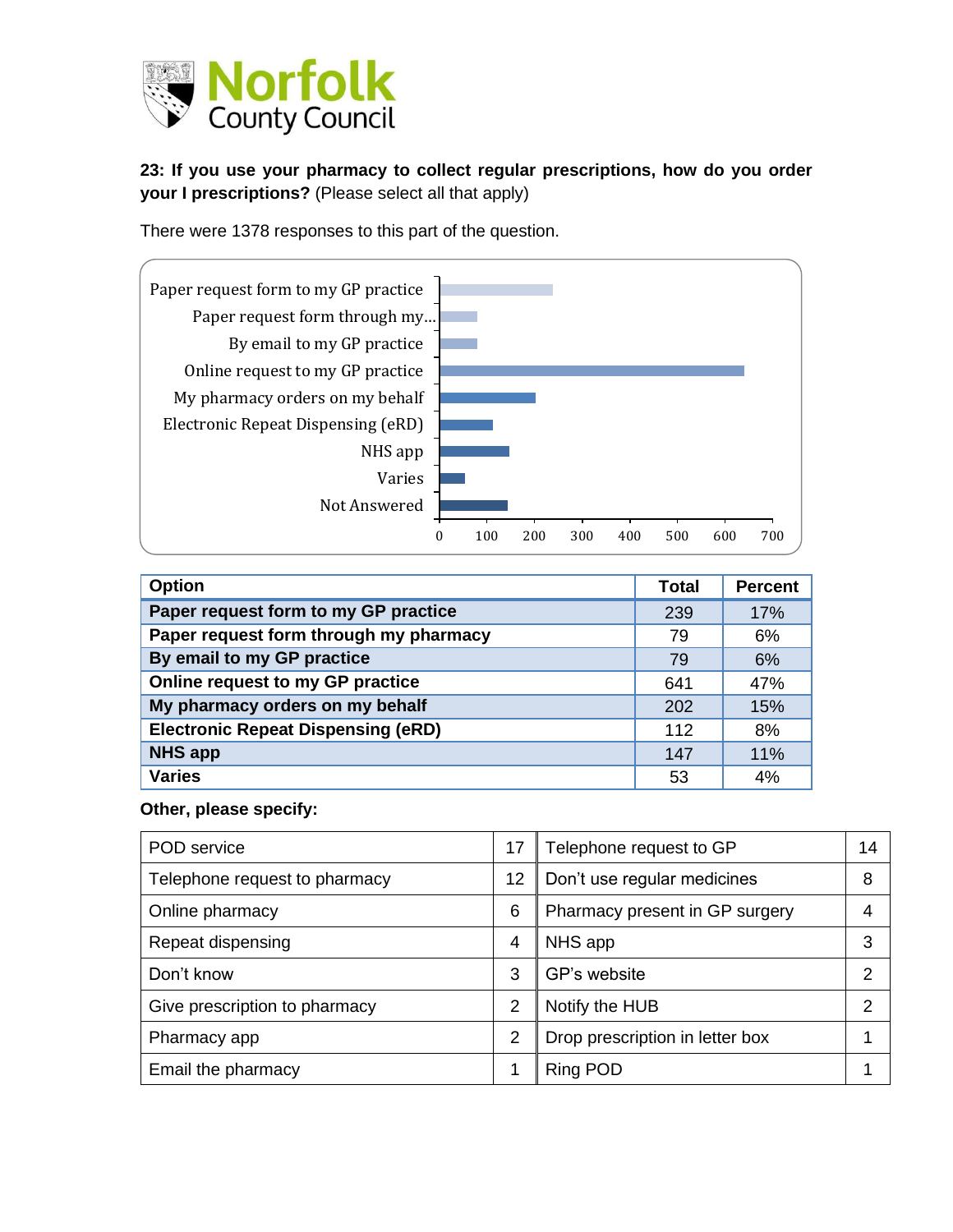

**24: Have you ever used Electronic Repeat Dispensing (eRD)?** (Electronic repeat dispensing is a process that allows your GP to authorise and issue a batch of repeat prescriptions for medication / appliances until you need to be reviewed. The prescriptions are then available at your nominated pharmacy at the intervals specified by your GP).

There were 1506 responses to this part of the question.



| <b>Option</b>                           | <b>Total</b> | <b>Percent</b> |
|-----------------------------------------|--------------|----------------|
| <b>Yes</b>                              | 363          | 24%            |
| <b>No</b>                               | 572          | 38%            |
| I don't know / I have never heard of it | 571          | 38%            |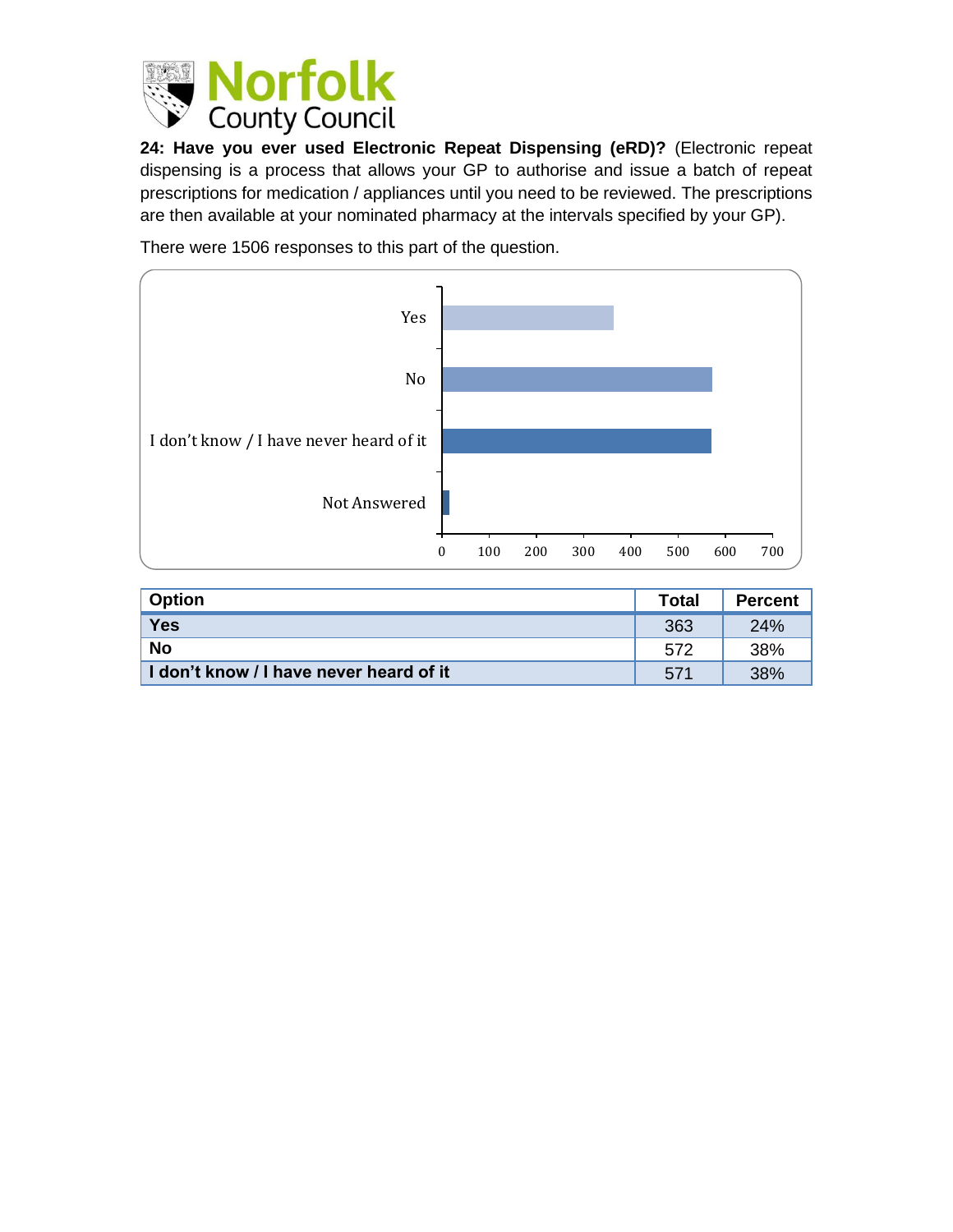

### **Any other comments you would like to make about Electronic Repeat Dispensing?**

| Not aware                                                                                                             | 16             | Good idea, want to know more                                                     | 11             |
|-----------------------------------------------------------------------------------------------------------------------|----------------|----------------------------------------------------------------------------------|----------------|
| Yes                                                                                                                   | 10             | Many problems, missing medications                                               | 9              |
| Not all GP surgeries provide this service                                                                             | $\overline{7}$ | Repeat prescription never ready                                                  | 6              |
| Pharmacy too busy to support this service                                                                             | 6              | Yes, but it has been stopped                                                     | 5              |
| Very good service                                                                                                     | 5              | Let down by pharmacy, e.g. stock                                                 | 5              |
| Prefer online ordering                                                                                                | 5              | Don't have regular medications                                                   | 5              |
| Too complicated, e.g., getting login and<br>password or changing password, elderly<br>people struggle with technology | 4              | Unsafe due to overprescribing and<br>supply every month plus wastage of<br>drugs | 4              |
| Service has stopped                                                                                                   | 3              | Quicker to order myself                                                          | 3              |
| Prefer this eRD                                                                                                       | 3              | Use POD                                                                          | 3              |
| To avoid confusion, prefer to order myself                                                                            | 3              | Order via telephone                                                              | $\overline{2}$ |
| Pharmacy needs to communicate with<br>patients when to book for a review with GP                                      | $\overline{2}$ | Convenient if GP can prescribe more<br>than one month prescription at a time     | 1              |
| All medications should be due at the same<br>time, for eRD to work                                                    | 1              | Not suitable for patients whose<br>medicines keep changing by GP                 | 1              |
| Prefer paper repeat prescriptions                                                                                     | 1              | Does not allow flexibility                                                       | 1              |
| Pharmacy closed most of time, e.g. How do<br>you collect your medications                                             | 1              | Prefer to order meds via GP, monthly<br>to avoid wastage                         | 1              |
| No home delivery service                                                                                              | 1              | Service was cancelled due to COVID                                               | 1              |
| Dispensing doctors should offer this service                                                                          | 1              | Service should start again                                                       | 1              |
| Different to ordering meds via app                                                                                    | 1              | Too much review on meds                                                          | 1              |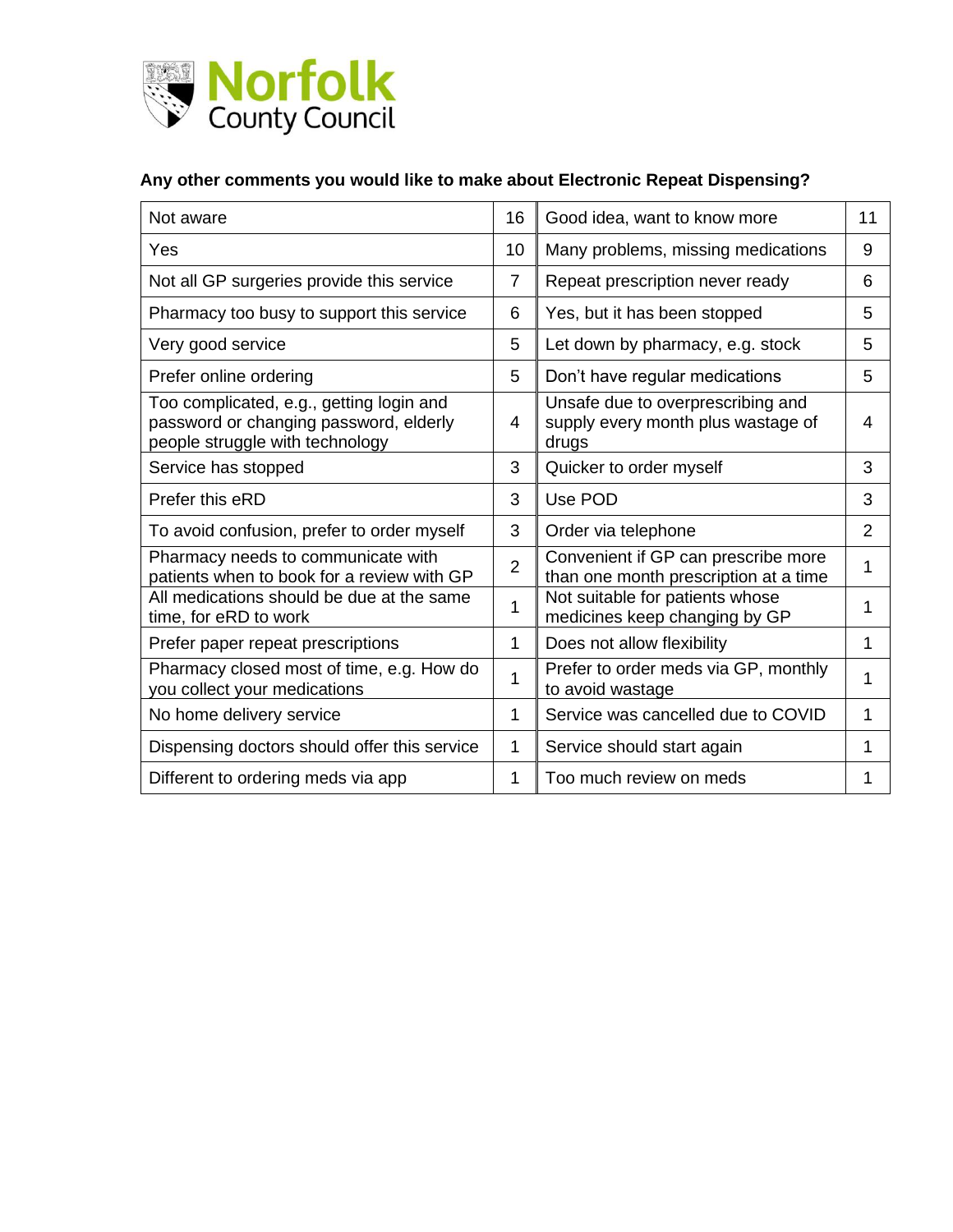

**25:** Not all health needs require a GP appointment or a visit to an urgent treatment centre or A&E. Many minor health needs can be met by phoning 111 or visiting a pharmacy. **Are there any treatments or advice would you like to receive from pharmacies so they can better meet your needs?**

| None                                          | 138            | Minor illness clinic plus prescription | 59             |
|-----------------------------------------------|----------------|----------------------------------------|----------------|
| Pharmacy to improve staffing, privacy, stock  | 39             | Prefer to see GP                       | 22             |
| Pharmacy is helpful                           | 20             | Don't know                             | 16             |
| Advertisement and education for services      | 16             | Major injuries                         | 13             |
| Pharmacist to be competent and upskilled      | 12             | No confidence in pharmacy              | 12             |
| Wound care                                    | 10             | Asthma review clinic                   | 9              |
| <b>HRT</b>                                    | $\overline{7}$ | Skin clinic including mole examination | $\overline{7}$ |
| Medication advice including OTC, brands       | 6              | <b>Blood tests</b>                     | 6              |
| Pharmacy open during opening hours            | 5              | Pain management                        | 5              |
| Prefer 111                                    | 4              | Blood pressure monitoring              | 4              |
| Diabetes test/ monitoring                     | 4              | Open longer hours and out of hours     | 4              |
| Disabled not able to travel                   | 3              | Contraception and EHC                  | 3              |
| Vaccine clinics- flu, travel, covid, shingles | 3              | Podiatry                               | 3              |
| Hospital discharge clinic                     | 3              | <b>Medication review</b>               | 3              |
| Healthy living- nutrition, exercise, herbal   | 3              | Pharmacist to be present               | 3              |
| <b>Emergency medication</b>                   | $\overline{2}$ | First aid clinic                       | $\overline{2}$ |
| Cholesterol test                              | $\overline{2}$ | Home delivery                          | $\overline{2}$ |
| Services should be free                       | 1              | Ear wax removal                        | 1              |
| NHS funded treatments for minor ailments      | 1              | Sexual health                          | 1              |
| Baby breastfeeding and weaning clinic         | 1              | Triage as first point of contact       | 1              |
| Emergency supply of medication                | 1              | Referral for hospital appointments     | 1              |
| Support for elderly people and lonely         | 1              | Dentist clinic                         | 1              |
| <b>ECG</b> checks                             | 1              | Mental health clinic                   | 1              |
| Dossett boxes                                 | 1              | Hearing aid batteries                  | 1              |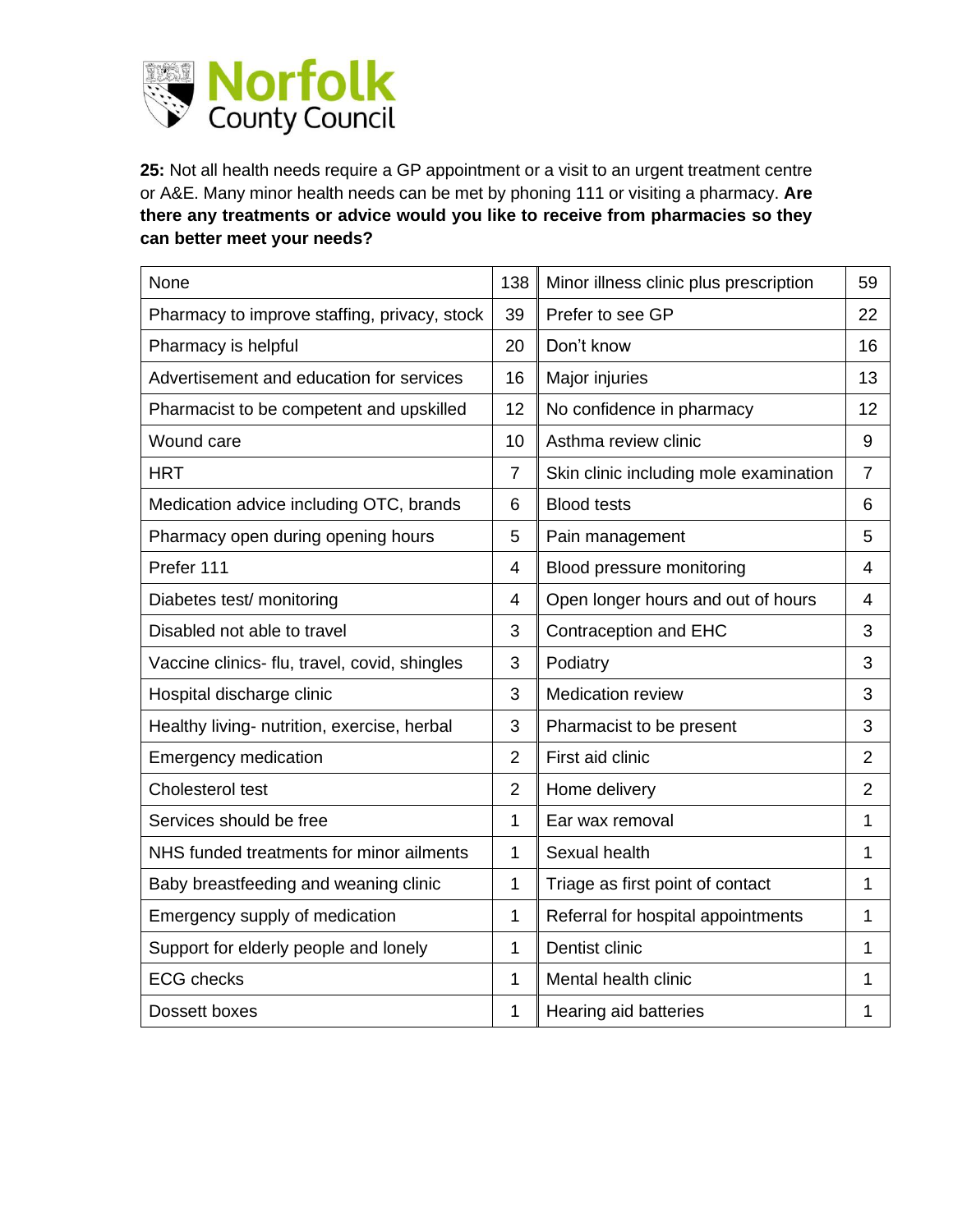

#### **26: Do you have any other comments you would like to make about your pharmacy?**

| Good customer service, advice support                                                    | 167            | Too much pressure - staff shortage                                   | 96             |
|------------------------------------------------------------------------------------------|----------------|----------------------------------------------------------------------|----------------|
| Prescriptions not ready for collection                                                   | 88             | Shortage of pharmacists, hence<br>pharmacy closes                    | 83             |
| Need to be polite and helpful, answer the<br>phone and build relationship with customers | 60             | Pharmacy needs to remain open<br>during opening hours and not closed | 57             |
| Shortage of medicines in stock                                                           | 51             | Reduce long queues up to 45 mins                                     | 46             |
| Not happy with the service                                                               | 41             | Pharmacy too small for local demand                                  | 34             |
| Open on weekends and bank holidays                                                       | 32             | Lack of parking and disabled parking                                 | 25             |
| Dispensing errors                                                                        | 24             | Reduce prescription dispensing time<br>to 5-10 minutes wait          | 24             |
| No pharmacist- unable to collect prescription                                            | 24             | Repeat prescription and items missed                                 | 19             |
| Prefer online pharmacy                                                                   | 18             | Pharmacy needs to be organised                                       | 18             |
| No consistency with pharmacist                                                           | 17             | No near pharmacy- a few miles away                                   | 16             |
| To be alerted when prescriptions are ready                                               | 15             | Need more pharmacies                                                 | 14             |
| Patient ran out of medication due to<br>shortage or prescription not ready               | 10             | Staff require more training                                          | 10             |
| Need to stock OTC range                                                                  | 9              | Pharmacy closed at lunch hours                                       | 9              |
| Lack of communication between pharmacy<br>and GP surgeries                               | 8              | Minor illness clinic who can issue<br>prescriptions                  | 8              |
| Opening hours inconvenient                                                               | $\overline{7}$ | Staff are not fluent in English                                      | $\overline{7}$ |
| Home delivery required                                                                   | $\overline{7}$ | Need 24 hours a day service                                          | 6              |
| Lack of confidentiality/privacy                                                          | 6              | Great location next to surgery                                       | 5              |
| Home delivery is charged                                                                 | 4              | Safeguarding support for vulnerable<br>and elderly                   | 4              |
| Prefer online ordering                                                                   | 3              | Disabled accessibility for wheelchairs.                              | 3              |
| Difficult to commute to a pharmacy                                                       | 3              | Vaccination clinic e.g. flu                                          | 3              |
| Delay in delivery of meds                                                                | 3              | Repeat prescription reviews should be<br>done at pharmacy            | $\overline{2}$ |
| Dossett boxes preparations                                                               | $\overline{2}$ | Affordable prices of medicines                                       | $\mathbf{1}$   |
| Medication disposal service                                                              | 1              | No controlled drugs held as stock                                    | 1              |
| Methadone user to have priority in queues                                                | 1              | Pharmacy next to car park                                            | 1              |
| Prefer pharmacy to order my repeat<br>prescription                                       | 1              | Sexual health clinic emergency<br>contraception, free condoms        | $\mathbf{1}$   |
| Post box for repeat prescription requests<br>outside pharmacy                            | 1              | Palliative care medicines available in<br>all pharmacies             | 1              |
| More than three weeks to deliver<br>medications                                          | 1              | Provide sharp bin disposal                                           | 1              |
| Disability - difficult to get medication                                                 | 1              | No consultation room                                                 | $\mathbf{1}$   |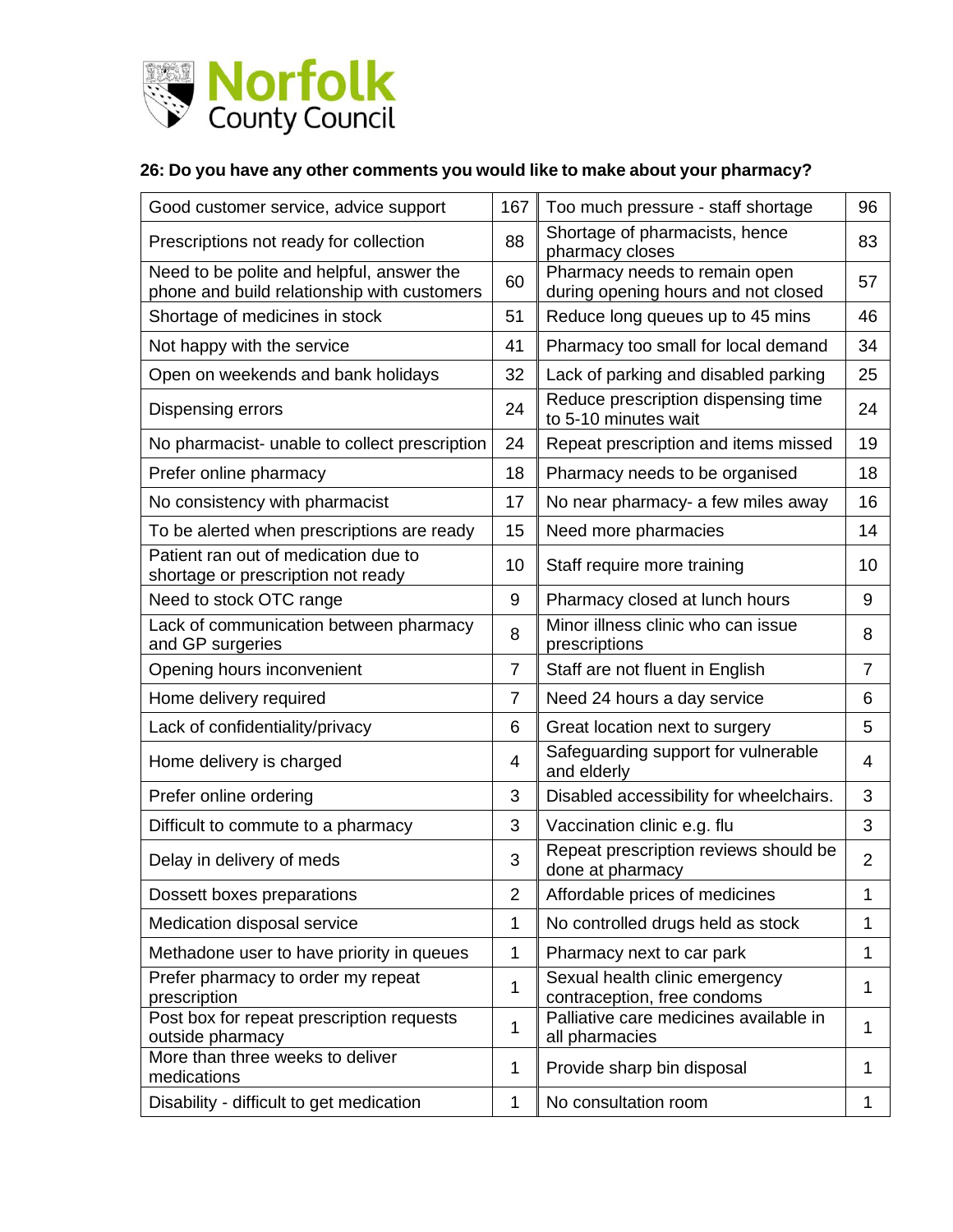

# **27: Are you responding as…?**

There were 1517 responses to this part of the question.

| A member of the public                          |                                                      |
|-------------------------------------------------|------------------------------------------------------|
| On behalf of a voluntary or community gr<br>oup |                                                      |
| On behalf of a statutory organisation           |                                                      |
| On behalf of a business                         |                                                      |
| Prefer not to say                               |                                                      |
| Not Answered                                    |                                                      |
|                                                 | 800<br>1000 1200 1400 1600<br>600<br>200<br>400<br>0 |

| <b>Option</b>                               | <b>Total</b> | <b>Percent</b> |
|---------------------------------------------|--------------|----------------|
| A member of the public                      | 1495         | 99%            |
| On behalf of a voluntary or community group | 8            | 1%             |
| On behalf of a statutory organisation       | -3           | 0%             |
| On behalf of a business                     |              | 0%             |
| Prefer not to say                           | 10           | 1%             |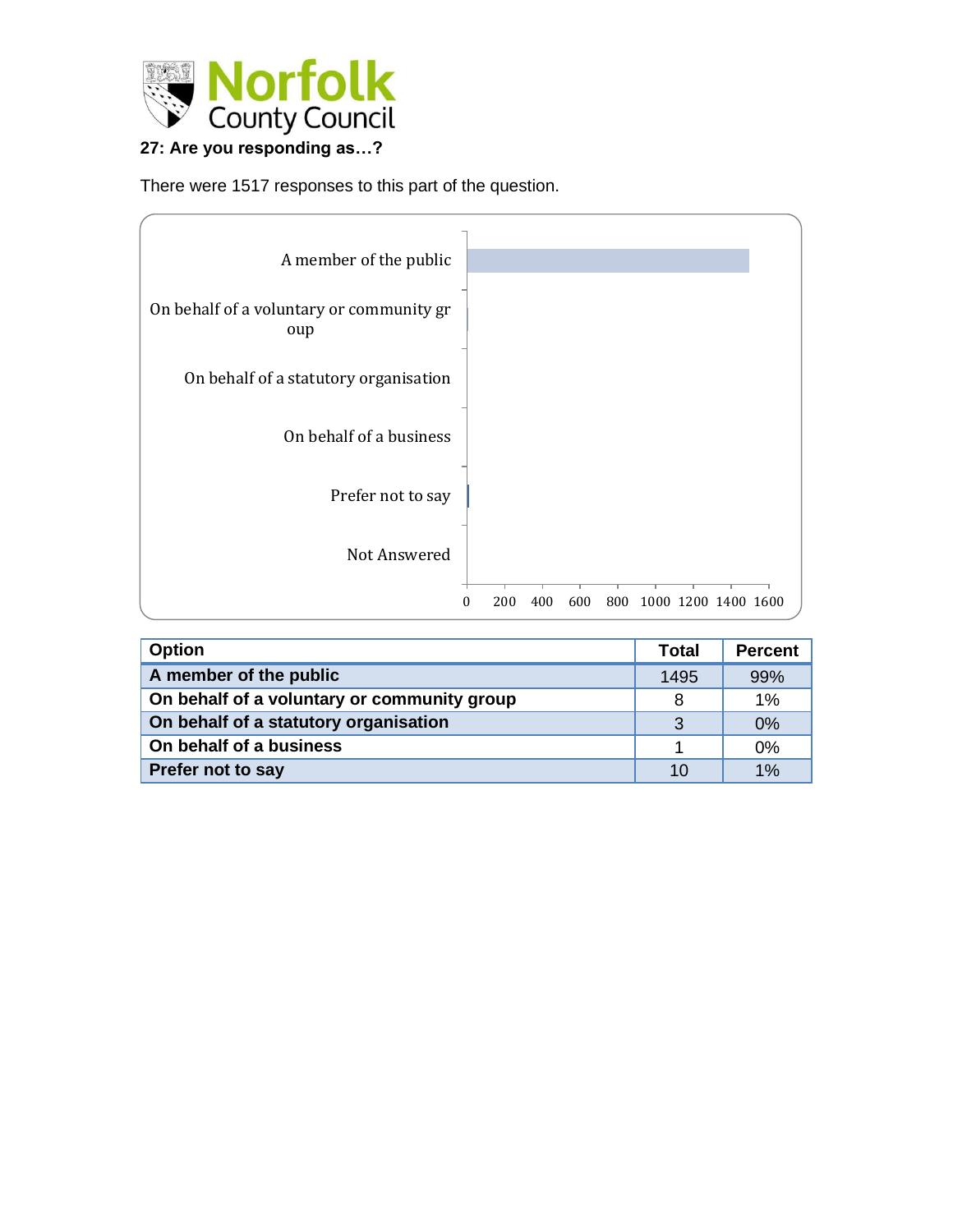

### **28: If you are responding on behalf of another organisation, what is the name of the organisation, group or business?**

| <b>Norfolk Resident Panel</b>       | Support at Home                                       |  |
|-------------------------------------|-------------------------------------------------------|--|
| <b>Disability Advice Centre</b>     | Sail Close                                            |  |
| <b>Norfolk County Council</b>       | <b>District Councillor of South Norfolk</b><br>County |  |
| <b>Sheringham Community Support</b> |                                                       |  |

#### **29: Are you…?**

There were 1515 responses to this part of the question.



| <b>Option</b>                                  | Total         | <b>Percent</b> |
|------------------------------------------------|---------------|----------------|
| <b>Male</b>                                    | 365           | 24%            |
| Female                                         | 1122          | 74%            |
| Prefer to self-describe (please specify below) | $\mathcal{D}$ | 0%             |
| <b>Prefer not to say</b>                       | 26            | 2%             |

**If you prefer to self-describe please specify here:**

| Male       | - | Female |  |
|------------|---|--------|--|
| Non-Binary |   |        |  |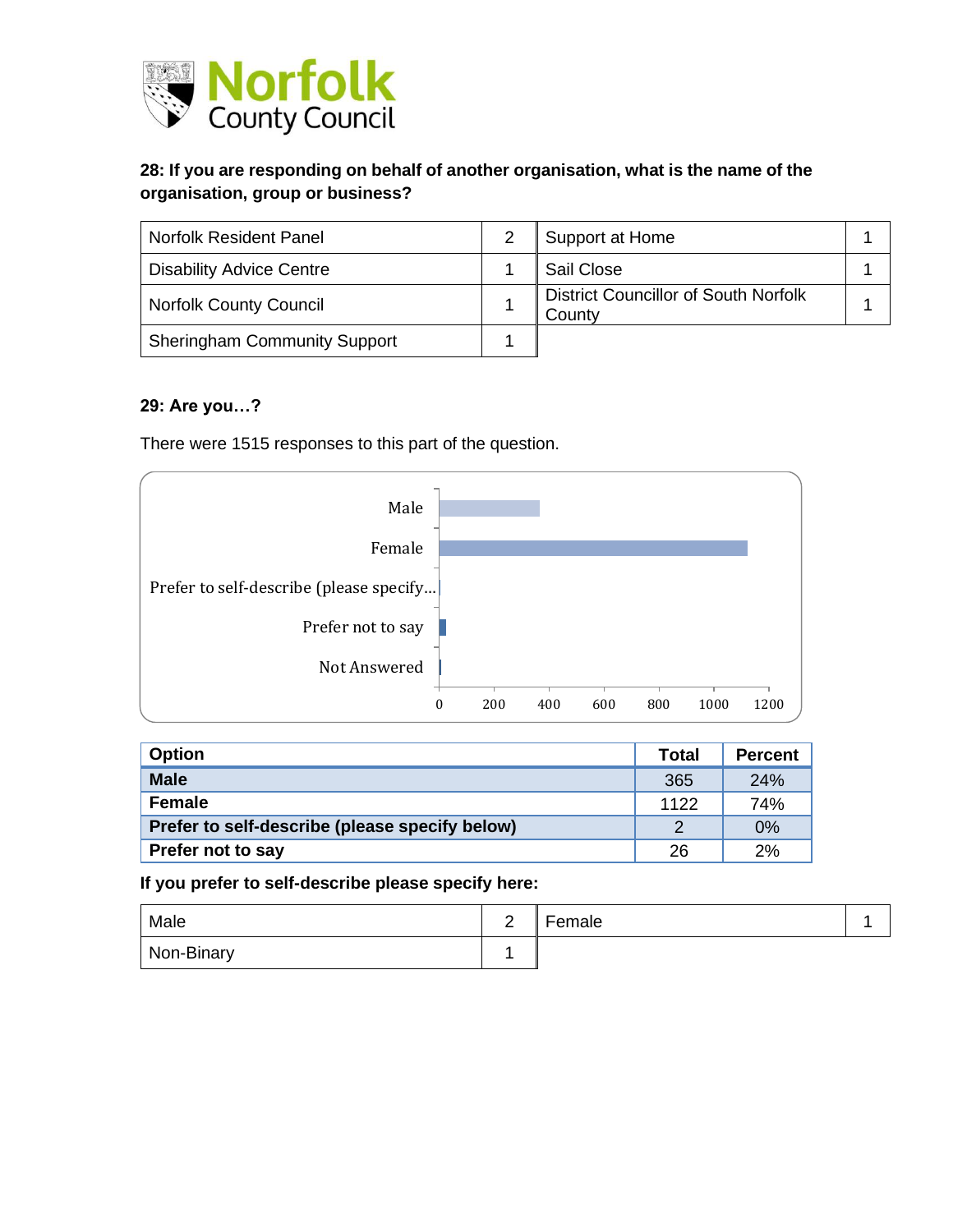

#### **30: How old are you?**

There were 1518 responses to this part of the question.



| <b>Option</b>     | <b>Total</b>   | <b>Percent</b> |
|-------------------|----------------|----------------|
| <b>Under 18</b>   | $\overline{0}$ | 0%             |
| 18-24             | 16             | 1%             |
| 25-34             | 61             | 4%             |
| 35-44             | 105            | 7%             |
| 45-54             | 225            | 15%            |
| 55-64             | 400            | 26%            |
| 65-74             | 476            | 31%            |
| 75-84             | 190            | 13%            |
| 85 or older       | 11             | 1%             |
| Prefer not to say | 34             | 2%             |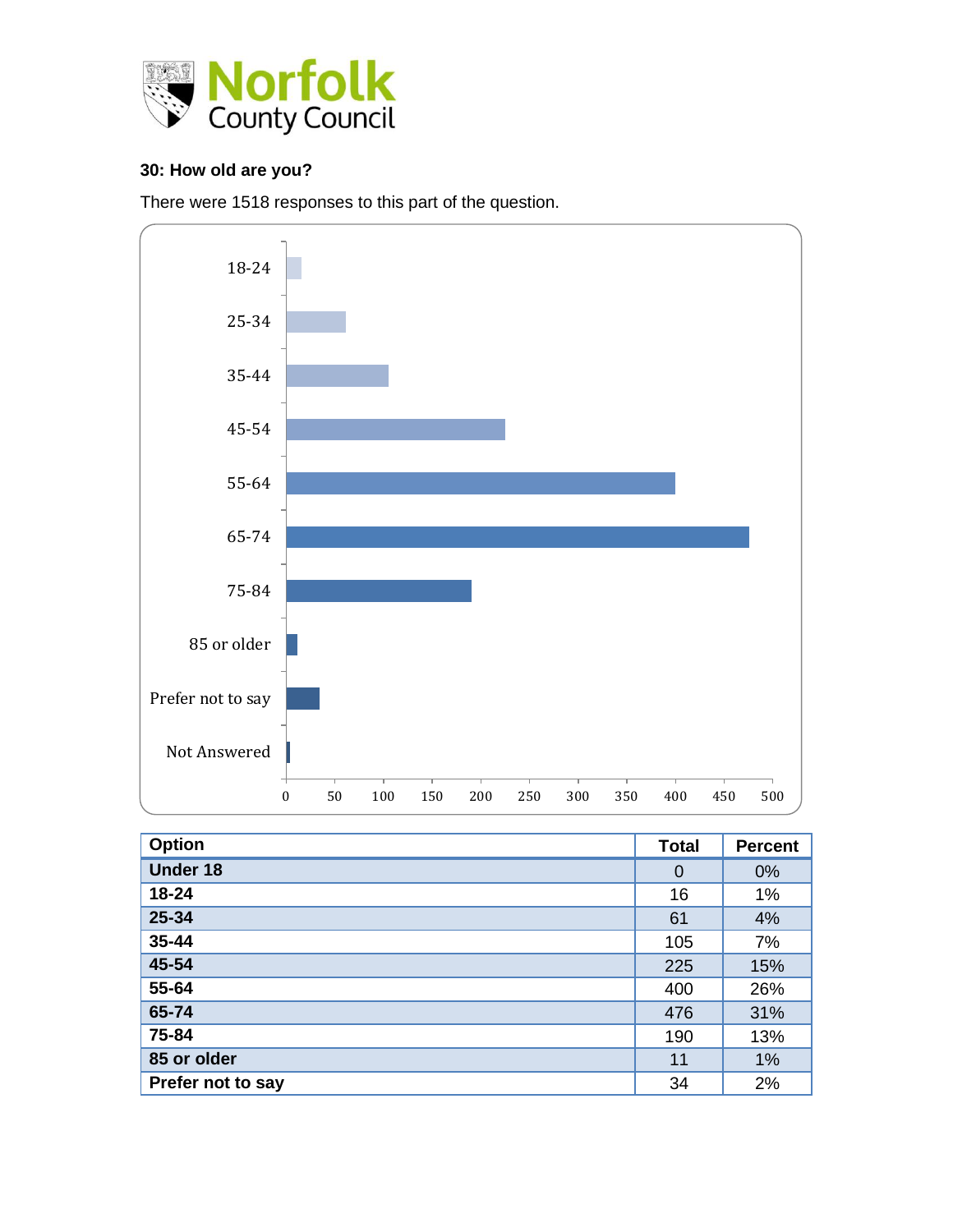

# **31: Do you have any long-term illness, disability or health problem that limits your daily activities or the work you can do?**

There were 1511 responses to this part of the question.



| <b>Option</b>     | <b>Total</b> | <b>Percent</b> |
|-------------------|--------------|----------------|
| <b>Yes</b>        | 557          | 37%            |
| <b>No</b>         | 876          | 58%            |
| Prefer not to say | 78           | 5%             |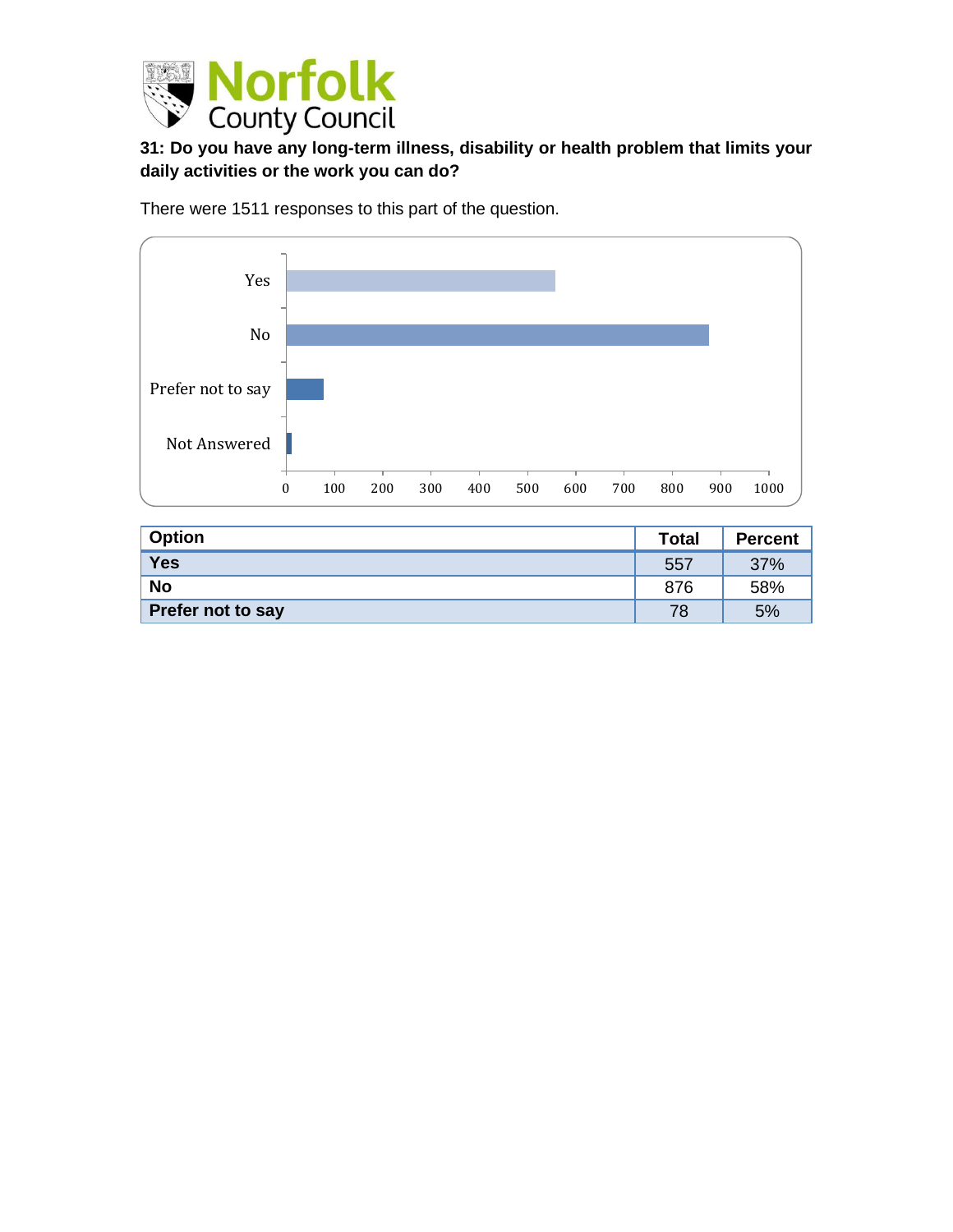

#### **32: How would you describe your ethnic background? (Please select one only)**

There were 1502 responses to this part of the question.



| <b>Option</b>                 | <b>Total</b>   | <b>Percent</b> |
|-------------------------------|----------------|----------------|
| <b>White British</b>          | 1402           | 93%            |
| <b>White Irish</b>            | 8              | 1%             |
| <b>White other</b>            | 33             | 2%             |
| <b>Mixed</b>                  | 8              | 1%             |
| <b>Asian or Asian British</b> | $\overline{2}$ | 0%             |
| <b>Black or Black British</b> | 0              | 0%             |
| <b>Chinese</b>                | $\overline{2}$ | 0%             |
| Prefer not to say             | 47             | 3%             |

#### **Other, please describe:**

| White: English          | 12   White: European |  |
|-------------------------|----------------------|--|
| White: other background | Arabic               |  |